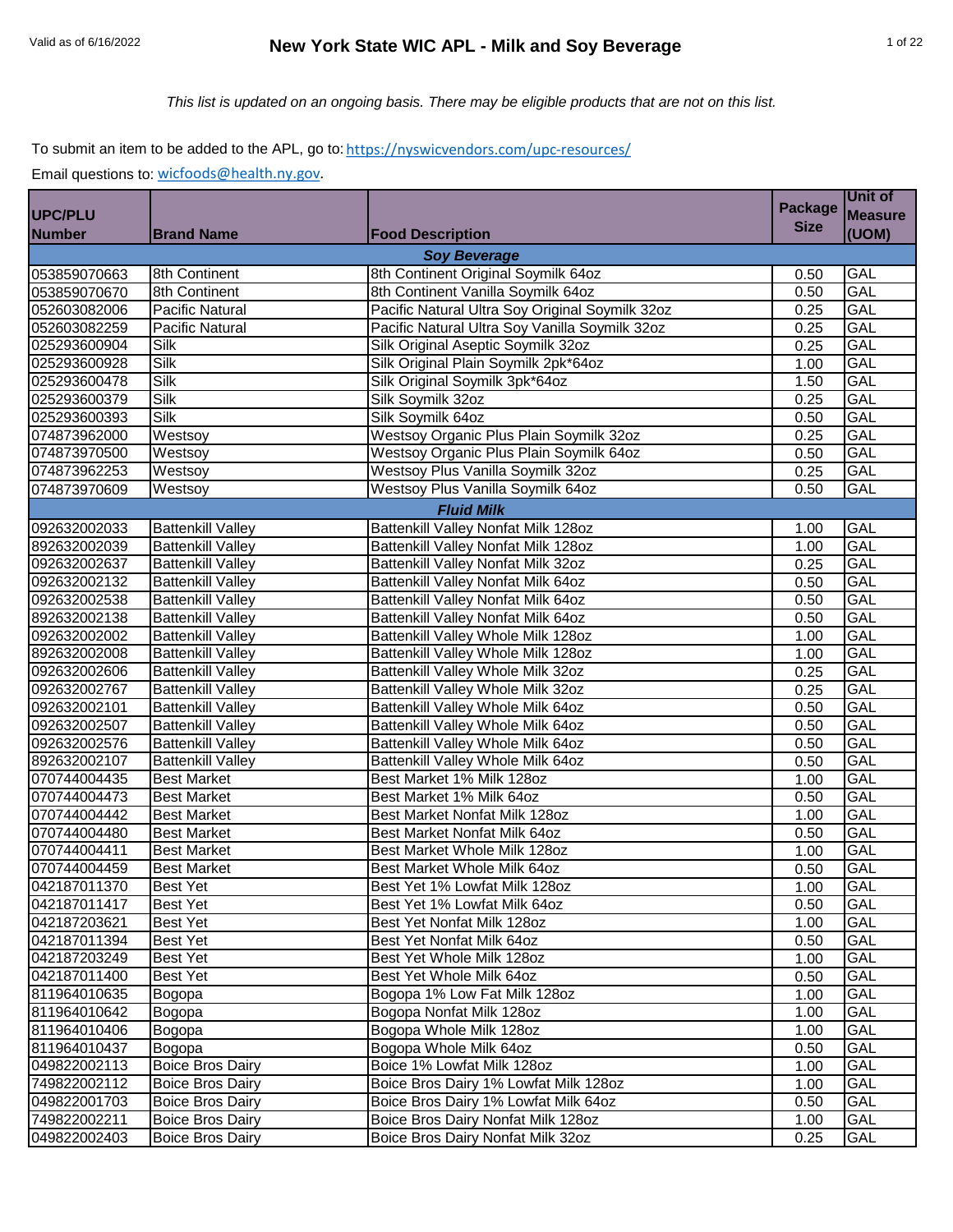|                |                         |                                     |                | Unit of        |
|----------------|-------------------------|-------------------------------------|----------------|----------------|
| <b>UPC/PLU</b> |                         |                                     | <b>Package</b> | <b>Measure</b> |
| <b>Number</b>  | <b>Brand Name</b>       | <b>Food Description</b>             | <b>Size</b>    | (UOM)          |
| 049822002304   | <b>Boice Bros Dairy</b> | Boice Bros Dairy Nonfat Milk 64oz   | 0.50           | GAL            |
| 049822000218   | <b>Boice Bros Dairy</b> | Boice Bros Dairy Whole Milk 128oz   | 1.00           | <b>GAL</b>     |
| 049822002212   | <b>Boice Bros Dairy</b> | Boice Bros Dairy Whole Milk 128oz   | 1.00           | GAL            |
| 749822000217   | <b>Boice Bros Dairy</b> | Boice Bros Dairy Whole Milk 128oz   | 1.00           | GAL            |
| 049822000508   | <b>Boice Bros Dairy</b> | Boice Bros Dairy Whole Milk 32oz    | 0.25           | <b>GAL</b>     |
| 049822000416   | <b>Boice Bros Dairy</b> | Boice Bros Dairy Whole Milk 64oz    | 0.50           | <b>GAL</b>     |
| 749822000415   | <b>Boice Bros Dairy</b> | Boice Bros Dairy Whole Milk 64oz    | 0.50           | <b>GAL</b>     |
| 079403000146   | <b>Booth Brothers</b>   | Booth Brothers 1% Lowfat Milk 128oz | 1.00           | <b>GAL</b>     |
| 079403000344   | <b>Booth Brothers</b>   | Booth Brothers 1% Lowfat Milk 64oz  | 0.50           | <b>GAL</b>     |
| 079403003505   | <b>Booth Brothers</b>   | Booth Brothers Nonfat Milk 128oz    | 1.00           | GAL            |
| 079403000306   | <b>Booth Brothers</b>   | Booth Brothers Nonfat Milk 64oz     | 0.50           | GAL            |
| 079403003161   | <b>Booth Brothers</b>   | Booth Brothers Whole Milk 128oz     | 1.00           | <b>GAL</b>     |
| 079403000337   | <b>Booth Brothers</b>   | Booth Brothers Whole Milk 64oz      | 0.50           | <b>GAL</b>     |
| 014000002162   | Borden                  | Borden 1% Lowfat Milk 128oz         | 1.00           | GAL            |
| 015473010340   | Borden                  | Borden 1% Lowfat Milk 128oz         | 1.00           | <b>GAL</b>     |
| 014000041048   | Borden                  | Borden 1% Lowfat Milk 32oz          | 0.25           | <b>GAL</b>     |
| 815473010445   | Borden                  | Borden 1% Lowfat Milk 32oz          | 0.25           | <b>GAL</b>     |
| 014000002322   | Borden                  | Borden 1% Lowfat Milk 64oz          | 0.50           | <b>GAL</b>     |
| 015473010395   | Borden                  | Borden 1% Lowfat Milk 64oz          | 0.50           | <b>GAL</b>     |
| 014000002209   | Borden                  | Borden Nonfat Milk 128oz            | 1.00           | <b>GAL</b>     |
| 815473010407   | Borden                  | Borden Nonfat Milk 64oz             | 0.50           | GAL            |
| 014000001042   | Borden                  | Borden Whole Milk 128oz             | 1.00           | <b>GAL</b>     |
| 015473010326   | Borden                  | Borden Whole Milk 128oz             | 1.00           | GAL            |
| 015473010357   | Borden                  | Borden Whole Milk 128oz             | 1.00           | <b>GAL</b>     |
| 815473010322   | Borden                  | Borden Whole Milk 128oz             | 1.00           | GAL            |
| 014000030608   | Borden                  | Borden Whole Milk 32oz              | 0.25           | GAL            |
| 014000039854   | Borden                  | Borden Whole Milk 32oz              | 0.25           | <b>GAL</b>     |
| 815473010421   | Borden                  | Borden Whole Milk 32oz              | 0.25           | <b>GAL</b>     |
| 014000001271   | Borden                  | Borden Whole Milk 64oz              | 0.50           | GAL            |
| 015473010371   | <b>Borden</b>           | Borden Whole Milk 64oz              | 0.50           | GAL            |
| 015473010401   | <b>Borden</b>           | Borden Whole Milk 64oz              | 0.50           | <b>GAL</b>     |
| 815473010377   | <b>Borden</b>           | Borden Whole Milk 64oz              | 0.50           | GAL            |
| 041190467167   | <b>Bowl and Basket</b>  | Bowl and Basket 1% Milk 128oz       | 1.00           | GAL            |
| 041190467266   | <b>Bowl and Basket</b>  | Bowl and Basket 1% Milk 32oz        | 0.25           | <b>GAL</b>     |
| 041190467211   | <b>Bowl and Basket</b>  | Bowl and Basket 1% Milk 64oz        | 0.50           | <b>GAL</b>     |
| 041190467181   | <b>Bowl and Basket</b>  | Bowl and Basket Nonfat Milk 128oz   | 1.00           | <b>GAL</b>     |
| 041190467280   | Bowl and Basket         | Bowl and Basket Nonfat Milk 32oz    | 0.25           | GAL            |
| 041190467235   | <b>Bowl and Basket</b>  | Bowl and Basket Nonfat Milk 64oz    | 0.50           | GAL            |
| 041190467150   | <b>Bowl and Basket</b>  | Bowl and Basket Whole Milk 128oz    | 1.00           | GAL            |
| 041190467259   | <b>Bowl and Basket</b>  | Bowl and Basket Whole Milk 32oz     | 0.25           | GAL            |
| 041190467204   | Bowl and Basket         | Bowl and Basket Whole Milk 64oz     | 0.50           | GAL            |
| 043119000158   | <b>Byrne Dairy</b>      | Byrne Dairy Nonfat Milk 128oz       | 1.00           | GAL            |
| 043119000257   | <b>Byrne Dairy</b>      | Byrne Dairy 1% Lowfat Milk 128oz    | 1.00           | GAL            |
| 043119003333   | <b>Byrne Dairy</b>      | Byrne Dairy 1% Lowfat Milk 32oz     | 0.25           | GAL            |
| 043119000653   | <b>Byrne Dairy</b>      | Byrne Dairy 1% Lowfat Milk 64oz     | 0.50           | GAL            |
| 043119003319   | <b>Byrne Dairy</b>      | Byrne Dairy 1% Lowfat Milk 64oz     | 0.50           | GAL            |
| 043119003326   | <b>Byrne Dairy</b>      | Byrne Dairy 1% Lowfat Milk 64oz     | 0.50           | GAL            |
| 043119003401   | <b>Byrne Dairy</b>      | Byrne Dairy Nonfat Milk 32oz        | 0.25           | GAL            |
| 043119000707   | <b>Byrne Dairy</b>      | Byrne Dairy Nonfat Milk 64oz        | 0.50           | GAL            |
| 043119004019   | <b>Byrne Dairy</b>      | Byrne Dairy Nonfat Milk 64oz        | 0.50           | GAL            |
| 043119004026   | <b>Byrne Dairy</b>      | Byrne Dairy Nonfat Milk 64oz        | 0.50           | GAL            |
| 043119004033   | <b>Byrne Dairy</b>      | Byrne Dairy Nonfat Milk 64oz        | 0.50           | GAL            |
| 043119000202   | <b>Byrne Dairy</b>      | Byrne Dairy Whole Milk 128oz        | 1.00           | GAL            |
|                |                         |                                     |                |                |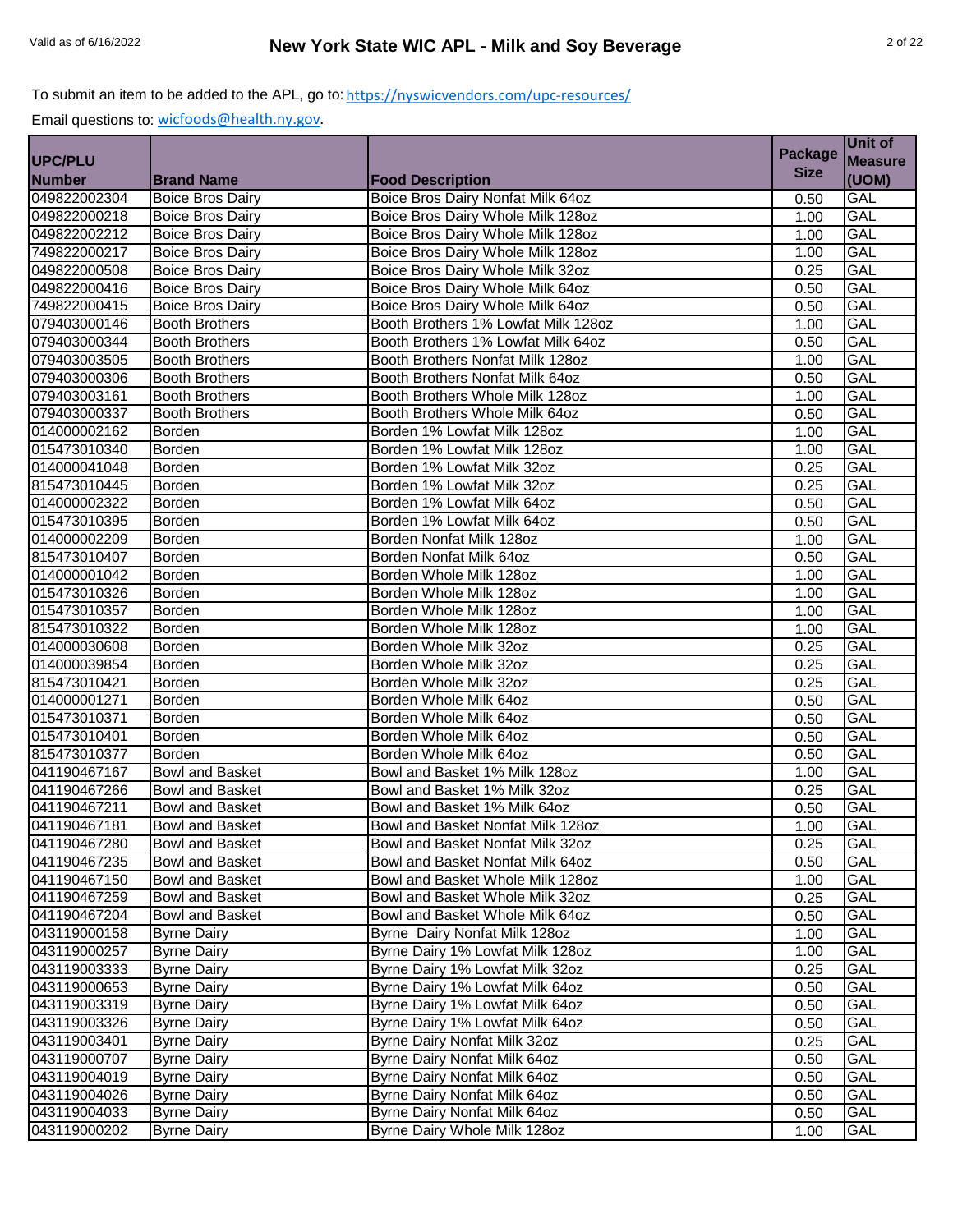|                |                        |                                    |                | Unit of        |
|----------------|------------------------|------------------------------------|----------------|----------------|
| <b>UPC/PLU</b> |                        |                                    | <b>Package</b> | <b>Measure</b> |
| <b>Number</b>  | <b>Brand Name</b>      | <b>Food Description</b>            | <b>Size</b>    | (UOM)          |
| 043119003005   | <b>Byrne Dairy</b>     | Byrne Dairy Whole Milk 32oz        | 0.25           | GAL            |
| 043119000400   | <b>Byrne Dairy</b>     | Byrne Dairy Whole Milk 64oz        | 0.50           | <b>GAL</b>     |
| 043119002848   | <b>Byrne Dairy</b>     | Byrne Dairy Whole Milk 64oz        | 0.50           | <b>GAL</b>     |
| 043119002923   | <b>Byrne Dairy</b>     | Byrne Dairy Whole Milk 64oz        | 0.50           | <b>GAL</b>     |
| 850308007139   | <b>Cherry Valley</b>   | Cherry Valley Whole Milk 128oz     | 1.00           | <b>GAL</b>     |
| 850308007146   | <b>Cherry Valley</b>   | Cherry Valley Whole Milk 64oz      | 0.50           | <b>GAL</b>     |
| 051497124717   | Clark's                | Clark's Nonfat Milk 128oz          | 1.00           | <b>GAL</b>     |
| 051497124694   | Clark's                | Clark's Whole Milk 128oz           | 1.00           | <b>GAL</b>     |
| 036800283077   | <b>Clear Value</b>     | Clear Value 1% Lowfat Milk 128oz   | 1.00           | <b>GAL</b>     |
| 077741360052   | <b>Clover Farms</b>    | Clover Farms 1% Lowfat Milk 128oz  | 1.00           | GAL            |
| 077741360403   | Clover Farms           | Clover Farms 1% Lowfat Milk 32oz   | 0.25           | <b>GAL</b>     |
| 077741360304   | <b>Clover Farms</b>    | Clover Farms 1% Lowfat Milk 64oz   | 0.50           | <b>GAL</b>     |
| 077741360021   | <b>Clover Farms</b>    | Clover Farms Nonfat Milk 128oz     | 1.00           | <b>GAL</b>     |
| 077741360380   | <b>Clover Farms</b>    | Clover Farms Nonfat Milk 128oz     | 1.00           | GAL            |
| 077741360007   | <b>Clover Farms</b>    | Clover Farms Whole Milk 128oz      | 1.00           | <b>GAL</b>     |
| 077741360328   | <b>Clover Farms</b>    | Clover Farms Whole Milk 32oz       | 0.25           | <b>GAL</b>     |
| 077741360458   | <b>Clover Farms</b>    | Clover Farms Whole Milk 32oz       | 0.25           | <b>GAL</b>     |
| 077741360045   | <b>Clover Farms</b>    | Clover Farms Whole Milk 64oz       | 0.50           | <b>GAL</b>     |
| 071604000208   | Coburg                 | Coburg Whole Milk 128oz            | 1.00           | <b>GAL</b>     |
| 819206002226   | <b>Cornell Dairy</b>   | Cornell Dairy Whole Milk 32oz      | 0.25           | <b>GAL</b>     |
| 041900066161   | Country Charm          | Country Charm 1% Milk 128oz        | 1.00           | GAL            |
| 041900066185   | <b>Country Charm</b>   | Country Charm Whole Milk 128oz     | 1.00           | <b>GAL</b>     |
| 836582100032   | <b>Country Delight</b> | Country Delight 1% Milk 128oz      | 1.00           | GAL            |
| 836582102036   | <b>Country Delight</b> | Country Delight 1% Milk 32oz       | 0.25           | <b>GAL</b>     |
| 836582100070   | <b>Country Delight</b> | Country Delight 1% Milk 64oz       | 0.50           | GAL            |
| 836582100049   | <b>Country Delight</b> | Country Delight Nonfat Milk 128oz  | 1.00           | <b>GAL</b>     |
| 836582102012   | <b>Country Delight</b> | Country Delight Nonfat Milk 32oz   | 0.25           | <b>GAL</b>     |
| 836582100087   | <b>Country Delight</b> | Country Delight Nonfat Milk 64oz   | 0.50           | <b>GAL</b>     |
| 836582100018   | <b>Country Delight</b> | Country Delight Whole Milk 128oz   | 1.00           | <b>GAL</b>     |
| 836582102005   | <b>Country Delight</b> | Country Delight Whole Milk 32oz    | 0.25           | <b>GAL</b>     |
| 044442001096   | <b>Country Delite</b>  | Country Delite Whole Milk 64oz     | 0.50           | <b>GAL</b>     |
| 071600009052   | <b>Coutry Fresh</b>    | Country Fresh 1% Lowfat Milk 128oz | 1.00           | GAL            |
| 071600011659   | Country Fresh          | Country Fresh Nonfat Milk 128oz    | 1.00           | <b>GAL</b>     |
| 071600002572   | <b>Country Fresh</b>   | Country Fresh Whole Milk 128oz     | 1.00           | <b>GAL</b>     |
| 748252043030   | Cowbella               | Cowbella Creamline Whole Milk 64oz | 0.50           | <b>GAL</b>     |
| 048252042935   | Cowbella               | Cowbella Whole Milk 64oz           | 0.50           | GAL            |
| 048252043031   | Cowbella               | Cowbella Whole Milk 64oz           | 0.50           | GAL            |
| 088365000125   | Cream O'Land           | Cream O'Land 1% Lowfat Milk 128oz  | 1.00           | GAL            |
| 088365000156   | Cream O'Land           | Cream O'Land 1% Lowfat Milk 32oz   | 0.25           | GAL            |
| 088365005151   | Cream O'Land           | Cream O'Land 1% Lowfat Milk 32oz   | 0.25           | GAL            |
| 088365060136   | Cream O'Land           | Cream O'Land 1% Lowfat Milk 64oz   | 0.50           | GAL            |
| 088365000170   | Cream O'Land           | Cream O'Land Nonfat Milk 128oz     | 1.00           | GAL            |
| 088365000194   | Cream O'Land           | Cream O'Land Nonfat Milk 32oz      | 0.25           | GAL            |
| 088365005199   | Cream O'Land           | Cream O'Land Nonfat Milk 32oz      | 0.25           | GAL            |
| 088365060181   | Cream O'Land           | Cream O'Land Nonfat Milk 64oz      | 0.50           | GAL            |
| 088365000026   | Cream O'Land           | Cream O'Land Whole Milk 128oz      | 1.00           | GAL            |
| 088365000057   | Cream O'Land           | Cream O'Land Whole Milk 32oz       | 0.25           | GAL            |
| 088365005052   | Cream O'Land           | Cream O'Land Whole Milk 32oz       | 0.25           | GAL            |
| 088365060044   | Cream O'Land           | Cream O'Land Whole Milk 64oz       | 0.50           | GAL            |
| 857894000346   | <b>Crescent Ridge</b>  | Crescent Ridge 1% Lowfat Milk 64oz | 0.50           | GAL            |
| 857894000261   | <b>Crescent Ridge</b>  | Crescent Ridge Whole Milk 32oz     | 0.25           | GAL            |
| 071700142017   | Crowley                | Crowley 1% Lowfat Milk 128oz       | 1.00           | GAL            |
| 071700142413   | Crowley                | Crowley 1% Lowfat Milk 32oz        | 0.25           | GAL            |
|                |                        |                                    |                |                |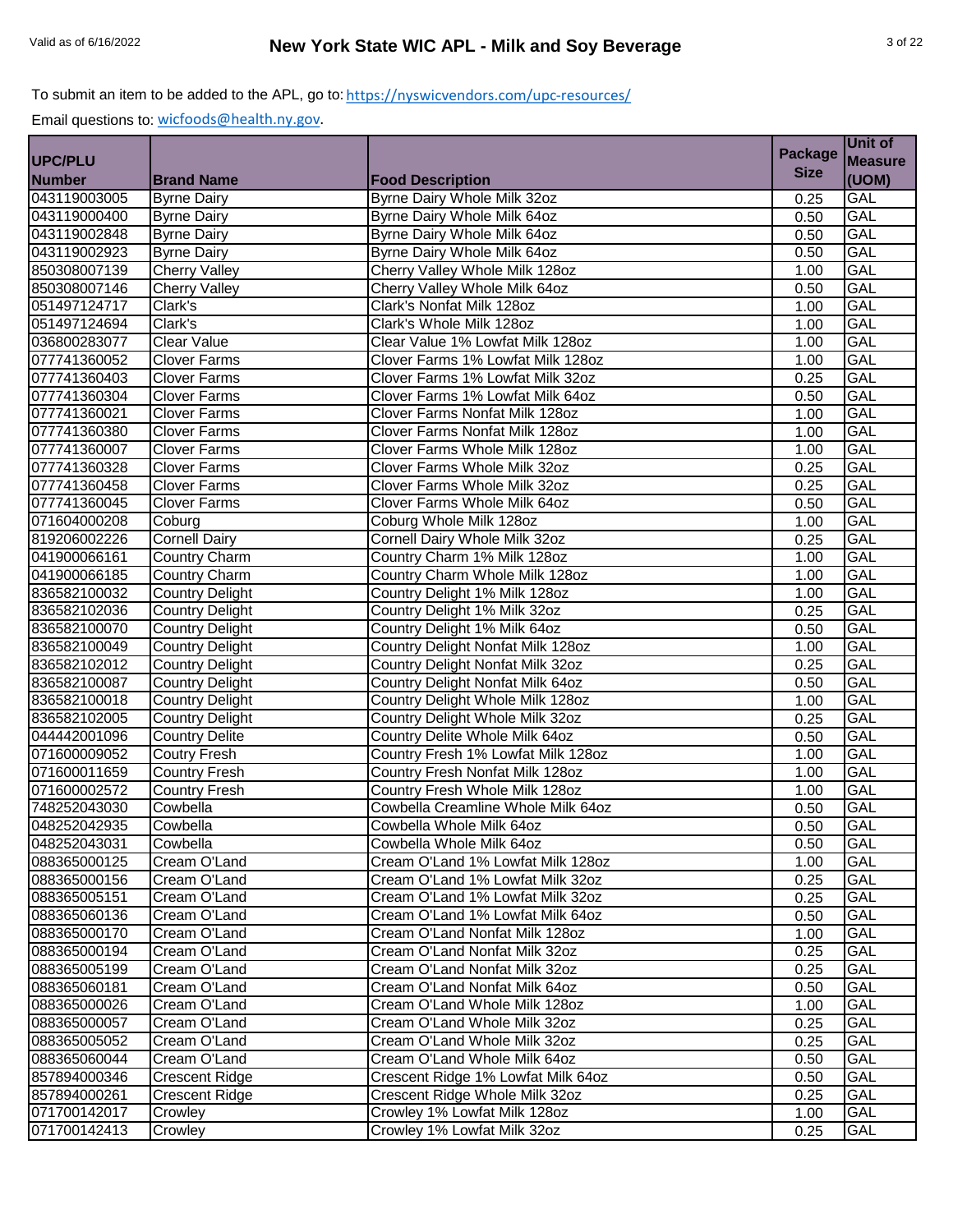|                |                            |                                                | <b>Package</b> | Unit of        |
|----------------|----------------------------|------------------------------------------------|----------------|----------------|
| <b>UPC/PLU</b> |                            |                                                |                | <b>Measure</b> |
| <b>Number</b>  | <b>Brand Name</b>          | <b>Food Description</b>                        | <b>Size</b>    | (UOM)          |
| 071700142215   | Crowley                    | Crowley 1% Lowfat Milk 64oz                    | 0.50           | <b>GAL</b>     |
| 071700149214   | Crowley                    | Crowley 1% Lowfat Milk 64oz                    | 0.50           | <b>GAL</b>     |
| 071700154010   | Crowley                    | Crowley Nonfat Milk 128oz                      | 1.00           | GAL            |
| 071700154416   | Crowley                    | Crowley Nonfat Milk 32oz                       | 0.25           | <b>GAL</b>     |
| 071700115219   | Crowley                    | Crowley Nonfat Milk 64oz                       | 0.50           | <b>GAL</b>     |
| 071700154218   | Crowley                    | Crowley Nonfat Milk 64oz                       | 0.50           | <b>GAL</b>     |
| 071700023019   | Crowley                    | Crowley Whole Milk 128oz                       | 1.00           | <b>GAL</b>     |
| 071700050411   | Crowley                    | Crowley Whole Milk 32oz                        | 0.25           | <b>GAL</b>     |
| 071700030215   | Crowley                    | Crowley Whole Milk 64oz                        | 0.50           | <b>GAL</b>     |
| 071700040214   | Crowley                    | Crowley Whole Milk 64oz                        | 0.50           | GAL            |
| 040232198229   | <b>Crystal Valley Farm</b> | Crystal Valley Farm Cream Line Whole Milk 64oz | 0.50           | GAL            |
| 041130470059   | Cub Foods                  | Cub Foods 1% Lowfat Milk 128oz                 | 1.00           | <b>GAL</b>     |
| 041130492051   | Cub Foods                  | Cub Foods 1% Lowfat Milk 64oz                  | 0.50           | <b>GAL</b>     |
| 041130470035   | Cub Foods                  | Cub Foods Nonfat Milk 128oz                    | 1.00           | GAL            |
| 041130492075   | Cub Foods                  | Cub Foods Nonfat Milk 64oz                     | 0.50           | <b>GAL</b>     |
| 041130470066   | Cub Foods                  | Cub Foods Whole Milk 128oz                     | 1.00           | <b>GAL</b>     |
| 041130492082   | Cub Foods                  | Cub Foods Whole Milk 64oz                      | 0.50           | <b>GAL</b>     |
| 036800180253   | CV                         | CV Whole Milk 128oz                            | 1.00           | <b>GAL</b>     |
| 078742022352   | Daily Chef                 | Daily Chef Whole Milk 128oz                    | 1.00           | <b>GAL</b>     |
| 041900076795   | Dairy Pure                 | Dairy Pure 1% Lowfat Milk 128oz                | 1.00           | <b>GAL</b>     |
| 041900076825   | Dairy Pure                 | Dairy Pure 1% Lowfat Milk 32oz                 | 0.25           | GAL            |
| 041900076832   | Dairy Pure                 | Dairy Pure 1% Lowfat Milk 32oz                 | 0.25           | <b>GAL</b>     |
| 041900076818   | Dairy Pure                 | Dairy Pure 1% Lowfat Milk 64oz                 | 0.50           | GAL            |
| 041900077020   | Dairy Pure                 | Dairy Pure Nonfat Milk 128oz                   | 1.00           | <b>GAL</b>     |
| 041900077051   | Dairy Pure                 | Dairy Pure Nonfat Milk 32oz                    | 0.25           | GAL            |
| 041900077068   | Dairy Pure                 | Dairy Pure Nonfat Milk 32oz                    | 0.25           | <b>GAL</b>     |
| 041900077044   | Dairy Pure                 | Dairy Pure Nonfat Milk 64oz                    | 0.50           | <b>GAL</b>     |
| 041900076382   | Dairy Pure                 | Dairy Pure Whole Milk 128oz                    | 1.00           | <b>GAL</b>     |
| 041900076429   | Dairy Pure                 | Dairy Pure Whole Milk 32oz                     | 0.25           | <b>GAL</b>     |
| 041900076436   | Dairy Pure                 | Dairy Pure Whole Milk 32oz                     | 0.25           | <b>GAL</b>     |
| 041900076412   | Dairy Pure                 | Dairy Pure Whole Milk 64oz                     | 0.50           | <b>GAL</b>     |
| 853431000183   | Dari Del Dairy             | Dari Del Dairy 1% Lowfat Milk 128oz            | 1.00           | GAL            |
| 853431100197   | Dari Del Dairy             | Dari Del Dairy 1% Lowfat Milk 64oz             | 0.50           | <b>GAL</b>     |
| 853431000169   | Dari Del Dairy             | Dari Del Dairy Whole Milk 128oz                | 1.00           | <b>GAL</b>     |
| 853431000145   | Dari Del Dairy             | Dari Del Dairy Whole Milk 64oz                 | 0.50           | GAL            |
| 041900020026   | Deans                      | Deans Whole Milk 128oz                         | 1.00           | <b>GAL</b>     |
| 041900027728   | Deans                      | Deans Whole Milk 64oz                          | 0.50           | GAL            |
| 041900025182   | Deans                      | Deans 1% Lowfat Milk 128oz                     | 1.00           | GAL            |
| 041900041748   | Deans                      | Deans 1% Lowfat Milk 64oz                      | 0.50           | GAL            |
| 041900027797   | Deans                      | Deans Nonfat Milk 128oz                        | 1.00           | GAL            |
| 041900027704   | Deans                      | Deans Nonfat Milk 64oz                         | 0.50           | GAL            |
| 850308007115   | Derle Farms                | Derle Farms 1% Lowfat 32oz                     | 0.25           | GAL            |
| 850308007160   | Derle Farms                | Derle Farms 1% Lowfat Milk 128oz               | 1.00           | GAL            |
| 850308007030   | Derle Farms                | Derle Farms 1% Lowfat Milk 64oz                | 0.50           | GAL            |
| 850308007078   | Derle Farms                | Derle Farms Whole Milk 128oz                   | 1.00           | GAL            |
| 850308007061   | Derle Farms                | Derle Farms Whole Milk 64oz                    | 0.50           | GAL            |
| 072050909763   | Derle Hygrade              | Derle Hygrade 1% Lowfat Milk 128oz             | 1.00           | GAL            |
| 044908000533   | Derle Hygrade              | Derle Hygrade 1% Lowfat Milk 32oz              | 0.25           | GAL            |
| 044908004104   | Derle Hygrade              | Derle Hygrade 1% Lowfat Milk 64oz              | 0.50           | GAL            |
| 072050909565   | Derle Hygrade              | Derle Hygrade Nonfat Milk 128oz                | 1.00           | GAL            |
| 850308007009   | Derle Hygrade              | Derle Hygrade Nonfat Milk 128oz                | 1.00           | GAL            |
| 044908000564   | Derle Hygrade              | Derle Hygrade Nonfat Milk 32oz                 | 0.25           | GAL            |
| 850308007122   | Derle Hygrade              | Derle Hygrade Nonfat Milk 32oz                 | 0.25           | GAL            |
|                |                            |                                                |                |                |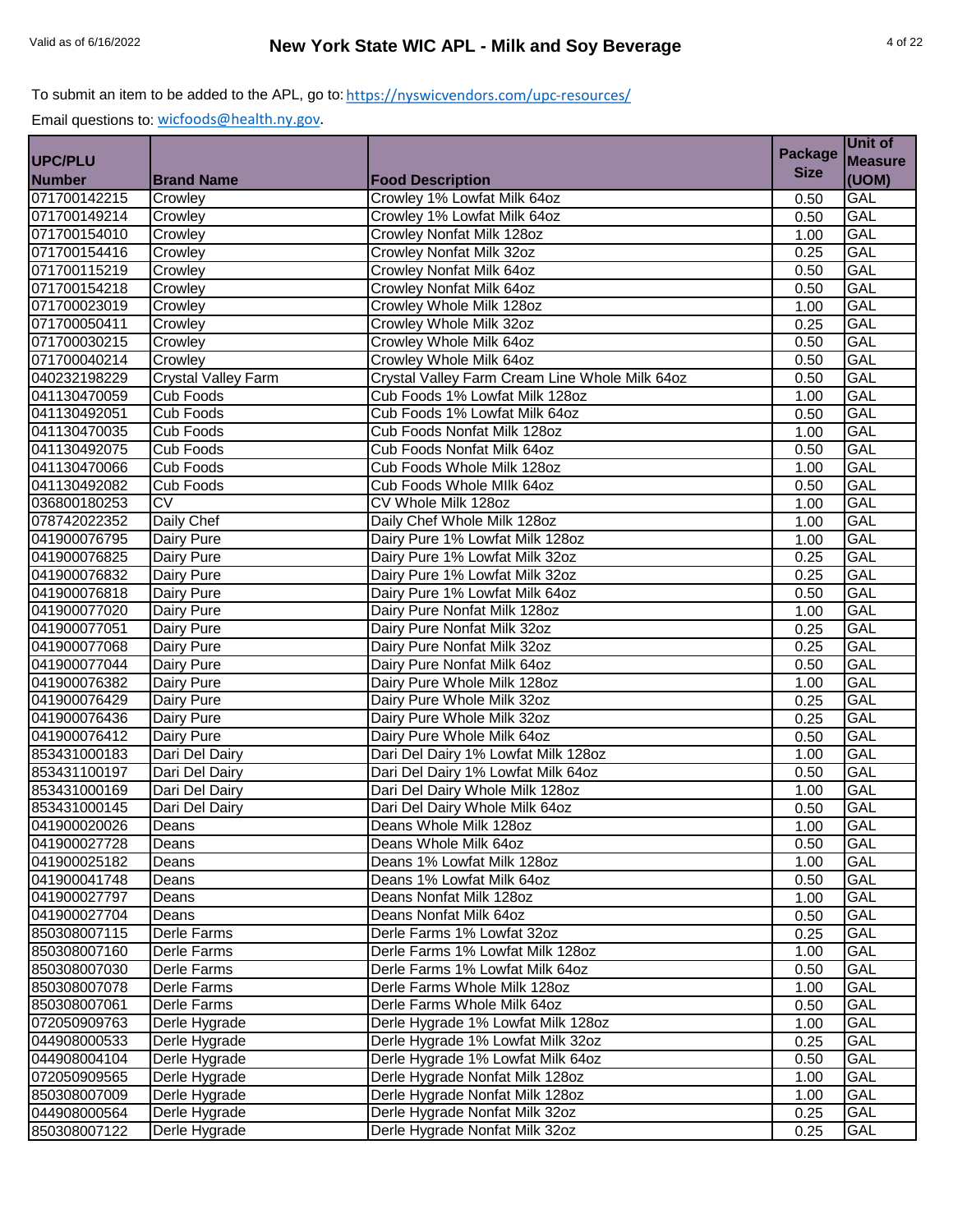|                |                            |                                          |                | Unit of        |
|----------------|----------------------------|------------------------------------------|----------------|----------------|
| <b>UPC/PLU</b> |                            |                                          | <b>Package</b> | <b>Measure</b> |
| <b>Number</b>  | <b>Brand Name</b>          | <b>Food Description</b>                  | <b>Size</b>    | (UOM)          |
| 044908000403   | Derle Hygrade              | Derle Hygrade Nonfat Milk 64oz           | 0.50           | GAL            |
| 850308007047   | Derle Hygrade              | Derle Hygrade Nonfat Milk 64oz           | 0.50           | <b>GAL</b>     |
| 072050909862   | Derle Hygrade              | Derle Hygrade Whole Milk 128oz           | 1.00           | GAL            |
| 044908000519   | Derle Hygrade              | Derle Hygrade Whole Milk 32oz            | 0.25           | <b>GAL</b>     |
| 850308007085   | Derle Hygrade              | Derle Hygrade Whole Milk 32oz            | 0.25           | <b>GAL</b>     |
| 044908003978   | Derle Hygrade              | Derle Hygrade Whole Milk 64oz            | 0.50           | <b>GAL</b>     |
| 856182002284   | Devash Farms               | Devash Farms Kosher 1% Lowfat Milk 128oz | 1.00           | <b>GAL</b>     |
| 039194069357   | Duane Reade                | Duane Reade 1% Lowfat Milk 64oz          | 0.50           | <b>GAL</b>     |
| 039194069364   | Duane Reade                | Duane Reade Nonfat Milk 64oz             | 0.50           | <b>GAL</b>     |
| 039194069333   | Duane Reade                | Duane Reade Whole Milk 64oz              | 0.50           | GAL            |
| 072050909756   | <b>Elmhurst Dairy</b>      | Elmhurst Dairy 1% Lowfat Milk 128oz      | 1.00           | GAL            |
| 072050786654   | <b>Elmhurst Dairy</b>      | Elmhurst Dairy 1% Lowfat Milk 32oz       | 0.25           | <b>GAL</b>     |
| 072050907752   | <b>Elmhurst Dairy</b>      | Elmhurst Dairy 1% Lowfat Milk 32oz       | 0.25           | <b>GAL</b>     |
| 072050908759   | <b>Elmhurst Dairy</b>      | Elmhurst Dairy 1% Lowfat Milk 64oz       | 0.50           | <b>GAL</b>     |
| 072050909558   | <b>Elmhurst Dairy</b>      | Elmhurst Dairy Nonfat Milk 128oz         | 1.00           | <b>GAL</b>     |
| 072050786753   | <b>Elmhurst Dairy</b>      | Elmhurst Dairy Nonfat Milk 32oz          | 0.25           | <b>GAL</b>     |
| 072050907554   | <b>Elmhurst Dairy</b>      | Elmhurst Dairy Nonfat Milk 32oz          | 0.25           | <b>GAL</b>     |
| 072050909855   | <b>Mountainside Farms</b>  | Mountainside Farms Whole Milk 128oz      | 1.00           | <b>GAL</b>     |
| 072050786203   | <b>Elmhurst Dairy</b>      | Elmhurst Dairy Whole Milk 32oz           | 0.25           | <b>GAL</b>     |
| 072050907851   | <b>Elmhurst Dairy</b>      | Elmhurst Dairy Whole Milk 32oz           | 0.25           | <b>GAL</b>     |
| 072050908858   | <b>Elmhurst Dairy</b>      | Elmhurst Dairy Whole Milk 64oz           | 0.50           | GAL            |
| 072050908551   | <b>Elmhurst Dairy</b>      | Elmhurst Diary Nonfat Milk 64oz          | 0.50           | GAL            |
| 041303025949   | <b>Essential Everyday</b>  | Essential Everyday 1% Lowfat Milk 128oz  | 1.00           | GAL            |
| 041303025925   | <b>Essential Everyday</b>  | Essential Everyday 1% Lowfat Milk 64oz   | 0.50           | <b>GAL</b>     |
| 041303025895   | <b>Essential Everyday</b>  | Essential Everyday Nonfat Milk 128oz     | 1.00           | <b>GAL</b>     |
| 041303026038   | <b>Essential Everyday</b>  | Essential Everyday Whole Milk 128oz      | 1.00           | <b>GAL</b>     |
| 041303025864   | <b>Essentials Everyday</b> | Essentials Everyday 1% Lowfat Milk 32oz  | 0.25           | <b>GAL</b>     |
| 041303025918   | <b>Essentials Everyday</b> | Essentials Everyday Nonfat Milk 32oz     | 0.25           | <b>GAL</b>     |
| 041303025871   | <b>Essentials Everyday</b> | Essentials Everyday Nonfat Milk 64oz     | 0.50           | <b>GAL</b>     |
| 041303026007   | <b>Essentials Everyday</b> | Essentials Everyday Whole Milk 32oz      | 0.25           | <b>GAL</b>     |
| 041303026014   | <b>Essentials Everyday</b> | Essentials Everyday Whole Milk 64oz      | 0.50           | <b>GAL</b>     |
| 072050912060   | <b>Family Choice</b>       | Family Choice 1% Lowfat Milk 128oz       | 1.00           | GAL            |
| 072050912084   | <b>Family Choice</b>       | Family Choice 1% Lowfat Milk 32oz        | 0.25           | <b>GAL</b>     |
| 072050912077   | <b>Family Choice</b>       | Family Choice 1% Lowfat Milk 64oz        | 0.50           | <b>GAL</b>     |
| 072050912008   | <b>Family Choice</b>       | Family Choice Whole Milk 128oz           | 1.00           | GAL            |
| 072050912022   | <b>Family Choice</b>       | Family Choice Whole Milk 32oz            | 0.25           | <b>GAL</b>     |
| 072050912015   | <b>Family Choice</b>       | Family Choice Whole Milk 64oz            | 0.50           | <b>GAL</b>     |
| 720794051896   | <b>Farm Fresh</b>          | Farm Fresh Whole Milk 128oz              | 1.00           | GAL            |
| 088365095121   | Farmer's Choice            | Farmers Choice 1% Lowfat Milk 128oz      | 1.00           | GAL            |
| 088365095152   | <b>Farmer's Choice</b>     | Farmers Choice 1% Lowfat Milk 32oz       | 0.25           | GAL            |
| 088365095138   | <b>Farmer's Choice</b>     | Farmers Choice 1% Lowfat Milk 64oz       | 0.50           | GAL            |
| 088365095176   | Farmer's Choice            | Farmers Choice Nonfat Milk 128oz         | 1.00           | GAL            |
| 088365095190   | Farmer's Choice            | Farmers Choice Nonfat Milk 32oz          | 0.25           | GAL            |
| 088365095183   | <b>Farmer's Choice</b>     | Farmers Choice Nonfat Milk 64oz          | 0.50           | GAL            |
| 088365095022   | <b>Farmer's Choice</b>     | Farmers Choice Whole Milk 128oz          | 1.00           | GAL            |
| 088365095053   | <b>Farmer's Choice</b>     | Farmers Choice Whole Milk 32oz           | 0.25           | GAL            |
| 088365095039   | <b>Farmer's Choice</b>     | Farmers Choice Whole Milk 64oz           | 0.50           | GAL            |
| 085591900304   | <b>Farmer's Cow</b>        | Farmers Cow 1% Lowfat Milk 64oz          | 0.50           | GAL            |
| 085591900403   | Farmer's Cow               | Farmers Cow Nonfat Milk 64oz             | 0.50           | GAL            |
| 085591900106   | <b>Farmer's Cow</b>        | Farmers Cow Whole Milk 64oz              | 0.50           | GAL            |
| 013868020257   | Farmland                   | Farmland 1% Lowfat Milk 128oz            | 1.00           | GAL            |
| 813868020253   | Farmland                   | Farmland 1% Lowfat Milk 128oz            | 1.00           | <b>GAL</b>     |
| 813868020376   | Farmland                   | Farmland 1% Lowfat Milk 32oz             | 0.25           | GAL            |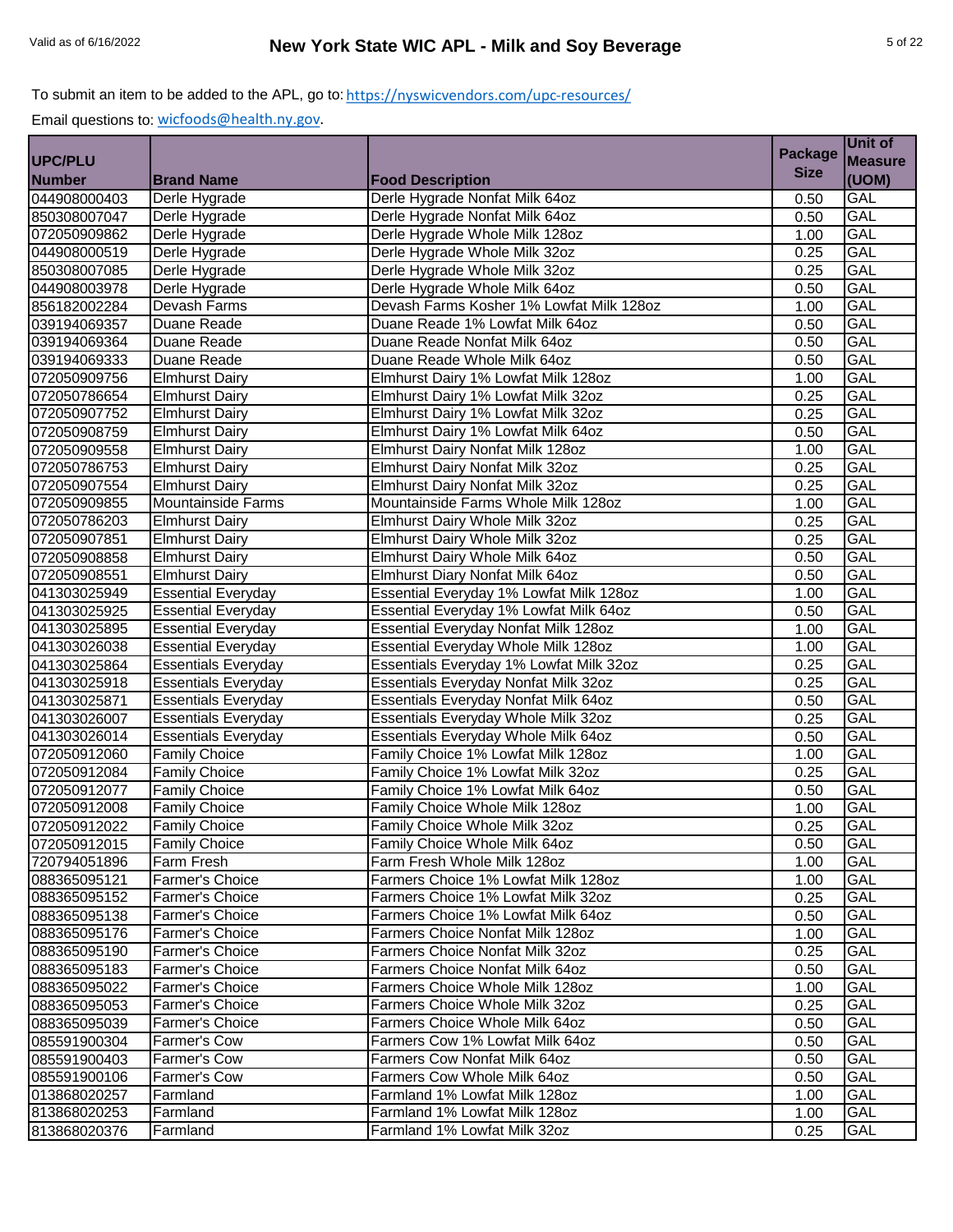|                |                         |                                            |                | Unit of        |
|----------------|-------------------------|--------------------------------------------|----------------|----------------|
| <b>UPC/PLU</b> |                         |                                            | <b>Package</b> | <b>Measure</b> |
| <b>Number</b>  | <b>Brand Name</b>       | <b>Food Description</b>                    | <b>Size</b>    | (UOM)          |
| 813868020215   | Farmland                | Farmland 1% Lowfat Milk 64oz               | 0.50           | GAL            |
| 070452027054   | <b>Farmland Dairies</b> | Farmland Dairies 1% Lowfat Milk 32oz       | 0.25           | <b>GAL</b>     |
| 070452310026   | <b>Farmland Dairies</b> | Farmland Dairies 1% Lowfat Milk 32oz       | 0.25           | GAL            |
| 070452011008   | <b>Farmland Dairies</b> | <b>Farmland Dairies Nonfat Milk 128oz</b>  | 1.00           | GAL            |
| 070452120106   | <b>Farmland Dairies</b> | <b>Farmland Dairies Nonfat Milk 64oz</b>   | 0.50           | <b>GAL</b>     |
| 070452007001   | Farmland Dairies        | Farmland Dairies Whole Milk 64oz           | 0.50           | <b>GAL</b>     |
| 070452040107   | <b>Farmland Dairies</b> | <b>Farmland Dairies Whole Milk 64oz</b>    | 0.50           | <b>GAL</b>     |
| 013868020271   | Farmland                | Farmland Nonfat Milk 128oz                 | 1.00           | <b>GAL</b>     |
| 813868020277   | Farmland                | Farmland Nonfat Milk 128oz                 | 1.00           | <b>GAL</b>     |
| 070452131195   | Farmland                | Farmland Nonfat Milk 32oz                  | 0.25           | GAL            |
| 070452410023   | Farmland                | Farmland Nonfat Milk 32oz                  | 0.25           | GAL            |
| 813868020383   | Farmland                | <b>Farmland Nonfat Milk 32oz</b>           | 0.25           | <b>GAL</b>     |
| 070452123190   | Farmland                | Farmland Nonfat Milk 64oz                  | 0.50           | <b>GAL</b>     |
| 813868020239   | Farmland                | Farmland Nonfat Milk 64oz                  | 0.50           | <b>GAL</b>     |
| 013868020240   | Farmland                | Farmland Whole Milk 128oz                  | 1.00           | <b>GAL</b>     |
| 813868020246   | Farmland                | Farmland Whole Milk 128oz                  | 1.00           | <b>GAL</b>     |
| 070452110022   | Farmland                | Farmland Whole Milk 32oz                   | 0.25           | <b>GAL</b>     |
| 813868020352   | Farmland                | Farmland Whole Milk 32oz                   | 0.25           | <b>GAL</b>     |
| 013868020202   | Farmland                | Farmland Whole Milk 64oz                   | 0.50           | <b>GAL</b>     |
| 813868020208   | Farmland                | Farmland Whole Milk 64oz                   | 0.50           | <b>GAL</b>     |
| 088888001005   | Fastrac                 | Fastrac 1% Lowfat Milk 128oz               | 1.00           | GAL            |
| 088888003009   | Fastrac                 | Fastrac Nonfat Milk 128oz                  | 1.00           | <b>GAL</b>     |
| 852262003240   | <b>Five Acre Farms</b>  | Five Acre Farms Local Milk Whole Milk 32oz | 0.25           | <b>GAL</b>     |
| 052262003022   | <b>Five Acre Farms</b>  | Five Acre Farms Local Nonfat Milk 128oz    | 1.00           | <b>GAL</b>     |
| 852262003264   | <b>Five Acre Farms</b>  | Five Acre Farms Local Nonfat Milk 32oz     | 0.25           | <b>GAL</b>     |
| 052262003053   | <b>Five Acre Farms</b>  | Five Acre Farms Local Nonfat Milk 64oz     | 0.50           | <b>GAL</b>     |
| 052262003008   | <b>Five Acre Farms</b>  | Five Acre Farms Local Whole Milk 128oz     | 1.00           | <b>GAL</b>     |
| 052262003039   | <b>Five Acre Farms</b>  | Five Acre Farms Local Whole Milk 64oz      | 0.50           | <b>GAL</b>     |
| 852262003028   | <b>Five Acre Farms</b>  | Five Acre Farms Milk Fat Free 128oz        | 1.00           | <b>GAL</b>     |
| 852262003004   | <b>Five Acre Farms</b>  | Five Acre Farms Whole Milk 128oz           | 1.00           | <b>GAL</b>     |
| 852262003035   | <b>Five Acre Farms</b>  | Five Acre Farms Whole Milk 64oz            | 0.50           | <b>GAL</b>     |
| 036800976344   | Food Club               | Food Club 1% Lowfat Milk 128oz             | 1.00           | GAL            |
| 036800976078   | Food Club               | Food Club 1% Lowfat Milk 64oz              | 0.50           | <b>GAL</b>     |
| 036800343320   | Food Club               | Food Club Lowfat Milk 32oz                 | 0.25           | <b>GAL</b>     |
| 036800976757   | Food Club               | Food Club Nonfat Milk 128oz                | 1.00           | <b>GAL</b>     |
| 036800976702   | Food Club               | Food Club Nonfat Milk 64oz                 | 0.50           | <b>GAL</b>     |
| 036800976306   | Food Club               | Food Club Whole Milk 128oz                 | 1.00           | GAL            |
| 036800343306   | Food Club               | Food Club Whole Milk 32oz                  | 0.25           | GAL            |
| 036800977006   | Food Club               | Food Club Whole Milk 64oz                  | 0.50           | GAL            |
| 035826089687   | Food Lion               | Food Lion Whole Milk 64oz                  | 0.50           | GAL            |
| 011153901960   | Foodtown                | Foodtown 1% Lowfat Milk 128oz              | 1.00           | GAL            |
| 011153902141   | Foodtown                | Foodtown 1% Lowfat Milk 64oz               | 0.50           | GAL            |
| 011153901991   | Foodtown                | Foodtown Nonfat Milk 128oz                 | 1.00           | GAL            |
| 011153902172   | Foodtown                | Foodtown Nonfat Milk 64oz                  | 0.50           | GAL            |
| 011153901908   | Foodtown                | Foodtown Whole Milk 128oz                  | 1.00           | GAL            |
| 011153902080   | Foodtown                | Foodtown Whole Milk 64oz                   | 0.50           | GAL            |
| 041498110765   | <b>Friendly Farms</b>   | Friendly Farms 1% Lowfat Milk 128oz        | 1.00           | GAL            |
| 041498154561   | <b>Friendly Farms</b>   | Friendly Farms 1% Lowfat Milk 64oz         | 0.50           | GAL            |
| 041498192136   | <b>Friendly Farms</b>   | Friendly Farms Nonfat Milk 128oz           | 1.00           | GAL            |
| 4099100131536  | <b>Friendly Farms</b>   | Friendly Farms Nonfat Milk 64oz            | 0.50           | GAL            |
| 041498192150   | <b>Friendly Farms</b>   | Friendly Farms Whole Milk 128oz            | 1.00           | GAL            |
| 4099100131499  | <b>Friendly Farms</b>   | Friendly Farms Whole Milk 64oz             | 0.50           | <b>GAL</b>     |
| 070474100704   | Gallikers               | Gallikers 1% Lowfat Milk 128oz             | 1.00           | GAL            |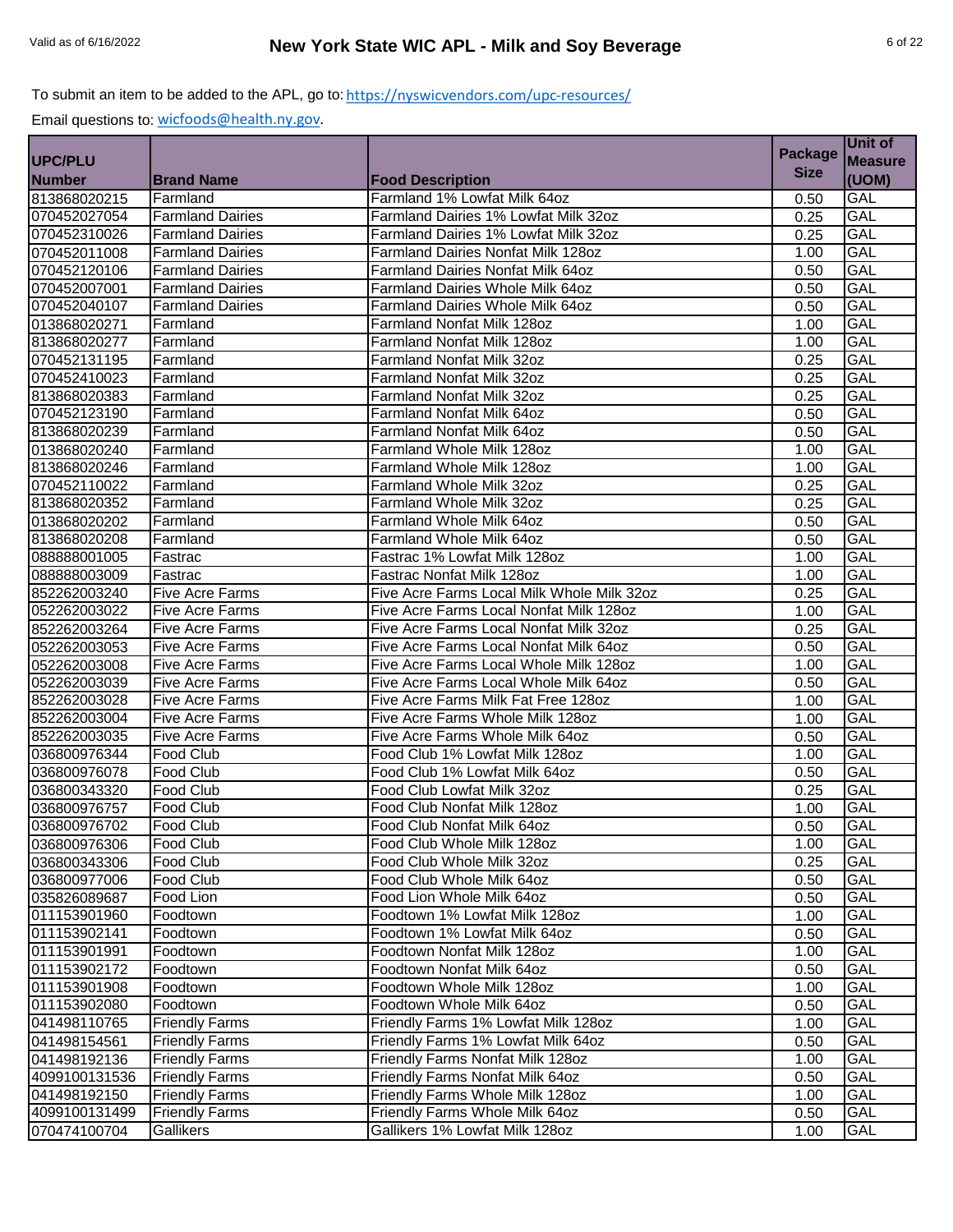|                              |                        |                                                    |                | Unit of        |
|------------------------------|------------------------|----------------------------------------------------|----------------|----------------|
| <b>UPC/PLU</b>               |                        |                                                    | <b>Package</b> | <b>Measure</b> |
| <b>Number</b>                | <b>Brand Name</b>      | <b>Food Description</b>                            | <b>Size</b>    | (UOM)          |
| 070474000769                 | Gallikers              | Gallikers 1% Lowfat Milk 64oz                      | 0.50           | GAL            |
| 070474000905                 | Gallikers              | Gallikers Nonfat Milk 128oz                        | 1.00           | <b>GAL</b>     |
| 070474000936                 | Gallikers              | Gallikers Nonfat Milk 64oz                         | 0.50           | <b>GAL</b>     |
| 070474100100                 | Gallikers              | Gallikers Whole Milk 128oz                         | 1.00           | <b>GAL</b>     |
| 070474100032                 | Gallikers              | Gallikers Whole Milk 32oz                          | 0.25           | <b>GAL</b>     |
| 070474000080                 | Gallikers              | Gallikers Whole Milk 64oz                          | 0.50           | <b>GAL</b>     |
| 075457170002                 | Garelick               | Garelick 1% Lowfat Milk 128oz                      | 1.00           | <b>GAL</b>     |
| 075457129000                 | Garelick               | Garelick 1% Lowfat Milk 32oz                       | 0.25           | <b>GAL</b>     |
| 075457151001                 | Garelick               | Garelick 1% Lowfat Milk 64oz                       | 0.50           | <b>GAL</b>     |
| 075457189004                 | Garelick               | Garelick Nonfat Milk 128oz                         | 1.00           | GAL            |
| 075457126009                 | Garelick               | Garelick Nonfat Milk 32oz                          | 0.25           | <b>GAL</b>     |
| 075457078001                 | Garelick               | Garelick Nonfat Milk 64oz                          | 0.50           | <b>GAL</b>     |
| 075457115003                 | Garelick               | Garelick Nonfat Milk 64oz                          | 0.50           | GAL            |
| 075457080004                 | Garelick               | Garelick Whole Milk 128oz                          | 1.00           | <b>GAL</b>     |
| 075457026002                 | Garelick               | Garelick Whole Milk 32oz                           | 0.25           | <b>GAL</b>     |
| 075457037008                 | Garelick               | Garelick Whole Milk 64oz                           | 0.50           | GAL            |
| 030034000646                 | Giant Eagle            | Giant Eagle 1% Lowfat Milk 128oz                   | 1.00           | <b>GAL</b>     |
| 030034000844                 | <b>Giant Eagle</b>     | Giant Eagle 1% Lowfat Milk 64oz                    | 0.50           | <b>GAL</b>     |
| 030034000684                 | <b>Giant Eagle</b>     | Giant Eagle Nonfat Milk 128oz                      | 1.00           | GAL            |
| 030034000882                 | <b>Giant Eagle</b>     | Giant Eagle Nonfat Milk 64oz                       | 0.50           | <b>GAL</b>     |
| 030034000608                 | <b>Giant Eagle</b>     | Giant Eagle Whole Milk 128oz                       | 1.00           | <b>GAL</b>     |
| 030034000806                 | <b>Giant Eagle</b>     | Giant Eagle Whole Milk 64oz                        | 0.50           | <b>GAL</b>     |
| 078800140073                 | <b>Giant Food Mart</b> | Giant Food Mart 1% Lowfat Milk 64oz                | 0.50           | <b>GAL</b>     |
| 078800140080                 | <b>Giant Food Mart</b> | Giant Food Mart Nonfat Milk 64oz                   | 0.50           | <b>GAL</b>     |
| 078800140059                 | <b>Giant Food Mart</b> | Giant Food Mart Whole Milk 64oz                    | 0.50           | GAL            |
| 085239284056                 | Good and Gather        | Good and Gather Whole Milk 128oz                   | 1.00           | <b>GAL</b>     |
| 078742351889                 | <b>Great Value</b>     | Great Value 1% Lowfat Milk 128oz                   | 1.00           | <b>GAL</b>     |
| 078742352022                 | <b>Great Value</b>     | Great Value 1% Lowfat Milk 64oz                    | 0.50           | <b>GAL</b>     |
| 078742022864                 | <b>Great Value</b>     | Great Value 1% Milk 2pk*128oz                      | 2.00           | <b>GAL</b>     |
| 078742351896                 | Great Value            | Great Value Nonfat Milk 128oz                      | 1.00           | <b>GAL</b>     |
| 078742022840                 | <b>Great Value</b>     | Great Value Nonfat Milk 2pk*128oz                  | 2.00           | <b>GAL</b>     |
| 078742352039                 | <b>Great Value</b>     | Great Value Nonfat Milk 64oz                       | 0.50           | GAL            |
| 078742022888                 | <b>Great Value</b>     | Great Value Vitamin D Whole Milk 2pk*128oz         | 2.00           | <b>GAL</b>     |
| 078742351865                 | <b>Great Value</b>     | Great Value Whole Milk 128oz                       | 1.00           | <b>GAL</b>     |
| 078742352008                 | <b>Great Value</b>     | Great Value Whole Milk 64oz                        | 0.50           | <b>GAL</b>     |
| 043119000837                 | <b>Green Hills</b>     | Green Hills 1% Lowfat Milk 128oz                   | 1.00           | <b>GAL</b>     |
| 043119004873                 | Green Hills            | Green Hills 1% Lowfat Milk 64oz                    | 0.50           | GAL            |
| 043119000820                 | <b>Green Hills</b>     | Green Hills Nonfat Milk 1280z                      | 1.00           | <b>GAL</b>     |
| 043119004958                 | <b>Green Hills</b>     | Green Hills Nonfat Milk 64oz                       | 0.50           | GAL            |
| 043119000905                 | <b>Green Hills</b>     | Green Hills Whole Milk 128oz                       | 1.00           | GAL            |
| 022451016508                 | Guida's                | Guidas 1% Lowfat Milk 128oz                        | 1.00           | GAL            |
| 022451017703                 | Guida's                | Guidas 1% Lowfat Milk 32oz                         | 0.25           | GAL            |
| 022451011107                 | Guida's                | Guidas 1% Lowfat Milk 64oz                         | 0.50           | GAL            |
| 022451014108                 | Guida's                | Guidas Nonfat Milk 128oz                           | 1.00           | GAL            |
| 022451017802                 | Guida's                | Guidas Nonfat Milk 32oz                            | 0.25           | GAL            |
|                              | Guida's                |                                                    | 0.50           | GAL            |
| 022451012104<br>022451012609 | Guida's                | Guidas Nonfat Milk 64oz<br>Guidas Whole Milk 128oz | 1.00           | GAL            |
| 022451017505                 | Guida's                | Guidas Whole Milk 32oz                             | 0.25           | GAL            |
| 022451010902                 | Guida's                | Guidas Whole Milk 64oz                             | 0.50           | GAL            |
| 041268193868                 | Hannaford              | Hannaford 1% Lowfat Milk 128oz                     | 1.00           | GAL            |
| 041268193820                 | Hannaford              | Hannaford 1% Lowfat Milk 64oz                      | 0.50           | GAL            |
| 041268200795                 | Hannaford              | Hannaford 1% Lowfat Milk 64oz                      | 0.50           | <b>GAL</b>     |
|                              |                        | Hannaford Nonfat Milk 128oz                        | 1.00           |                |
| 041268193875                 | Hannaford              |                                                    |                | GAL            |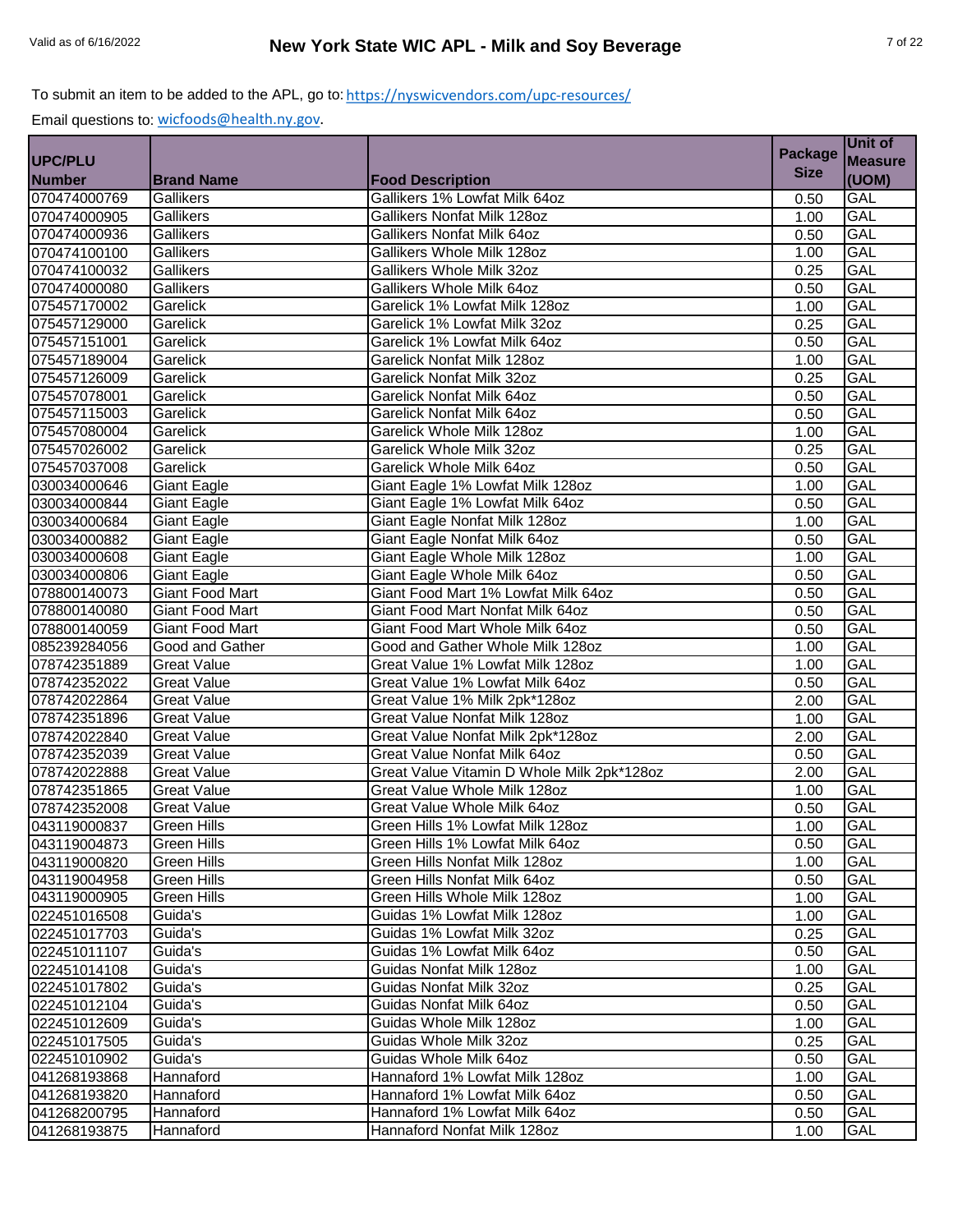|               |                            |                                          |                | Unit of        |
|---------------|----------------------------|------------------------------------------|----------------|----------------|
| UPC/PLU       |                            |                                          | <b>Package</b> | <b>Measure</b> |
| <b>Number</b> | <b>Brand Name</b>          | <b>Food Description</b>                  | <b>Size</b>    | (UOM)          |
| 041268193790  | Hannaford                  | Hannaford Nonfat Milk 32oz               | 0.25           | <b>GAL</b>     |
| 041268184088  | Hannaford                  | Hannaford Nonfat Milk 64oz               | 0.50           | <b>GAL</b>     |
| 041268193813  | Hannaford                  | Hannaford Nonfat Milk 64oz               | 0.50           | <b>GAL</b>     |
| 041268200801  | Hannaford                  | Hannaford Nonfat Milk 64oz               | 0.50           | <b>GAL</b>     |
| 041268193899  | Hannaford                  | Hannaford Whole Milk 128oz               | 1.00           | <b>GAL</b>     |
| 041268193783  | Hannaford                  | Hannaford Whole Milk 32oz                | 0.25           | <b>GAL</b>     |
| 041268193844  | Hannaford                  | Hannaford Whole Milk 64oz                | 0.50           | <b>GAL</b>     |
| 041268200771  | Hannaford                  | Hannaford Whole Milk 64oz                | 0.50           | <b>GAL</b>     |
| 034000830299  | Hershey's                  | Hersheys Whole Milk 32oz                 | 0.25           | <b>GAL</b>     |
| 094922195289  | <b>Hickory Hill</b>        | Hickory Hill Whole Milk 128oz            | 1.00           | GAL            |
| 094922195296  | <b>Hickory Hill</b>        | Hickory Hill Whole Milk 64oz             | 0.50           | <b>GAL</b>     |
| 059610000429  | <b>Hillcrest Dairy</b>     | Hillcrest Dairy Nonfat Milk 64oz         | 0.50           | GAL            |
| 759610000428  | <b>Hillcrest Dairy</b>     | Hillcrest Dairy Nonfat Milk 64oz         | 0.50           | GAL            |
| 759610999425  | <b>Hillcrest Dairy</b>     | Hillcrest Dairy Nonfat Milk 64oz         | 0.50           | GAL            |
| 059610100426  | <b>Hillcrest Dairy</b>     | Hillcrest Dairy Whole Milk 64oz          | 0.50           | <b>GAL</b>     |
| 759610100425  | <b>Hillcrest Dairy</b>     | Hillcrest Dairy Whole Milk 64oz          | 0.50           | <b>GAL</b>     |
| 759610777429  | <b>Hillcrest Dairy</b>     | Hillcrest Dairy Whole Milk 64oz          | 0.50           | <b>GAL</b>     |
| 858201000059  | Homeland                   | Homeland 1% Lowfat Milk 64oz             | 0.50           | <b>GAL</b>     |
| 858201000080  | Homeland                   | Homeland Nonfat Milk 128oz               | 1.00           | <b>GAL</b>     |
| 858201000073  | Homeland                   | Homeland Nonfat Milk 64oz                | 0.50           | <b>GAL</b>     |
| 858201000103  | Homeland                   | Homeland Whole Milk 128oz                | 1.00           | GAL            |
| 858201000097  | Homeland                   | Homeland Whole Milk 64oz                 | 0.50           | GAL            |
| 044100106804  | Hood                       | Hood 1% Lowfat Milk 128oz                | 1.00           | GAL            |
| 044100169267  | Hood                       | Hood 1% Lowfat Milk 32oz                 | 0.25           | GAL            |
| 044100102523  | Hood                       | Hood 1% Lowfat Milk 64oz                 | 0.50           | GAL            |
| 044100109829  | Hood                       | Hood Nonfat Milk 128oz                   | 1.00           | <b>GAL</b>     |
| 044100169250  | Hood                       | Hood Nonfat Milk 32oz                    | 0.25           | <b>GAL</b>     |
| 044100102103  | Hood                       | Hood Nonfat Milk 64oz                    | 0.50           | GAL            |
| 044100110597  | Hood                       | Hood Nonfat Milk 64oz                    | 0.50           | <b>GAL</b>     |
| 044100169274  | Hood                       | Hood Simply Smart 1% Lowfat Milk 64oz    | 0.50           | <b>GAL</b>     |
| 044100116230  | Hood                       | Hood Simply Smart 1% Lowfat Milk 96oz    | 0.75           | <b>GAL</b>     |
| 044100116247  | Hood                       | Hood Simply Smart Nonfat Milk 96oz       | 0.75           | GAL            |
| 044100103209  | <b>Hood</b>                | Hood Whole Milk 128oz                    | 1.00           | <b>GAL</b>     |
| 044100169236  | <b>Hood</b>                | Hood Whole Milk 32oz                     | 0.25           | <b>GAL</b>     |
| 044100100765  | Hood                       | Hood Whole Milk 64oz                     | 0.50           | GAL            |
| 044100101892  | Hood                       | Hood Whole Milk 64oz                     | 0.50           | GAL            |
| 036632071132  | Horizon                    | Horizon Organic UHT Whole Milk 12pk*8oz  | 4.00           | <b>PCK</b>     |
| 036632071125  | Horizon                    | Horizon Organic UHT Whole Milk 6pk*8oz   | 2.00           | <b>PCK</b>     |
| 742365004346  | Horizon                    | Horizon Organic UHT Lowfat Milk 12pk*8oz | 4.00           | <b>PCK</b>     |
| 742365004209  | Horizon                    | Horizon Organic UHT Lowfat Milk 6pk*8oz  | 2.00           | <b>PCK</b>     |
| 030957821373  | Houlton Farms              | Houlton Farms 1% Lowfat Milk 128oz       | 1.00           | GAL            |
| 030957934288  | <b>Houlton Farms</b>       | Houlton Farms 1% Lowfat Milk 64oz        | 0.50           | GAL            |
| 030957123477  | <b>Houlton Farms</b>       | Houlton Farms Whole Milk 128oz           | 1.00           | GAL            |
| 030957123453  | <b>Houlton Farms</b>       | Houlton Farms Whole Milk 64oz            | 0.50           | GAL            |
| 746104555427  | <b>Hudson Valley Fresh</b> | Hudson Valley Fresh 1% Lowfat Milk 128oz | 1.00           | GAL            |
| 046104555626  | Hudson Valley Fresh        | Hudson Valley Fresh 1% Lowfat Milk 32oz  | 0.25           | GAL            |
| 746104555625  | <b>Hudson Valley Fresh</b> | Hudson Valley Fresh 1% Lowfat Milk 32oz  | 0.25           | GAL            |
| 046104555527  | <b>Hudson Valley Fresh</b> | Hudson Valley Fresh 1% Lowfat Milk 64oz  | 0.50           | GAL            |
| 746104555526  | <b>Hudson Valley Fresh</b> | Hudson Valley Fresh 1% Lowfat Milk 64oz  | 0.50           | GAL            |
| 746104555434  | <b>Hudson Valley Fresh</b> | Hudson Valley Fresh Nonfat Milk 128oz    | 1.00           | GAL            |
| 046104555916  | <b>Hudson Valley Fresh</b> | Hudson Valley Fresh Nonfat Milk 32oz     | 0.25           | GAL            |
| 746104555632  | <b>Hudson Valley Fresh</b> | Hudson Valley Fresh Nonfat Milk 32oz     | 0.25           | GAL            |
| 046104555534  | <b>Hudson Valley Fresh</b> | Hudson Valley Fresh Nonfat Milk 64oz     | 0.50           | GAL            |
|               |                            |                                          |                |                |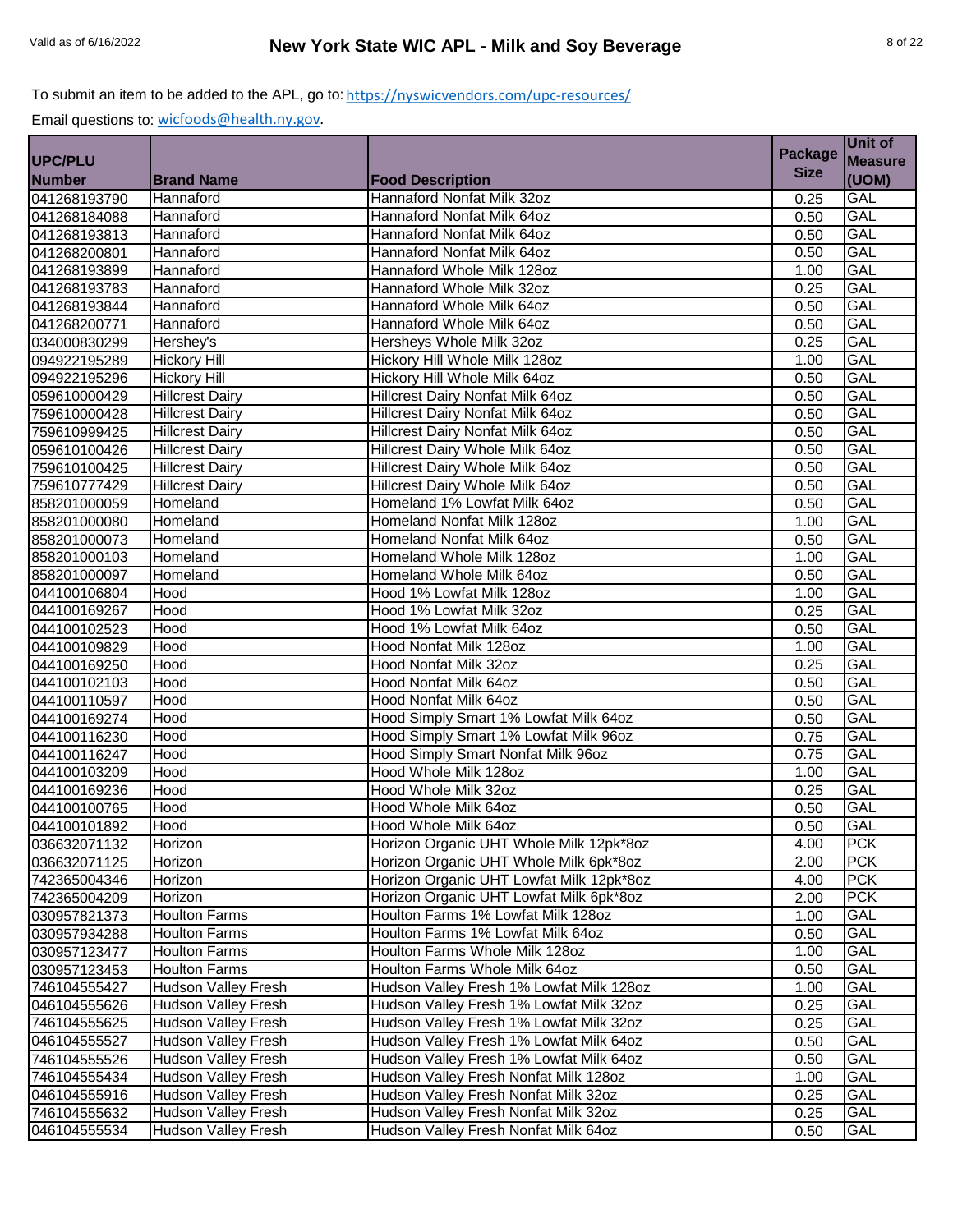|                |                            |                                      | <b>Package</b> | Unit of        |
|----------------|----------------------------|--------------------------------------|----------------|----------------|
| <b>UPC/PLU</b> |                            |                                      |                | <b>Measure</b> |
| <b>Number</b>  | <b>Brand Name</b>          | <b>Food Description</b>              | <b>Size</b>    | (UOM)          |
| 746104555533   | Hudson Valley Fresh        | Hudson Valley Fresh Nonfat Milk 64oz | 0.50           | GAL            |
| 746104555410   | <b>Hudson Valley Fresh</b> | Hudson Valley Fresh Whole Milk 128oz | 1.00           | <b>GAL</b>     |
| 046104555619   | <b>Hudson Valley Fresh</b> | Hudson Valley Fresh Whole Milk 32oz  | 0.25           | GAL            |
| 746104555618   | <b>Hudson Valley Fresh</b> | Hudson Valley Fresh Whole Milk 32oz  | 0.25           | GAL            |
| 046104555510   | <b>Hudson Valley Fresh</b> | Hudson Valley Fresh Whole Milk 64oz  | 0.50           | GAL            |
| 746104555519   | <b>Hudson Valley Fresh</b> | Hudson Valley Fresh Whole Milk 64oz  | 0.50           | <b>GAL</b>     |
| 839267003109   | Hudson's Dairy             | Hudsons Dairy 1% Lowfat Milk 128oz   | 1.00           | <b>GAL</b>     |
| 039267003202   | Hudson's Dairy             | Hudsons Dairy 1% Lowfat Milk 64oz    | 0.50           | <b>GAL</b>     |
| 839267003208   | <b>Hudson's Dairy</b>      | Hudsons Dairy 1% Milk 64oz           | 0.50           | GAL            |
| 839267004106   | Hudson's Dairy             | Hudsons Dairy Nonfat Milk 128oz      | 1.00           | GAL            |
| 039267004209   | Hudson's Dairy             | Hudsons Dairy Nonfat Milk 64oz       | 0.50           | GAL            |
| 839267004205   | Hudson's Dairy             | Hudsons Dairy Nonfat Milk 64oz       | 0.50           | GAL            |
| 839267001105   | Hudson's Dairy             | Hudsons Dairy Whole Milk 128oz       | 1.00           | <b>GAL</b>     |
| 039267001208   | Hudson's Dairy             | Hudsons Dairy Whole Milk 64oz        | 0.50           | <b>GAL</b>     |
| 839267001204   | Hudson's Dairy             | Hudsons Dairy Whole Milk 64oz        | 0.50           | <b>GAL</b>     |
| 041270024938   | <b>IGA</b>                 | IGA 1% Lowfat Milk 128oz             | 1.00           | <b>GAL</b>     |
| 041270022361   | <b>IGA</b>                 | IGA 1% Lowfat Milk 64oz              | 0.50           | GAL            |
| 041270010542   | <b>IGA</b>                 | IGA Nonfat Milk 128oz                | 1.00           | <b>GAL</b>     |
| 041270022354   | <b>IGA</b>                 | IGA Nonfat Milk 64oz                 | 0.50           | <b>GAL</b>     |
| 041270024914   | <b>IGA</b>                 | IGA Whole Milk 128oz                 | 1.00           | <b>GAL</b>     |
| 041270058445   | <b>IGA</b>                 | IGA Whole Milk 64oz                  | 0.50           | GAL            |
| 089076771373   | Ithaca Milk Company        | Ithaca Milk Company Nonfat Milk 64oz | 0.50           | GAL            |
| 089076771571   | Ithaca Milk Company        | Ithaca Milk Company Whole Milk 128oz | 1.00           | GAL            |
| 855083004021   | Ithaca Milk Company        | Ithaca Milk Company Whole Milk 128oz | 1.00           | GAL            |
| 055083004049   | Ithaca Milk Company        | Ithaca Milk Company Whole Milk 32oz  | 0.25           | GAL            |
| 055083004032   | Ithaca Milk Company        | Ithaca Milk Company Whole Milk 64oz  | 0.50           | <b>GAL</b>     |
| 089076771472   | Ithaca Milk Company        | Ithaca Milk Company Whole Milk 64oz  | 0.50           | <b>GAL</b>     |
| 855083004038   | Ithaca Milk Company        | Ithaca Milk Company Whole Milk 64oz  | 0.50           | <b>GAL</b>     |
| 072490000549   | Jersey Dairy Farms         | Jersey Dairy Farms 1% Milk 128oz     | 1.00           | GAL            |
| 072490000488   | Jersey Dairy Farms         | Jersey Dairy Farms 1% Milk 32oz      | 0.25           | GAL            |
| 072490011538   | Jersey Dairy Farms         | Jersey Dairy Farms 1% Milk 64oz      | 0.50           | GAL            |
| 072490001904   | Jersey Dairy Farms         | Jersey Dairy Farms Nonfat Milk 128oz | 1.00           | GAL            |
| 072490000495   | Jersey Dairy Farms         | Jersey Dairy Farms Nonfat Milk 32oz  | 0.25           | <b>GAL</b>     |
| 072490011835   | <b>Jersey Dairy Farms</b>  | Jersey Dairy Farms Nonfat Milk 64oz  | 0.50           | GAL            |
| 072490000105   | Jersey Dairy Farms         | Jersey Dairy Farms Whole Milk 128oz  | 1.00           | GAL            |
| 072490000112   | Jersey Dairy Farms         | Jersey Dairy Farms Whole Milk 32oz   | 0.50           | <b>GAL</b>     |
| 072490000372   | Jersey Dairy Farms         | Jersey Dairy Farms Whole Milk 64oz   | 0.25           | GAL            |
| 072050301321   | Juniper Valley             | Juniper Valley 1% Lowfat Milk 128oz  | 1.00           | GAL            |
| 072050401526   | Juniper Valley             | Juniper Valley 1% Lowfat Milk 128oz  | 1.00           | GAL            |
| 072050909978   | Juniper Valley             | Juniper Valley 1% Lowfat Milk 64oz   | 0.50           | GAL            |
| 072050401533   | Juniper Valley             | Juniper Valley Nonfat Milk 128oz     | 1.00           | GAL            |
| 072050301338   | Juniper Valley             | Juniper Valley Nonfat Milk 32oz      | 0.25           | GAL            |
| 072050909985   | Juniper Valley             | Juniper Valley Nonfat Milk 64oz      | 0.50           | GAL            |
| 072050401502   | Juniper Valley             | Juniper Valley Whole Milk 128oz      | 1.00           | GAL            |
| 072050301352   | Juniper Valley             | Juniper Valley Whole Milk 32oz       | 0.25           | GAL            |
| 072050909954   | Juniper Valley             | Juniper Valley Whole Milk 64oz       | 0.50           | GAL            |
| 073296001273   | <b>Key Foods</b>           | Key Foods 1% Lowfat Milk 128oz       | 1.00           | GAL            |
| 073296001303   | <b>Key Foods</b>           | Key Foods 1% Lowfat Milk 32oz        | 0.25           | GAL            |
| 073296002034   | <b>Key Foods</b>           | Key Foods 1% Lowfat Milk 32oz        | 0.25           | GAL            |
| 073296001280   | <b>Key Foods</b>           | Key Foods 1% Lowfat Milk 64oz        | 0.50           | GAL            |
| 073296001297   | <b>Key Foods</b>           | Key Foods 1% Lowfat Milk 64oz        | 0.50           | GAL            |
| 073296001235   | <b>Key Foods</b>           | Key Foods Nonfat Milk 128oz          | 1.00           | GAL            |
| 073296001266   | <b>Key Foods</b>           | Key Foods Nonfat Milk 32oz           | 0.25           | GAL            |
|                |                            |                                      |                |                |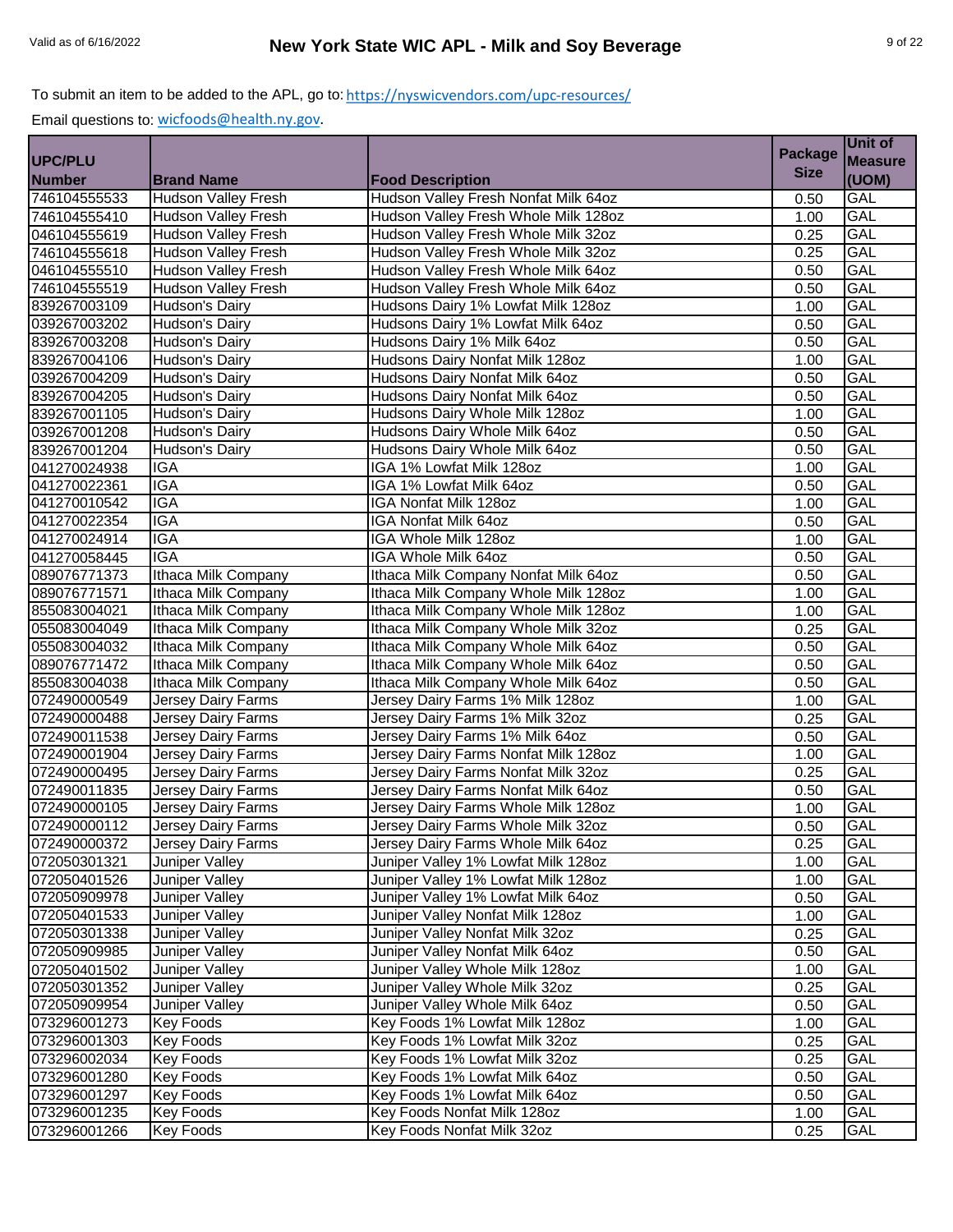|                |                            |                                       | <b>Package</b> | Unit of        |
|----------------|----------------------------|---------------------------------------|----------------|----------------|
| <b>UPC/PLU</b> |                            |                                       |                | <b>Measure</b> |
| <b>Number</b>  | <b>Brand Name</b>          | <b>Food Description</b>               | <b>Size</b>    | (UOM)          |
| 073296002041   | <b>Key Foods</b>           | Key Foods Nonfat Milk 32oz            | 0.25           | <b>GAL</b>     |
| 073296001242   | <b>Key Foods</b>           | Key Foods Nonfat Milk 64oz            | 0.50           | <b>GAL</b>     |
| 073296001259   | <b>Key Foods</b>           | Key Foods Nonfat Milk 64oz            | 0.50           | GAL            |
| 073296001310   | <b>Key Foods</b>           | Key Foods Whole Milk 128oz            | 1.00           | GAL            |
| 073296001358   | <b>Key Foods</b>           | Key Foods Whole Milk 32oz             | 0.25           | GAL            |
| 073296002027   | <b>Key Foods</b>           | Key Foods Whole Milk 32oz             | 0.25           | GAL            |
| 073296001327   | <b>Key Foods</b>           | Key Foods Whole Milk 64oz             | 0.50           | GAL            |
| 073296001334   | <b>Key Foods</b>           | Key Foods Whole Milk 64oz             | 0.50           | GAL            |
| 853644006026   | King Brothers Dairy        | King Brothers Dairy Nonfat Milk 128oz | 1.00           | GAL            |
| 853644006132   | King Brothers Dairy        | King Brothers Dairy Nonfat Milk 32oz  | 0.25           | GAL            |
| 853644006057   | <b>King Brothers Dairy</b> | King Brothers Dairy Nonfat Milk 64oz  | 0.50           | GAL            |
| 853644006002   | King Brothers Dairy        | King Brothers Dairy Whole Milk 128oz  | 1.00           | <b>GAL</b>     |
| 853644006118   | <b>King Brothers Dairy</b> | King Brothers Dairy Whole Milk 32oz   | 0.25           | <b>GAL</b>     |
| 853644006033   | King Brothers Dairy        | King Brothers Dairy Whole Milk 64oz   | 0.50           | <b>GAL</b>     |
| 004000001289   | King Kullen                | King Kullen 1% Lowfat Milk 128oz      | 1.00           | <b>GAL</b>     |
| 004000001241   | King Kullen                | King Kullen 1% Lowfat Milk 64oz       | 0.50           | <b>GAL</b>     |
| 004000001265   | <b>King Kullen</b>         | King Kullen Nonfat Milk 128oz         | 1.00           | <b>GAL</b>     |
| 004000001210   | King Kullen                | King Kullen Nonfat Milk 64oz          | 0.50           | GAL            |
| 004000001258   | King Kullen                | King Kullen Whole Milk 128oz          | 1.00           | <b>GAL</b>     |
| 004000001203   | King Kullen                | King Kullen Whole Milk 64oz           | 0.50           | <b>GAL</b>     |
| 096619000043   | Kirkland                   | Kirkland 1% Lowfat 128oz              | 1.00           | GAL            |
| 096619000036   | Kirkland                   | Kirkland Whole Milk 128oz             | 1.00           | <b>GAL</b>     |
| 015473015031   | Lala                       | Lala Whole Milk 32oz                  | 0.25           | <b>GAL</b>     |
| 815473015037   | Lala                       | Lala Whole Milk 32oz                  | 0.25           | <b>GAL</b>     |
| 742365006883   | Left Field Farms           | Left Field Farms Nonfat Milk 64oz     | 0.50           | GAL            |
| 742365006913   | Left Field Farms           | Left Field Farms Whole Milk 64oz      | 0.50           | <b>GAL</b>     |
| 070472190004   | Lehigh Valley              | Lehigh Valley 1% Lowfat Milk 128oz    | 1.00           | <b>GAL</b>     |
| 070472190141   | Lehigh Valley              | Lehigh Valley 1% Lowfat Milk 32oz     | 0.25           | <b>GAL</b>     |
| 070472190080   | Lehigh Valley              | Lehigh Valley 1% Lowfat Milk 64oz     | 0.50           | GAL            |
| 070472130000   | Lehigh Valley              | Lehigh Valley Nonfat Milk 128oz       | 1.00           | <b>GAL</b>     |
| 070472136149   | Lehigh Valley              | Lehigh Valley Nonfat Milk 32oz        | 0.25           | <b>GAL</b>     |
| 070472130086   | Lehigh Valley              | Lehigh Valley Nonfat Milk 64oz        | 0.50           | GAL            |
| 070472110002   | Lehigh Valley              | Lehigh Valley Whole Milk 128oz        | 1.00           | GAL            |
| 070472110149   | Lehigh Valley              | Lehigh Valley Whole Milk 32oz         | 0.25           | GAL            |
| 070472110101   | Lehigh Valley              | Lehigh Valley Whole Milk 64oz         | 0.50           | <b>GAL</b>     |
| 021130071173   | Lucerne                    | Lucerne 1% Lowfat Milk 32oz           | 0.25           | GAL            |
| 021130070664   | <b>Lucerne Dairy</b>       | Lucerne Dairy 1% Lowfat Milk 128oz    | 1.00           | <b>GAL</b>     |
| 021130070688   | Lucerne Dairy              | Lucerne Dairy 1% Lowfat Milk 64oz     | 0.50           | <b>GAL</b>     |
| 021130071708   | <b>Lucerne Dairy</b>       | Lucerne Dairy 1% Lowfat Milk 64oz     | 0.50           | GAL            |
| 021130070299   | <b>Lucerne Dairy</b>       | Lucerne Dairy Nonfat Milk 128oz       | 1.00           | GAL            |
| 021130070121   | Lucerne Dairy              | Lucerne Dairy Nonfat Milk 64oz        | 0.50           | GAL            |
| 021130070022   | Lucerne Dairy              | Lucerne Dairy Whole Milk 128oz        | 1.00           | <b>GAL</b>     |
| 021130070107   | Lucerne Dairy              | Lucerne Dairy Whole Milk 64oz         | 0.50           | GAL            |
| 021130071029   | Lucerne                    | Lucerne Nonfat Milk 32oz              | 0.25           | GAL            |
| 021130071005   | Lucerne                    | Lucerne Whole Milk 32oz               | 0.25           | GAL            |
| 703729004037   | Mansfield                  | Mansfield 1% Lowfat Milk 128oz        | 1.00           | GAL            |
| 703729003030   | Mansfield                  | Mansfield 1% Lowfat Milk 64oz         | 0.50           | <b>GAL</b>     |
| 703729003023   | Mansfield                  | Mansfield Nonfat Milk 64oz            | 0.50           | GAL            |
| 703729004006   | Mansfield                  | Mansfield Whole Milk 128oz            | 1.00           | GAL            |
| 703729002002   | Mansfield                  | Mansfield Whole Milk 32oz             | 0.25           | GAL            |
| 703729003009   | Mansfield                  | Mansfield Whole Milk 64oz             | 0.50           | GAL            |
| 075196000974   | Maola                      | Maola 1% Lowfat Milk 128oz            | 1.00           | <b>GAL</b>     |
| 075196001278   | Maola                      | Maola Nonfat Milk 128oz               | 1.00           | <b>GAL</b>     |
|                |                            |                                       |                |                |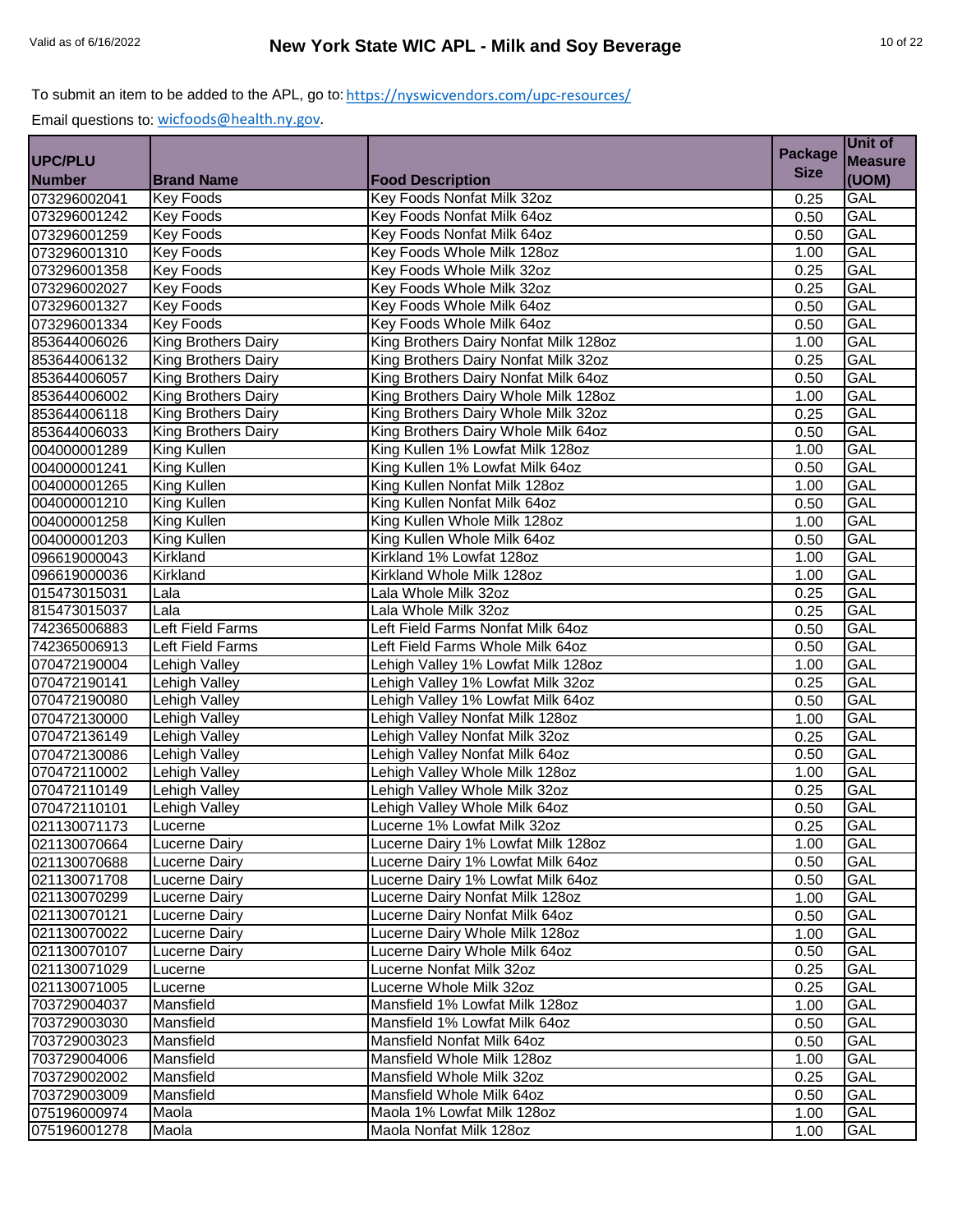| <b>Measure</b><br><b>Size</b><br>(UOM)<br><b>Brand Name</b><br><b>Food Description</b><br>Maola<br>Maola Nonfat Milk 64oz<br>GAL<br>0.50<br><b>GAL</b><br>Maola<br>Maola Whole Milk 128oz<br>1.00<br><b>GAL</b><br>Maola<br>Maola Whole Milk 32oz<br>0.25<br><b>GAL</b><br>Maola<br>Maola Whole Milk 64oz<br>0.50<br><b>GAL</b><br>Marburger Farm<br>Marburger Farm 1% Lowfat Milk 128oz<br>1.00<br><b>GAL</b><br>Marburger Farm<br>Marburger Farm 1% Lowfat Milk 64oz<br>0.50<br><b>GAL</b><br>Marburger Farm<br>Marburger Farm Whole Milk 128oz<br>1.00<br><b>GAL</b><br>Marcus 1% Lowfat Milk 128oz<br><b>Marcus</b><br>1.00<br><b>GAL</b><br><b>Marcus</b><br>Marcus 1% Lowfat Milk 32oz<br>0.25<br><b>GAL</b><br><b>Marcus</b><br>Marcus 1% Lowfat Milk 64oz<br>0.50<br>075976000170<br><b>GAL</b><br>Marcus<br>Marcus Nonfat Milk 128oz<br>1.00<br>075976000156<br><b>GAL</b><br><b>Marcus</b><br><b>Marcus Nonfat Milk 32oz</b><br>0.25<br>075976000323<br>GAL<br><b>Marcus</b><br>Marcus Nonfat Milk 64oz<br>0.50<br>075976000125<br><b>GAL</b><br>Marcus<br>Marcus Whole Milk 128oz<br>1.00<br><b>GAL</b><br><b>Marcus</b><br>Marcus Whole Milk 32oz<br>0.25<br>GAL<br><b>Marcus</b><br>Marcus Whole Milk 64oz<br>0.50<br><b>GAL</b><br>Market Pantry<br>Market Pantry 1% Lowfat Milk 128oz<br>1.00<br><b>GAL</b><br>Market Pantry 1% Lowfat Milk 64oz<br><b>Market Pantry</b><br>0.50<br>GAL<br><b>Market Pantry</b><br>Market Pantry Nonfat Milk 128oz<br>1.00<br>Market Pantry Nonfat Milk 64oz<br><b>GAL</b><br><b>Market Pantry</b><br>0.50<br><b>GAL</b><br>Market Pantry Whole Milk 64oz<br><b>Market Pantry</b><br>0.50<br>085239284018<br>070480002009<br><b>GAL</b><br>Marva Maid<br>Marva Maid 1% Lowfat Milk 128oz<br>1.00<br>070480001002<br>Marva Maid Whole Milk 128oz<br><b>GAL</b><br>Marva Maid<br>1.00<br>071462007210<br>Meadow Brook 1% Lowfat Milk 32oz<br><b>GAL</b><br><b>Meadow Brook</b><br>0.25<br>071462000303<br>GAL<br><b>Meadow Brook</b><br>Meadow Brook Nonfat Milk 128oz<br>1.00<br>071462004325<br><b>GAL</b><br><b>Meadow Brook</b><br>Meadow Brook Nonfat Milk 64oz<br>0.50<br>071462000044<br><b>GAL</b><br><b>Meadow Brook</b><br>Meadow Brook Whole Milk 128oz<br>1.00<br><b>GAL</b><br><b>Meadow Brook</b><br>Meadow Brook Whole Milk 32oz<br>0.25<br><b>GAL</b><br><b>Members Mark</b><br>Members Mark 1% Lowfat Milk 128oz<br>078742160283<br>1.00<br><b>GAL</b><br><b>Members Mark</b><br>Members Mark Whole Milk 128oz<br>078742160276<br>1.00<br><b>GAL</b><br><b>Midland Farms</b><br>Midland Farms 1% Lowfat 32oz<br>836582002022<br>0.25<br>GAL<br><b>Midland Farms</b><br>Midland Farms 1% Lowfat Milk 128oz<br>836582000035<br>1.00<br><b>GAL</b><br>Midland Farms 1% Lowfat Milk 32oz<br>036582002026<br><b>Midland Farms</b><br>0.25<br>Midland Farms 1% Lowfat Milk 64oz<br><b>GAL</b><br><b>Midland Farms</b><br>0.50<br>836582000042<br>Midland Farms Nonfat milk 128oz<br><b>GAL</b><br><b>Midland Farms</b><br>1.00<br>836582002039<br><b>Midland Farms</b><br>0.25<br><b>GAL</b><br>Midland Farms Nonfat milk 32oz<br>836582000080<br><b>Midland Farms</b><br>Midland Farms Nonfat milk 64oz<br>GAL<br>0.50<br>836582000011<br><b>GAL</b><br><b>Midland Farms</b><br>Midland Farms Whole Milk 128oz<br>1.00<br>836582002008<br><b>Midland Farms</b><br>Midland Farms Whole Milk 32oz<br>0.25<br>GAL<br>836582000059<br><b>Midland Farms</b><br>Midland Farms Whole Milk 64oz<br>GAL<br>0.50<br>Monument Farms 1% Lowfat Milk 128oz<br>GAL<br><b>Monument Farms</b><br>1.00<br>Monument Farms 1% Lowfat Milk 64oz<br>GAL<br><b>Monument Farms</b><br>0.50<br>GAL<br>034134001435<br><b>Monument Farms</b><br>Monument Farms Nonfat Milk 128oz<br>1.00<br>GAL<br>Monument Farms<br>Monument Farms Nonfat Milk 64oz<br>034134011441<br>0.50<br>GAL<br><b>Monument Farms</b><br>Monument Farms Whole Milk 128oz<br>034134001039<br>1.00<br>Monument Farms Whole Milk 32oz<br>GAL<br>034134001053<br><b>Monument Farms</b><br>0.25<br><b>Monument Farms</b><br>Monument Farms Whole Milk 64oz<br>GAL<br>0.50<br>Mountainside Farms 1% Lowfat Milk 32oz<br>GAL<br>072050300126<br><b>Mountainside Farms</b><br>0.25<br>072050300102<br>Mountainside Farms<br>Mountainside Farms 1% Lowfat Milk 64oz<br>GAL<br>0.50<br>072050300324<br><b>Mountainside Farms</b><br>Mountainside Farms Nonfat Milk 32oz<br>0.25<br>GAL<br>072050300300<br>GAL<br><b>Mountainside Farms</b><br>Mountainside Farms Nonfat Milk 64oz<br>0.50<br>072050300027<br>Mountainside Farms<br>Mountainside Farms Whole Milk 32oz<br><b>GAL</b><br>0.25<br>Mountainside Farms Whole Milk 64oz<br>GAL<br><b>Mountainside Farms</b><br>0.50 |                |  |                | Unit of |
|----------------------------------------------------------------------------------------------------------------------------------------------------------------------------------------------------------------------------------------------------------------------------------------------------------------------------------------------------------------------------------------------------------------------------------------------------------------------------------------------------------------------------------------------------------------------------------------------------------------------------------------------------------------------------------------------------------------------------------------------------------------------------------------------------------------------------------------------------------------------------------------------------------------------------------------------------------------------------------------------------------------------------------------------------------------------------------------------------------------------------------------------------------------------------------------------------------------------------------------------------------------------------------------------------------------------------------------------------------------------------------------------------------------------------------------------------------------------------------------------------------------------------------------------------------------------------------------------------------------------------------------------------------------------------------------------------------------------------------------------------------------------------------------------------------------------------------------------------------------------------------------------------------------------------------------------------------------------------------------------------------------------------------------------------------------------------------------------------------------------------------------------------------------------------------------------------------------------------------------------------------------------------------------------------------------------------------------------------------------------------------------------------------------------------------------------------------------------------------------------------------------------------------------------------------------------------------------------------------------------------------------------------------------------------------------------------------------------------------------------------------------------------------------------------------------------------------------------------------------------------------------------------------------------------------------------------------------------------------------------------------------------------------------------------------------------------------------------------------------------------------------------------------------------------------------------------------------------------------------------------------------------------------------------------------------------------------------------------------------------------------------------------------------------------------------------------------------------------------------------------------------------------------------------------------------------------------------------------------------------------------------------------------------------------------------------------------------------------------------------------------------------------------------------------------------------------------------------------------------------------------------------------------------------------------------------------------------------------------------------------------------------------------------------------------------------------------------------------------------------------------------------------------------------------------------------------------------------------------------------------------------------------------------------------------------------------------------------------------------------------------------------------------------------------------------------------------------------------------------------------------------------------------------------------------------------------------------------------------------------------------------------------------------------------|----------------|--|----------------|---------|
|                                                                                                                                                                                                                                                                                                                                                                                                                                                                                                                                                                                                                                                                                                                                                                                                                                                                                                                                                                                                                                                                                                                                                                                                                                                                                                                                                                                                                                                                                                                                                                                                                                                                                                                                                                                                                                                                                                                                                                                                                                                                                                                                                                                                                                                                                                                                                                                                                                                                                                                                                                                                                                                                                                                                                                                                                                                                                                                                                                                                                                                                                                                                                                                                                                                                                                                                                                                                                                                                                                                                                                                                                                                                                                                                                                                                                                                                                                                                                                                                                                                                                                                                                                                                                                                                                                                                                                                                                                                                                                                                                                                                                                                                            | <b>UPC/PLU</b> |  | <b>Package</b> |         |
|                                                                                                                                                                                                                                                                                                                                                                                                                                                                                                                                                                                                                                                                                                                                                                                                                                                                                                                                                                                                                                                                                                                                                                                                                                                                                                                                                                                                                                                                                                                                                                                                                                                                                                                                                                                                                                                                                                                                                                                                                                                                                                                                                                                                                                                                                                                                                                                                                                                                                                                                                                                                                                                                                                                                                                                                                                                                                                                                                                                                                                                                                                                                                                                                                                                                                                                                                                                                                                                                                                                                                                                                                                                                                                                                                                                                                                                                                                                                                                                                                                                                                                                                                                                                                                                                                                                                                                                                                                                                                                                                                                                                                                                                            | <b>Number</b>  |  |                |         |
|                                                                                                                                                                                                                                                                                                                                                                                                                                                                                                                                                                                                                                                                                                                                                                                                                                                                                                                                                                                                                                                                                                                                                                                                                                                                                                                                                                                                                                                                                                                                                                                                                                                                                                                                                                                                                                                                                                                                                                                                                                                                                                                                                                                                                                                                                                                                                                                                                                                                                                                                                                                                                                                                                                                                                                                                                                                                                                                                                                                                                                                                                                                                                                                                                                                                                                                                                                                                                                                                                                                                                                                                                                                                                                                                                                                                                                                                                                                                                                                                                                                                                                                                                                                                                                                                                                                                                                                                                                                                                                                                                                                                                                                                            | 075196001179   |  |                |         |
|                                                                                                                                                                                                                                                                                                                                                                                                                                                                                                                                                                                                                                                                                                                                                                                                                                                                                                                                                                                                                                                                                                                                                                                                                                                                                                                                                                                                                                                                                                                                                                                                                                                                                                                                                                                                                                                                                                                                                                                                                                                                                                                                                                                                                                                                                                                                                                                                                                                                                                                                                                                                                                                                                                                                                                                                                                                                                                                                                                                                                                                                                                                                                                                                                                                                                                                                                                                                                                                                                                                                                                                                                                                                                                                                                                                                                                                                                                                                                                                                                                                                                                                                                                                                                                                                                                                                                                                                                                                                                                                                                                                                                                                                            | 075196001094   |  |                |         |
|                                                                                                                                                                                                                                                                                                                                                                                                                                                                                                                                                                                                                                                                                                                                                                                                                                                                                                                                                                                                                                                                                                                                                                                                                                                                                                                                                                                                                                                                                                                                                                                                                                                                                                                                                                                                                                                                                                                                                                                                                                                                                                                                                                                                                                                                                                                                                                                                                                                                                                                                                                                                                                                                                                                                                                                                                                                                                                                                                                                                                                                                                                                                                                                                                                                                                                                                                                                                                                                                                                                                                                                                                                                                                                                                                                                                                                                                                                                                                                                                                                                                                                                                                                                                                                                                                                                                                                                                                                                                                                                                                                                                                                                                            | 075196001117   |  |                |         |
|                                                                                                                                                                                                                                                                                                                                                                                                                                                                                                                                                                                                                                                                                                                                                                                                                                                                                                                                                                                                                                                                                                                                                                                                                                                                                                                                                                                                                                                                                                                                                                                                                                                                                                                                                                                                                                                                                                                                                                                                                                                                                                                                                                                                                                                                                                                                                                                                                                                                                                                                                                                                                                                                                                                                                                                                                                                                                                                                                                                                                                                                                                                                                                                                                                                                                                                                                                                                                                                                                                                                                                                                                                                                                                                                                                                                                                                                                                                                                                                                                                                                                                                                                                                                                                                                                                                                                                                                                                                                                                                                                                                                                                                                            | 075196001155   |  |                |         |
|                                                                                                                                                                                                                                                                                                                                                                                                                                                                                                                                                                                                                                                                                                                                                                                                                                                                                                                                                                                                                                                                                                                                                                                                                                                                                                                                                                                                                                                                                                                                                                                                                                                                                                                                                                                                                                                                                                                                                                                                                                                                                                                                                                                                                                                                                                                                                                                                                                                                                                                                                                                                                                                                                                                                                                                                                                                                                                                                                                                                                                                                                                                                                                                                                                                                                                                                                                                                                                                                                                                                                                                                                                                                                                                                                                                                                                                                                                                                                                                                                                                                                                                                                                                                                                                                                                                                                                                                                                                                                                                                                                                                                                                                            | 049494000271   |  |                |         |
|                                                                                                                                                                                                                                                                                                                                                                                                                                                                                                                                                                                                                                                                                                                                                                                                                                                                                                                                                                                                                                                                                                                                                                                                                                                                                                                                                                                                                                                                                                                                                                                                                                                                                                                                                                                                                                                                                                                                                                                                                                                                                                                                                                                                                                                                                                                                                                                                                                                                                                                                                                                                                                                                                                                                                                                                                                                                                                                                                                                                                                                                                                                                                                                                                                                                                                                                                                                                                                                                                                                                                                                                                                                                                                                                                                                                                                                                                                                                                                                                                                                                                                                                                                                                                                                                                                                                                                                                                                                                                                                                                                                                                                                                            | 049494000417   |  |                |         |
|                                                                                                                                                                                                                                                                                                                                                                                                                                                                                                                                                                                                                                                                                                                                                                                                                                                                                                                                                                                                                                                                                                                                                                                                                                                                                                                                                                                                                                                                                                                                                                                                                                                                                                                                                                                                                                                                                                                                                                                                                                                                                                                                                                                                                                                                                                                                                                                                                                                                                                                                                                                                                                                                                                                                                                                                                                                                                                                                                                                                                                                                                                                                                                                                                                                                                                                                                                                                                                                                                                                                                                                                                                                                                                                                                                                                                                                                                                                                                                                                                                                                                                                                                                                                                                                                                                                                                                                                                                                                                                                                                                                                                                                                            | 049494000035   |  |                |         |
|                                                                                                                                                                                                                                                                                                                                                                                                                                                                                                                                                                                                                                                                                                                                                                                                                                                                                                                                                                                                                                                                                                                                                                                                                                                                                                                                                                                                                                                                                                                                                                                                                                                                                                                                                                                                                                                                                                                                                                                                                                                                                                                                                                                                                                                                                                                                                                                                                                                                                                                                                                                                                                                                                                                                                                                                                                                                                                                                                                                                                                                                                                                                                                                                                                                                                                                                                                                                                                                                                                                                                                                                                                                                                                                                                                                                                                                                                                                                                                                                                                                                                                                                                                                                                                                                                                                                                                                                                                                                                                                                                                                                                                                                            | 075976000262   |  |                |         |
|                                                                                                                                                                                                                                                                                                                                                                                                                                                                                                                                                                                                                                                                                                                                                                                                                                                                                                                                                                                                                                                                                                                                                                                                                                                                                                                                                                                                                                                                                                                                                                                                                                                                                                                                                                                                                                                                                                                                                                                                                                                                                                                                                                                                                                                                                                                                                                                                                                                                                                                                                                                                                                                                                                                                                                                                                                                                                                                                                                                                                                                                                                                                                                                                                                                                                                                                                                                                                                                                                                                                                                                                                                                                                                                                                                                                                                                                                                                                                                                                                                                                                                                                                                                                                                                                                                                                                                                                                                                                                                                                                                                                                                                                            | 075976000194   |  |                |         |
|                                                                                                                                                                                                                                                                                                                                                                                                                                                                                                                                                                                                                                                                                                                                                                                                                                                                                                                                                                                                                                                                                                                                                                                                                                                                                                                                                                                                                                                                                                                                                                                                                                                                                                                                                                                                                                                                                                                                                                                                                                                                                                                                                                                                                                                                                                                                                                                                                                                                                                                                                                                                                                                                                                                                                                                                                                                                                                                                                                                                                                                                                                                                                                                                                                                                                                                                                                                                                                                                                                                                                                                                                                                                                                                                                                                                                                                                                                                                                                                                                                                                                                                                                                                                                                                                                                                                                                                                                                                                                                                                                                                                                                                                            | 075976002686   |  |                |         |
|                                                                                                                                                                                                                                                                                                                                                                                                                                                                                                                                                                                                                                                                                                                                                                                                                                                                                                                                                                                                                                                                                                                                                                                                                                                                                                                                                                                                                                                                                                                                                                                                                                                                                                                                                                                                                                                                                                                                                                                                                                                                                                                                                                                                                                                                                                                                                                                                                                                                                                                                                                                                                                                                                                                                                                                                                                                                                                                                                                                                                                                                                                                                                                                                                                                                                                                                                                                                                                                                                                                                                                                                                                                                                                                                                                                                                                                                                                                                                                                                                                                                                                                                                                                                                                                                                                                                                                                                                                                                                                                                                                                                                                                                            |                |  |                |         |
|                                                                                                                                                                                                                                                                                                                                                                                                                                                                                                                                                                                                                                                                                                                                                                                                                                                                                                                                                                                                                                                                                                                                                                                                                                                                                                                                                                                                                                                                                                                                                                                                                                                                                                                                                                                                                                                                                                                                                                                                                                                                                                                                                                                                                                                                                                                                                                                                                                                                                                                                                                                                                                                                                                                                                                                                                                                                                                                                                                                                                                                                                                                                                                                                                                                                                                                                                                                                                                                                                                                                                                                                                                                                                                                                                                                                                                                                                                                                                                                                                                                                                                                                                                                                                                                                                                                                                                                                                                                                                                                                                                                                                                                                            |                |  |                |         |
|                                                                                                                                                                                                                                                                                                                                                                                                                                                                                                                                                                                                                                                                                                                                                                                                                                                                                                                                                                                                                                                                                                                                                                                                                                                                                                                                                                                                                                                                                                                                                                                                                                                                                                                                                                                                                                                                                                                                                                                                                                                                                                                                                                                                                                                                                                                                                                                                                                                                                                                                                                                                                                                                                                                                                                                                                                                                                                                                                                                                                                                                                                                                                                                                                                                                                                                                                                                                                                                                                                                                                                                                                                                                                                                                                                                                                                                                                                                                                                                                                                                                                                                                                                                                                                                                                                                                                                                                                                                                                                                                                                                                                                                                            |                |  |                |         |
|                                                                                                                                                                                                                                                                                                                                                                                                                                                                                                                                                                                                                                                                                                                                                                                                                                                                                                                                                                                                                                                                                                                                                                                                                                                                                                                                                                                                                                                                                                                                                                                                                                                                                                                                                                                                                                                                                                                                                                                                                                                                                                                                                                                                                                                                                                                                                                                                                                                                                                                                                                                                                                                                                                                                                                                                                                                                                                                                                                                                                                                                                                                                                                                                                                                                                                                                                                                                                                                                                                                                                                                                                                                                                                                                                                                                                                                                                                                                                                                                                                                                                                                                                                                                                                                                                                                                                                                                                                                                                                                                                                                                                                                                            |                |  |                |         |
|                                                                                                                                                                                                                                                                                                                                                                                                                                                                                                                                                                                                                                                                                                                                                                                                                                                                                                                                                                                                                                                                                                                                                                                                                                                                                                                                                                                                                                                                                                                                                                                                                                                                                                                                                                                                                                                                                                                                                                                                                                                                                                                                                                                                                                                                                                                                                                                                                                                                                                                                                                                                                                                                                                                                                                                                                                                                                                                                                                                                                                                                                                                                                                                                                                                                                                                                                                                                                                                                                                                                                                                                                                                                                                                                                                                                                                                                                                                                                                                                                                                                                                                                                                                                                                                                                                                                                                                                                                                                                                                                                                                                                                                                            | 075976000071   |  |                |         |
|                                                                                                                                                                                                                                                                                                                                                                                                                                                                                                                                                                                                                                                                                                                                                                                                                                                                                                                                                                                                                                                                                                                                                                                                                                                                                                                                                                                                                                                                                                                                                                                                                                                                                                                                                                                                                                                                                                                                                                                                                                                                                                                                                                                                                                                                                                                                                                                                                                                                                                                                                                                                                                                                                                                                                                                                                                                                                                                                                                                                                                                                                                                                                                                                                                                                                                                                                                                                                                                                                                                                                                                                                                                                                                                                                                                                                                                                                                                                                                                                                                                                                                                                                                                                                                                                                                                                                                                                                                                                                                                                                                                                                                                                            | 075976002808   |  |                |         |
|                                                                                                                                                                                                                                                                                                                                                                                                                                                                                                                                                                                                                                                                                                                                                                                                                                                                                                                                                                                                                                                                                                                                                                                                                                                                                                                                                                                                                                                                                                                                                                                                                                                                                                                                                                                                                                                                                                                                                                                                                                                                                                                                                                                                                                                                                                                                                                                                                                                                                                                                                                                                                                                                                                                                                                                                                                                                                                                                                                                                                                                                                                                                                                                                                                                                                                                                                                                                                                                                                                                                                                                                                                                                                                                                                                                                                                                                                                                                                                                                                                                                                                                                                                                                                                                                                                                                                                                                                                                                                                                                                                                                                                                                            | 085239284070   |  |                |         |
|                                                                                                                                                                                                                                                                                                                                                                                                                                                                                                                                                                                                                                                                                                                                                                                                                                                                                                                                                                                                                                                                                                                                                                                                                                                                                                                                                                                                                                                                                                                                                                                                                                                                                                                                                                                                                                                                                                                                                                                                                                                                                                                                                                                                                                                                                                                                                                                                                                                                                                                                                                                                                                                                                                                                                                                                                                                                                                                                                                                                                                                                                                                                                                                                                                                                                                                                                                                                                                                                                                                                                                                                                                                                                                                                                                                                                                                                                                                                                                                                                                                                                                                                                                                                                                                                                                                                                                                                                                                                                                                                                                                                                                                                            | 085239284032   |  |                |         |
|                                                                                                                                                                                                                                                                                                                                                                                                                                                                                                                                                                                                                                                                                                                                                                                                                                                                                                                                                                                                                                                                                                                                                                                                                                                                                                                                                                                                                                                                                                                                                                                                                                                                                                                                                                                                                                                                                                                                                                                                                                                                                                                                                                                                                                                                                                                                                                                                                                                                                                                                                                                                                                                                                                                                                                                                                                                                                                                                                                                                                                                                                                                                                                                                                                                                                                                                                                                                                                                                                                                                                                                                                                                                                                                                                                                                                                                                                                                                                                                                                                                                                                                                                                                                                                                                                                                                                                                                                                                                                                                                                                                                                                                                            | 085239284087   |  |                |         |
|                                                                                                                                                                                                                                                                                                                                                                                                                                                                                                                                                                                                                                                                                                                                                                                                                                                                                                                                                                                                                                                                                                                                                                                                                                                                                                                                                                                                                                                                                                                                                                                                                                                                                                                                                                                                                                                                                                                                                                                                                                                                                                                                                                                                                                                                                                                                                                                                                                                                                                                                                                                                                                                                                                                                                                                                                                                                                                                                                                                                                                                                                                                                                                                                                                                                                                                                                                                                                                                                                                                                                                                                                                                                                                                                                                                                                                                                                                                                                                                                                                                                                                                                                                                                                                                                                                                                                                                                                                                                                                                                                                                                                                                                            | 085239284049   |  |                |         |
|                                                                                                                                                                                                                                                                                                                                                                                                                                                                                                                                                                                                                                                                                                                                                                                                                                                                                                                                                                                                                                                                                                                                                                                                                                                                                                                                                                                                                                                                                                                                                                                                                                                                                                                                                                                                                                                                                                                                                                                                                                                                                                                                                                                                                                                                                                                                                                                                                                                                                                                                                                                                                                                                                                                                                                                                                                                                                                                                                                                                                                                                                                                                                                                                                                                                                                                                                                                                                                                                                                                                                                                                                                                                                                                                                                                                                                                                                                                                                                                                                                                                                                                                                                                                                                                                                                                                                                                                                                                                                                                                                                                                                                                                            |                |  |                |         |
|                                                                                                                                                                                                                                                                                                                                                                                                                                                                                                                                                                                                                                                                                                                                                                                                                                                                                                                                                                                                                                                                                                                                                                                                                                                                                                                                                                                                                                                                                                                                                                                                                                                                                                                                                                                                                                                                                                                                                                                                                                                                                                                                                                                                                                                                                                                                                                                                                                                                                                                                                                                                                                                                                                                                                                                                                                                                                                                                                                                                                                                                                                                                                                                                                                                                                                                                                                                                                                                                                                                                                                                                                                                                                                                                                                                                                                                                                                                                                                                                                                                                                                                                                                                                                                                                                                                                                                                                                                                                                                                                                                                                                                                                            |                |  |                |         |
|                                                                                                                                                                                                                                                                                                                                                                                                                                                                                                                                                                                                                                                                                                                                                                                                                                                                                                                                                                                                                                                                                                                                                                                                                                                                                                                                                                                                                                                                                                                                                                                                                                                                                                                                                                                                                                                                                                                                                                                                                                                                                                                                                                                                                                                                                                                                                                                                                                                                                                                                                                                                                                                                                                                                                                                                                                                                                                                                                                                                                                                                                                                                                                                                                                                                                                                                                                                                                                                                                                                                                                                                                                                                                                                                                                                                                                                                                                                                                                                                                                                                                                                                                                                                                                                                                                                                                                                                                                                                                                                                                                                                                                                                            |                |  |                |         |
|                                                                                                                                                                                                                                                                                                                                                                                                                                                                                                                                                                                                                                                                                                                                                                                                                                                                                                                                                                                                                                                                                                                                                                                                                                                                                                                                                                                                                                                                                                                                                                                                                                                                                                                                                                                                                                                                                                                                                                                                                                                                                                                                                                                                                                                                                                                                                                                                                                                                                                                                                                                                                                                                                                                                                                                                                                                                                                                                                                                                                                                                                                                                                                                                                                                                                                                                                                                                                                                                                                                                                                                                                                                                                                                                                                                                                                                                                                                                                                                                                                                                                                                                                                                                                                                                                                                                                                                                                                                                                                                                                                                                                                                                            |                |  |                |         |
|                                                                                                                                                                                                                                                                                                                                                                                                                                                                                                                                                                                                                                                                                                                                                                                                                                                                                                                                                                                                                                                                                                                                                                                                                                                                                                                                                                                                                                                                                                                                                                                                                                                                                                                                                                                                                                                                                                                                                                                                                                                                                                                                                                                                                                                                                                                                                                                                                                                                                                                                                                                                                                                                                                                                                                                                                                                                                                                                                                                                                                                                                                                                                                                                                                                                                                                                                                                                                                                                                                                                                                                                                                                                                                                                                                                                                                                                                                                                                                                                                                                                                                                                                                                                                                                                                                                                                                                                                                                                                                                                                                                                                                                                            |                |  |                |         |
|                                                                                                                                                                                                                                                                                                                                                                                                                                                                                                                                                                                                                                                                                                                                                                                                                                                                                                                                                                                                                                                                                                                                                                                                                                                                                                                                                                                                                                                                                                                                                                                                                                                                                                                                                                                                                                                                                                                                                                                                                                                                                                                                                                                                                                                                                                                                                                                                                                                                                                                                                                                                                                                                                                                                                                                                                                                                                                                                                                                                                                                                                                                                                                                                                                                                                                                                                                                                                                                                                                                                                                                                                                                                                                                                                                                                                                                                                                                                                                                                                                                                                                                                                                                                                                                                                                                                                                                                                                                                                                                                                                                                                                                                            |                |  |                |         |
|                                                                                                                                                                                                                                                                                                                                                                                                                                                                                                                                                                                                                                                                                                                                                                                                                                                                                                                                                                                                                                                                                                                                                                                                                                                                                                                                                                                                                                                                                                                                                                                                                                                                                                                                                                                                                                                                                                                                                                                                                                                                                                                                                                                                                                                                                                                                                                                                                                                                                                                                                                                                                                                                                                                                                                                                                                                                                                                                                                                                                                                                                                                                                                                                                                                                                                                                                                                                                                                                                                                                                                                                                                                                                                                                                                                                                                                                                                                                                                                                                                                                                                                                                                                                                                                                                                                                                                                                                                                                                                                                                                                                                                                                            |                |  |                |         |
|                                                                                                                                                                                                                                                                                                                                                                                                                                                                                                                                                                                                                                                                                                                                                                                                                                                                                                                                                                                                                                                                                                                                                                                                                                                                                                                                                                                                                                                                                                                                                                                                                                                                                                                                                                                                                                                                                                                                                                                                                                                                                                                                                                                                                                                                                                                                                                                                                                                                                                                                                                                                                                                                                                                                                                                                                                                                                                                                                                                                                                                                                                                                                                                                                                                                                                                                                                                                                                                                                                                                                                                                                                                                                                                                                                                                                                                                                                                                                                                                                                                                                                                                                                                                                                                                                                                                                                                                                                                                                                                                                                                                                                                                            | 071462000099   |  |                |         |
|                                                                                                                                                                                                                                                                                                                                                                                                                                                                                                                                                                                                                                                                                                                                                                                                                                                                                                                                                                                                                                                                                                                                                                                                                                                                                                                                                                                                                                                                                                                                                                                                                                                                                                                                                                                                                                                                                                                                                                                                                                                                                                                                                                                                                                                                                                                                                                                                                                                                                                                                                                                                                                                                                                                                                                                                                                                                                                                                                                                                                                                                                                                                                                                                                                                                                                                                                                                                                                                                                                                                                                                                                                                                                                                                                                                                                                                                                                                                                                                                                                                                                                                                                                                                                                                                                                                                                                                                                                                                                                                                                                                                                                                                            |                |  |                |         |
|                                                                                                                                                                                                                                                                                                                                                                                                                                                                                                                                                                                                                                                                                                                                                                                                                                                                                                                                                                                                                                                                                                                                                                                                                                                                                                                                                                                                                                                                                                                                                                                                                                                                                                                                                                                                                                                                                                                                                                                                                                                                                                                                                                                                                                                                                                                                                                                                                                                                                                                                                                                                                                                                                                                                                                                                                                                                                                                                                                                                                                                                                                                                                                                                                                                                                                                                                                                                                                                                                                                                                                                                                                                                                                                                                                                                                                                                                                                                                                                                                                                                                                                                                                                                                                                                                                                                                                                                                                                                                                                                                                                                                                                                            |                |  |                |         |
|                                                                                                                                                                                                                                                                                                                                                                                                                                                                                                                                                                                                                                                                                                                                                                                                                                                                                                                                                                                                                                                                                                                                                                                                                                                                                                                                                                                                                                                                                                                                                                                                                                                                                                                                                                                                                                                                                                                                                                                                                                                                                                                                                                                                                                                                                                                                                                                                                                                                                                                                                                                                                                                                                                                                                                                                                                                                                                                                                                                                                                                                                                                                                                                                                                                                                                                                                                                                                                                                                                                                                                                                                                                                                                                                                                                                                                                                                                                                                                                                                                                                                                                                                                                                                                                                                                                                                                                                                                                                                                                                                                                                                                                                            |                |  |                |         |
|                                                                                                                                                                                                                                                                                                                                                                                                                                                                                                                                                                                                                                                                                                                                                                                                                                                                                                                                                                                                                                                                                                                                                                                                                                                                                                                                                                                                                                                                                                                                                                                                                                                                                                                                                                                                                                                                                                                                                                                                                                                                                                                                                                                                                                                                                                                                                                                                                                                                                                                                                                                                                                                                                                                                                                                                                                                                                                                                                                                                                                                                                                                                                                                                                                                                                                                                                                                                                                                                                                                                                                                                                                                                                                                                                                                                                                                                                                                                                                                                                                                                                                                                                                                                                                                                                                                                                                                                                                                                                                                                                                                                                                                                            |                |  |                |         |
|                                                                                                                                                                                                                                                                                                                                                                                                                                                                                                                                                                                                                                                                                                                                                                                                                                                                                                                                                                                                                                                                                                                                                                                                                                                                                                                                                                                                                                                                                                                                                                                                                                                                                                                                                                                                                                                                                                                                                                                                                                                                                                                                                                                                                                                                                                                                                                                                                                                                                                                                                                                                                                                                                                                                                                                                                                                                                                                                                                                                                                                                                                                                                                                                                                                                                                                                                                                                                                                                                                                                                                                                                                                                                                                                                                                                                                                                                                                                                                                                                                                                                                                                                                                                                                                                                                                                                                                                                                                                                                                                                                                                                                                                            |                |  |                |         |
|                                                                                                                                                                                                                                                                                                                                                                                                                                                                                                                                                                                                                                                                                                                                                                                                                                                                                                                                                                                                                                                                                                                                                                                                                                                                                                                                                                                                                                                                                                                                                                                                                                                                                                                                                                                                                                                                                                                                                                                                                                                                                                                                                                                                                                                                                                                                                                                                                                                                                                                                                                                                                                                                                                                                                                                                                                                                                                                                                                                                                                                                                                                                                                                                                                                                                                                                                                                                                                                                                                                                                                                                                                                                                                                                                                                                                                                                                                                                                                                                                                                                                                                                                                                                                                                                                                                                                                                                                                                                                                                                                                                                                                                                            | 836582000073   |  |                |         |
|                                                                                                                                                                                                                                                                                                                                                                                                                                                                                                                                                                                                                                                                                                                                                                                                                                                                                                                                                                                                                                                                                                                                                                                                                                                                                                                                                                                                                                                                                                                                                                                                                                                                                                                                                                                                                                                                                                                                                                                                                                                                                                                                                                                                                                                                                                                                                                                                                                                                                                                                                                                                                                                                                                                                                                                                                                                                                                                                                                                                                                                                                                                                                                                                                                                                                                                                                                                                                                                                                                                                                                                                                                                                                                                                                                                                                                                                                                                                                                                                                                                                                                                                                                                                                                                                                                                                                                                                                                                                                                                                                                                                                                                                            |                |  |                |         |
|                                                                                                                                                                                                                                                                                                                                                                                                                                                                                                                                                                                                                                                                                                                                                                                                                                                                                                                                                                                                                                                                                                                                                                                                                                                                                                                                                                                                                                                                                                                                                                                                                                                                                                                                                                                                                                                                                                                                                                                                                                                                                                                                                                                                                                                                                                                                                                                                                                                                                                                                                                                                                                                                                                                                                                                                                                                                                                                                                                                                                                                                                                                                                                                                                                                                                                                                                                                                                                                                                                                                                                                                                                                                                                                                                                                                                                                                                                                                                                                                                                                                                                                                                                                                                                                                                                                                                                                                                                                                                                                                                                                                                                                                            |                |  |                |         |
|                                                                                                                                                                                                                                                                                                                                                                                                                                                                                                                                                                                                                                                                                                                                                                                                                                                                                                                                                                                                                                                                                                                                                                                                                                                                                                                                                                                                                                                                                                                                                                                                                                                                                                                                                                                                                                                                                                                                                                                                                                                                                                                                                                                                                                                                                                                                                                                                                                                                                                                                                                                                                                                                                                                                                                                                                                                                                                                                                                                                                                                                                                                                                                                                                                                                                                                                                                                                                                                                                                                                                                                                                                                                                                                                                                                                                                                                                                                                                                                                                                                                                                                                                                                                                                                                                                                                                                                                                                                                                                                                                                                                                                                                            |                |  |                |         |
|                                                                                                                                                                                                                                                                                                                                                                                                                                                                                                                                                                                                                                                                                                                                                                                                                                                                                                                                                                                                                                                                                                                                                                                                                                                                                                                                                                                                                                                                                                                                                                                                                                                                                                                                                                                                                                                                                                                                                                                                                                                                                                                                                                                                                                                                                                                                                                                                                                                                                                                                                                                                                                                                                                                                                                                                                                                                                                                                                                                                                                                                                                                                                                                                                                                                                                                                                                                                                                                                                                                                                                                                                                                                                                                                                                                                                                                                                                                                                                                                                                                                                                                                                                                                                                                                                                                                                                                                                                                                                                                                                                                                                                                                            |                |  |                |         |
|                                                                                                                                                                                                                                                                                                                                                                                                                                                                                                                                                                                                                                                                                                                                                                                                                                                                                                                                                                                                                                                                                                                                                                                                                                                                                                                                                                                                                                                                                                                                                                                                                                                                                                                                                                                                                                                                                                                                                                                                                                                                                                                                                                                                                                                                                                                                                                                                                                                                                                                                                                                                                                                                                                                                                                                                                                                                                                                                                                                                                                                                                                                                                                                                                                                                                                                                                                                                                                                                                                                                                                                                                                                                                                                                                                                                                                                                                                                                                                                                                                                                                                                                                                                                                                                                                                                                                                                                                                                                                                                                                                                                                                                                            |                |  |                |         |
|                                                                                                                                                                                                                                                                                                                                                                                                                                                                                                                                                                                                                                                                                                                                                                                                                                                                                                                                                                                                                                                                                                                                                                                                                                                                                                                                                                                                                                                                                                                                                                                                                                                                                                                                                                                                                                                                                                                                                                                                                                                                                                                                                                                                                                                                                                                                                                                                                                                                                                                                                                                                                                                                                                                                                                                                                                                                                                                                                                                                                                                                                                                                                                                                                                                                                                                                                                                                                                                                                                                                                                                                                                                                                                                                                                                                                                                                                                                                                                                                                                                                                                                                                                                                                                                                                                                                                                                                                                                                                                                                                                                                                                                                            |                |  |                |         |
|                                                                                                                                                                                                                                                                                                                                                                                                                                                                                                                                                                                                                                                                                                                                                                                                                                                                                                                                                                                                                                                                                                                                                                                                                                                                                                                                                                                                                                                                                                                                                                                                                                                                                                                                                                                                                                                                                                                                                                                                                                                                                                                                                                                                                                                                                                                                                                                                                                                                                                                                                                                                                                                                                                                                                                                                                                                                                                                                                                                                                                                                                                                                                                                                                                                                                                                                                                                                                                                                                                                                                                                                                                                                                                                                                                                                                                                                                                                                                                                                                                                                                                                                                                                                                                                                                                                                                                                                                                                                                                                                                                                                                                                                            | 034134001336   |  |                |         |
|                                                                                                                                                                                                                                                                                                                                                                                                                                                                                                                                                                                                                                                                                                                                                                                                                                                                                                                                                                                                                                                                                                                                                                                                                                                                                                                                                                                                                                                                                                                                                                                                                                                                                                                                                                                                                                                                                                                                                                                                                                                                                                                                                                                                                                                                                                                                                                                                                                                                                                                                                                                                                                                                                                                                                                                                                                                                                                                                                                                                                                                                                                                                                                                                                                                                                                                                                                                                                                                                                                                                                                                                                                                                                                                                                                                                                                                                                                                                                                                                                                                                                                                                                                                                                                                                                                                                                                                                                                                                                                                                                                                                                                                                            | 034134011243   |  |                |         |
|                                                                                                                                                                                                                                                                                                                                                                                                                                                                                                                                                                                                                                                                                                                                                                                                                                                                                                                                                                                                                                                                                                                                                                                                                                                                                                                                                                                                                                                                                                                                                                                                                                                                                                                                                                                                                                                                                                                                                                                                                                                                                                                                                                                                                                                                                                                                                                                                                                                                                                                                                                                                                                                                                                                                                                                                                                                                                                                                                                                                                                                                                                                                                                                                                                                                                                                                                                                                                                                                                                                                                                                                                                                                                                                                                                                                                                                                                                                                                                                                                                                                                                                                                                                                                                                                                                                                                                                                                                                                                                                                                                                                                                                                            |                |  |                |         |
|                                                                                                                                                                                                                                                                                                                                                                                                                                                                                                                                                                                                                                                                                                                                                                                                                                                                                                                                                                                                                                                                                                                                                                                                                                                                                                                                                                                                                                                                                                                                                                                                                                                                                                                                                                                                                                                                                                                                                                                                                                                                                                                                                                                                                                                                                                                                                                                                                                                                                                                                                                                                                                                                                                                                                                                                                                                                                                                                                                                                                                                                                                                                                                                                                                                                                                                                                                                                                                                                                                                                                                                                                                                                                                                                                                                                                                                                                                                                                                                                                                                                                                                                                                                                                                                                                                                                                                                                                                                                                                                                                                                                                                                                            |                |  |                |         |
|                                                                                                                                                                                                                                                                                                                                                                                                                                                                                                                                                                                                                                                                                                                                                                                                                                                                                                                                                                                                                                                                                                                                                                                                                                                                                                                                                                                                                                                                                                                                                                                                                                                                                                                                                                                                                                                                                                                                                                                                                                                                                                                                                                                                                                                                                                                                                                                                                                                                                                                                                                                                                                                                                                                                                                                                                                                                                                                                                                                                                                                                                                                                                                                                                                                                                                                                                                                                                                                                                                                                                                                                                                                                                                                                                                                                                                                                                                                                                                                                                                                                                                                                                                                                                                                                                                                                                                                                                                                                                                                                                                                                                                                                            |                |  |                |         |
|                                                                                                                                                                                                                                                                                                                                                                                                                                                                                                                                                                                                                                                                                                                                                                                                                                                                                                                                                                                                                                                                                                                                                                                                                                                                                                                                                                                                                                                                                                                                                                                                                                                                                                                                                                                                                                                                                                                                                                                                                                                                                                                                                                                                                                                                                                                                                                                                                                                                                                                                                                                                                                                                                                                                                                                                                                                                                                                                                                                                                                                                                                                                                                                                                                                                                                                                                                                                                                                                                                                                                                                                                                                                                                                                                                                                                                                                                                                                                                                                                                                                                                                                                                                                                                                                                                                                                                                                                                                                                                                                                                                                                                                                            |                |  |                |         |
|                                                                                                                                                                                                                                                                                                                                                                                                                                                                                                                                                                                                                                                                                                                                                                                                                                                                                                                                                                                                                                                                                                                                                                                                                                                                                                                                                                                                                                                                                                                                                                                                                                                                                                                                                                                                                                                                                                                                                                                                                                                                                                                                                                                                                                                                                                                                                                                                                                                                                                                                                                                                                                                                                                                                                                                                                                                                                                                                                                                                                                                                                                                                                                                                                                                                                                                                                                                                                                                                                                                                                                                                                                                                                                                                                                                                                                                                                                                                                                                                                                                                                                                                                                                                                                                                                                                                                                                                                                                                                                                                                                                                                                                                            | 034134011045   |  |                |         |
|                                                                                                                                                                                                                                                                                                                                                                                                                                                                                                                                                                                                                                                                                                                                                                                                                                                                                                                                                                                                                                                                                                                                                                                                                                                                                                                                                                                                                                                                                                                                                                                                                                                                                                                                                                                                                                                                                                                                                                                                                                                                                                                                                                                                                                                                                                                                                                                                                                                                                                                                                                                                                                                                                                                                                                                                                                                                                                                                                                                                                                                                                                                                                                                                                                                                                                                                                                                                                                                                                                                                                                                                                                                                                                                                                                                                                                                                                                                                                                                                                                                                                                                                                                                                                                                                                                                                                                                                                                                                                                                                                                                                                                                                            |                |  |                |         |
|                                                                                                                                                                                                                                                                                                                                                                                                                                                                                                                                                                                                                                                                                                                                                                                                                                                                                                                                                                                                                                                                                                                                                                                                                                                                                                                                                                                                                                                                                                                                                                                                                                                                                                                                                                                                                                                                                                                                                                                                                                                                                                                                                                                                                                                                                                                                                                                                                                                                                                                                                                                                                                                                                                                                                                                                                                                                                                                                                                                                                                                                                                                                                                                                                                                                                                                                                                                                                                                                                                                                                                                                                                                                                                                                                                                                                                                                                                                                                                                                                                                                                                                                                                                                                                                                                                                                                                                                                                                                                                                                                                                                                                                                            |                |  |                |         |
|                                                                                                                                                                                                                                                                                                                                                                                                                                                                                                                                                                                                                                                                                                                                                                                                                                                                                                                                                                                                                                                                                                                                                                                                                                                                                                                                                                                                                                                                                                                                                                                                                                                                                                                                                                                                                                                                                                                                                                                                                                                                                                                                                                                                                                                                                                                                                                                                                                                                                                                                                                                                                                                                                                                                                                                                                                                                                                                                                                                                                                                                                                                                                                                                                                                                                                                                                                                                                                                                                                                                                                                                                                                                                                                                                                                                                                                                                                                                                                                                                                                                                                                                                                                                                                                                                                                                                                                                                                                                                                                                                                                                                                                                            |                |  |                |         |
|                                                                                                                                                                                                                                                                                                                                                                                                                                                                                                                                                                                                                                                                                                                                                                                                                                                                                                                                                                                                                                                                                                                                                                                                                                                                                                                                                                                                                                                                                                                                                                                                                                                                                                                                                                                                                                                                                                                                                                                                                                                                                                                                                                                                                                                                                                                                                                                                                                                                                                                                                                                                                                                                                                                                                                                                                                                                                                                                                                                                                                                                                                                                                                                                                                                                                                                                                                                                                                                                                                                                                                                                                                                                                                                                                                                                                                                                                                                                                                                                                                                                                                                                                                                                                                                                                                                                                                                                                                                                                                                                                                                                                                                                            |                |  |                |         |
|                                                                                                                                                                                                                                                                                                                                                                                                                                                                                                                                                                                                                                                                                                                                                                                                                                                                                                                                                                                                                                                                                                                                                                                                                                                                                                                                                                                                                                                                                                                                                                                                                                                                                                                                                                                                                                                                                                                                                                                                                                                                                                                                                                                                                                                                                                                                                                                                                                                                                                                                                                                                                                                                                                                                                                                                                                                                                                                                                                                                                                                                                                                                                                                                                                                                                                                                                                                                                                                                                                                                                                                                                                                                                                                                                                                                                                                                                                                                                                                                                                                                                                                                                                                                                                                                                                                                                                                                                                                                                                                                                                                                                                                                            |                |  |                |         |
|                                                                                                                                                                                                                                                                                                                                                                                                                                                                                                                                                                                                                                                                                                                                                                                                                                                                                                                                                                                                                                                                                                                                                                                                                                                                                                                                                                                                                                                                                                                                                                                                                                                                                                                                                                                                                                                                                                                                                                                                                                                                                                                                                                                                                                                                                                                                                                                                                                                                                                                                                                                                                                                                                                                                                                                                                                                                                                                                                                                                                                                                                                                                                                                                                                                                                                                                                                                                                                                                                                                                                                                                                                                                                                                                                                                                                                                                                                                                                                                                                                                                                                                                                                                                                                                                                                                                                                                                                                                                                                                                                                                                                                                                            | 072050300003   |  |                |         |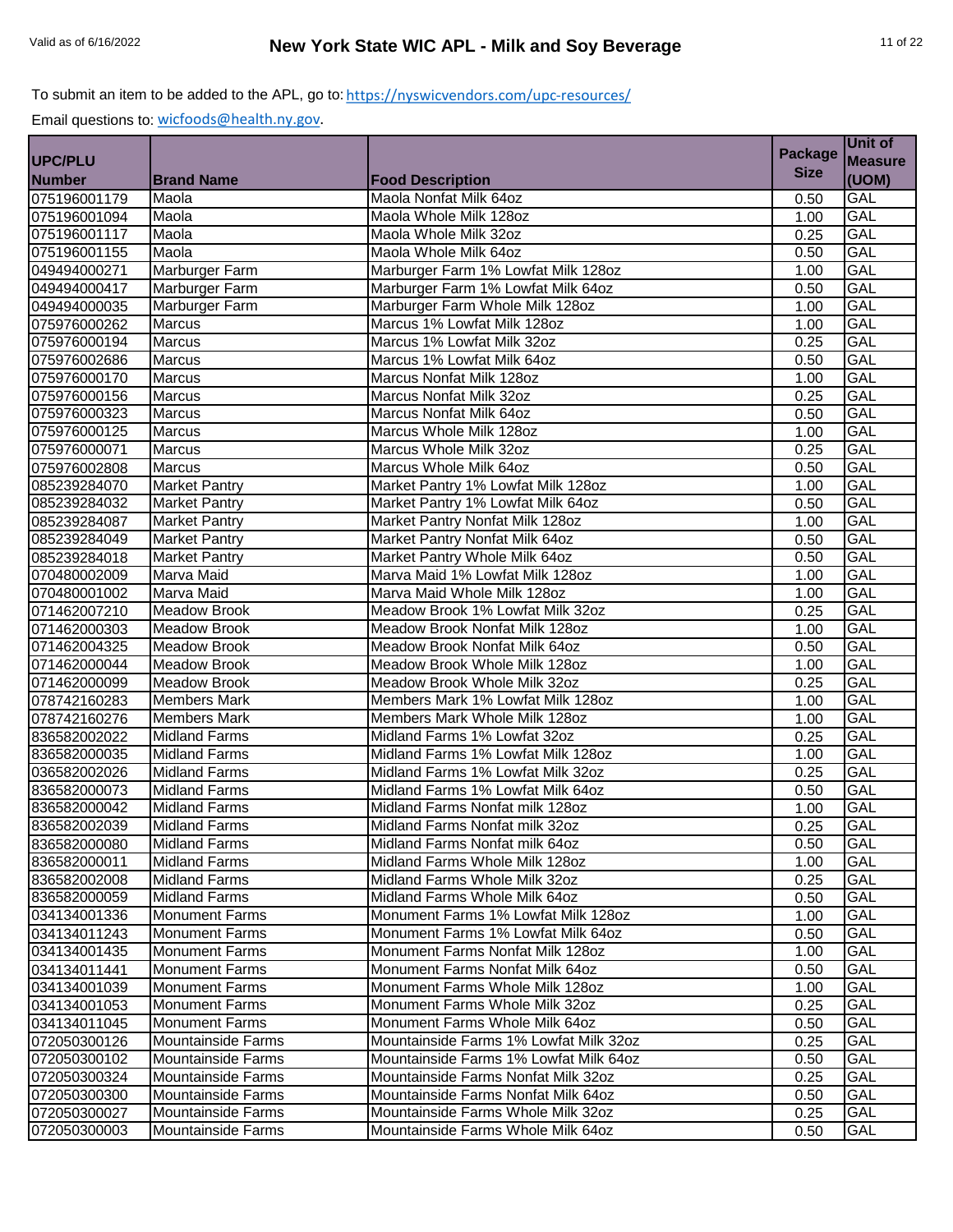|               |                      |                                                         | <b>Package</b> | Unit of        |
|---------------|----------------------|---------------------------------------------------------|----------------|----------------|
| UPC/PLU       |                      |                                                         |                | <b>Measure</b> |
| <b>Number</b> | <b>Brand Name</b>    | <b>Food Description</b>                                 | <b>Size</b>    | (UOM)          |
| 072050300409  | Mountainside Farms   | Mountainside Farms Whole Milk 64oz                      | 0.50           | GAL            |
| 025439112773  | <b>My Essentials</b> | My Essentials 1% Lowfat Milk 128oz                      | 1.00           | <b>GAL</b>     |
| 025439112872  | <b>My Essentials</b> | My Essentials 1% Lowfat Milk 128oz                      | 1.00           | GAL            |
| 025439104549  | <b>My Essentials</b> | My Essentials 1% Lowfat Milk 64oz                       | 0.50           | <b>GAL</b>     |
| 025439112841  | <b>My Essentials</b> | My Essentials 1% Lowfat Milk 64oz                       | 0.50           | GAL            |
| 025439112926  | <b>My Essentials</b> | My Essentials 1% Lowfat Milk 64oz                       | 0.50           | <b>GAL</b>     |
| 025439112971  | <b>My Essentials</b> | My Essentials 1% Lowfat Milk 64oz                       | 0.50           | <b>GAL</b>     |
| 025439112780  | <b>My Essentials</b> | My Essentials Nonfat Milk 128oz                         | 1.00           | <b>GAL</b>     |
| 025439112889  | <b>My Essentials</b> | My Essentials Nonfat Milk 128oz                         | 1.00           | <b>GAL</b>     |
| 025439104518  | <b>My Essentials</b> | My Essentials Nonfat Milk 64oz                          | 0.50           | <b>GAL</b>     |
| 025439112834  | <b>My Essentials</b> | My Essentials Nonfat Milk 64oz                          | 0.50           | GAL            |
| 025439112919  | <b>My Essentials</b> | My Essentials Nonfat Milk 64oz                          | 0.50           | <b>GAL</b>     |
| 025439112988  | <b>My Essentials</b> | My Essentials Nonfat Milk 64oz                          | 0.50           | <b>GAL</b>     |
| 025439112803  | <b>My Essentials</b> | My Essentials Whole Milk 128oz                          | 1.00           | <b>GAL</b>     |
| 025439112902  | <b>My Essentials</b> | My Essentials Whole Milk 128oz                          | 1.00           | <b>GAL</b>     |
| 025439104556  | <b>My Essentials</b> | My Essentials Whole Milk 64oz                           | 0.50           | <b>GAL</b>     |
| 025439112865  | <b>My Essentials</b> | My Essentials Whole Milk 64oz                           | 0.50           | <b>GAL</b>     |
| 025439112933  | <b>My Essentials</b> | My Essentials Whole Milk 64oz                           | 0.50           | <b>GAL</b>     |
| 025439112957  | <b>My Essentials</b> | My Essentials Whole Milk 64oz                           | 0.50           | <b>GAL</b>     |
| 024321930150  | Natrel               | Natrel Lactose Free UHT Nonfat Milk 3pk*8oz             | 1.00           | <b>PCK</b>     |
| 024321930082  | Natrel               | Natrel UHT 1% Lowfat Milk 3pk*8oz                       | 1.00           | <b>PCK</b>     |
| 024321930303  | Natrel               | Natrel UHT Nonfat Milk 3pk*8oz                          | 1.00           | <b>PCK</b>     |
| 024321915607  | <b>Natrel</b>        | Natrel UHT Whole Milk 3pk*8oz                           | 1.00           | <b>PCK</b>     |
| 030255000302  | Nature's Pride       | Natures Pride 1% Lowfat Milk 128oz                      | 1.00           | <b>GAL</b>     |
| 030255000272  | Nature's Pride       | Natures Pride Whole Milk 128oz                          | 1.00           | GAL            |
| 049022712775  | <b>Nice</b>          | Nice 1% Lowfat Milk 128oz                               | 1.00           | <b>GAL</b>     |
| 049022712720  | <b>Nice</b>          | Nice 1% Lowfat Milk 32oz                                | 0.25           | <b>GAL</b>     |
| 049022613379  | <b>Nice</b>          | Nice 1% Lowfat Milk 64oz                                | 0.50           | GAL            |
| 070955142001  | Nice N Easy          | Nice N Easy 1% Lowfat Milk 128oz                        | 1.00           | <b>GAL</b>     |
| 070955141158  | <b>Nice N Easy</b>   | Nice N Easy Nonfat Milk 128oz                           | 1.00           | <b>GAL</b>     |
| 070955003333  | Nice N Easy          | Nice N Easy Regular Whole Milk 128oz                    | 1.00           | <b>GAL</b>     |
| 070955130251  | Nice N Easy          | Nice N Easy Regular Whole Milk 64oz                     | 0.50           | GAL            |
| 049022712768  | <b>Nice</b>          | Nice Nonfat Milk 128oz                                  | 1.00           | <b>GAL</b>     |
| 049022712713  | <b>Nice</b>          | Nice Nonfat Milk 32oz                                   | 0.25           | <b>GAL</b>     |
| 049022613386  | <b>Nice</b>          | Nice Nonfat Milk 64oz                                   | 0.50           | <b>GAL</b>     |
| 049022712799  | <b>Nice</b>          | Nice Regular Whole Milk 128oz                           | 1.00           | <b>GAL</b>     |
| 049022712744  | <b>Nice</b>          | Nice Whole Milk 32oz                                    |                | GAL            |
| 049022613355  | <b>Nice</b>          | Nice Whole Milk 64oz                                    | 0.25           | GAL            |
| 083998000269  |                      | Oak Tree 1% Lowfat Milk 128oz                           | 0.50<br>1.00   | <b>GAL</b>     |
| 083998000528  | Oak Tree<br>Oak Tree | Oak Tree 1% Lowfat Milk 64oz                            |                | GAL            |
| 083998000276  |                      |                                                         | 0.50           |                |
| 083998000535  | Oak Tree             | Oak Tree Nonfat Milk 128oz<br>Oak Tree Nonfat Milk 64oz | 1.00           | GAL            |
|               | Oak Tree             |                                                         | 0.50           | GAL            |
| 083998000207  | Oak Tree             | Oak Tree Whole Milk 128oz                               | 1.00           | GAL            |
| 083998000504  | Oak Tree             | Oak Tree Whole Milk 64oz                                | 0.50           | GAL            |
| 073438000454  | Oakhurst             | Oakhurst 1% Lowfat Milk 128oz                           | 1.00           | GAL            |
| 073438000164  | Oakhurst             | Oakhurst 1% Lowfat Milk 32oz                            | 0.25           | GAL            |
| 073438001185  | <b>Oakhurst</b>      | Oakhurst Nonfat Milk 128oz                              | 1.00           | GAL            |
| 073438001109  | Oakhurst             | Oakhurst Nonfat Milk 32oz                               | 0.25           | GAL            |
| 073438000430  | Oakhurst             | Oakhurst Nonfat Milk 64oz                               | 0.50           | <b>GAL</b>     |
| 073438001161  | <b>Oakhurst</b>      | Oakhurst Nonfat Milk 64oz                               | 0.50           | GAL            |
| 073438000058  | Oakhurst             | Oakhurst Whole Milk 32oz                                | 0.25           | GAL            |
| 073438000256  | Oakhurst             | Oakhurst Whole Milk 64oz                                | 0.50           | <b>GAL</b>     |
| 073438000294  | Oakhurst             | Oakhurt Whole Milk 128oz                                | 1.00           | GAL            |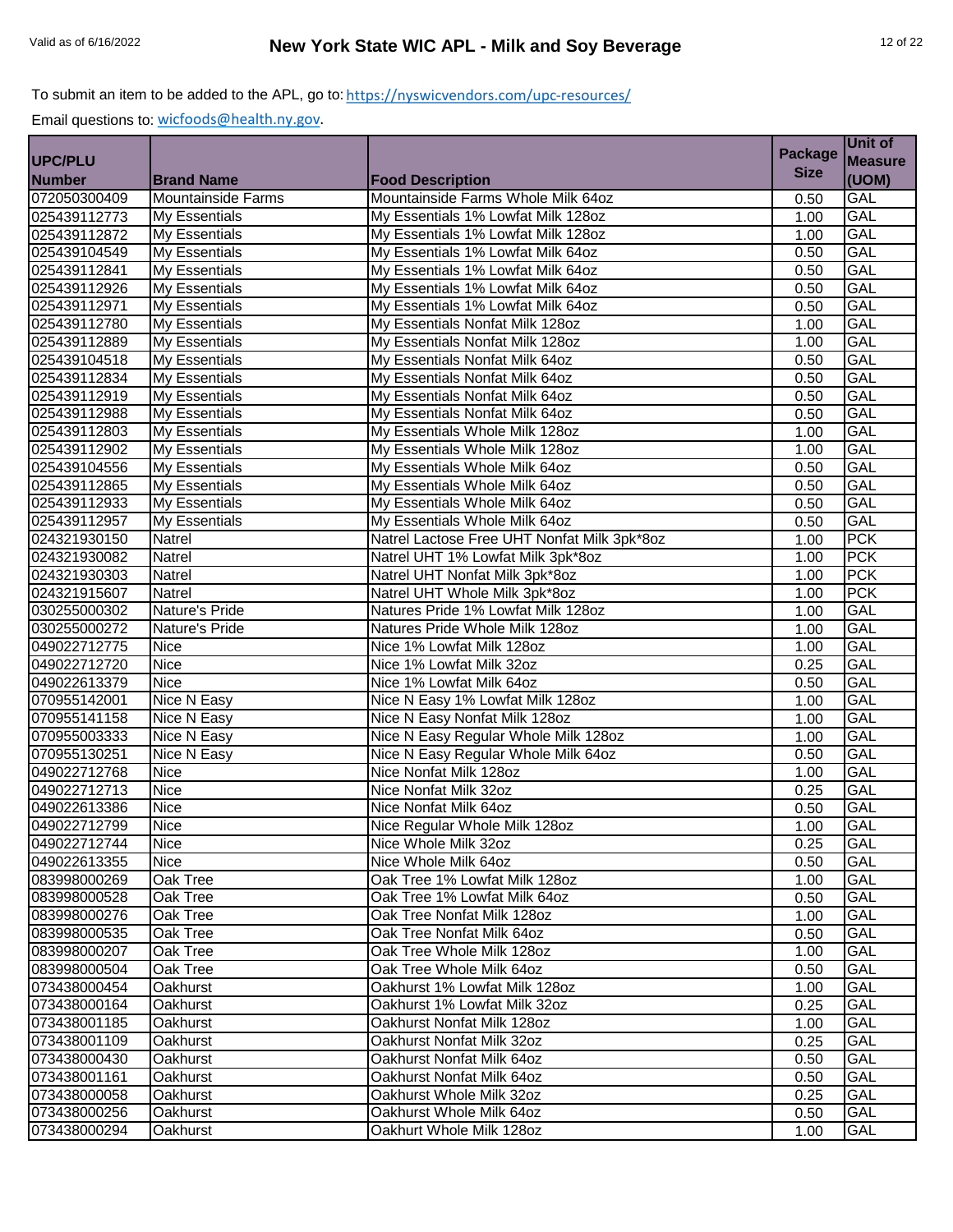|                |                              |                                       | <b>Package</b> | Unit of        |
|----------------|------------------------------|---------------------------------------|----------------|----------------|
| <b>UPC/PLU</b> |                              |                                       |                | <b>Measure</b> |
| <b>Number</b>  | <b>Brand Name</b>            | <b>Food Description</b>               | <b>Size</b>    | (UOM)          |
| 070253652134   | <b>Our Family</b>            | Our Family 1% Lowfat Milk 128oz       | 1.00           | <b>GAL</b>     |
| 070253651427   | <b>Our Family</b>            | Our Family 1% Lowfat Milk 64oz        | 0.50           | <b>GAL</b>     |
| 647204300026   | <b>Our Family</b>            | Our Family 1% Lowfat Milk 64oz        | 0.50           | GAL            |
| 070253652356   | <b>Our Family</b>            | Our Family Nonfat Milk 128oz          | 1.00           | <b>GAL</b>     |
| 070253651434   | <b>Our Family</b>            | Our Family Nonfat Milk 64oz           | 0.50           | <b>GAL</b>     |
| 070253651007   | <b>Our Family</b>            | Our Family Whole Milk 128oz           | 1.00           | <b>GAL</b>     |
| 070253651410   | <b>Our Family</b>            | Our Family Whole Milk 64oz            | 0.50           | <b>GAL</b>     |
| 043119000783   | <b>PC</b> Fresh              | PC Fresh 1% Lowfat Milk 128oz         | 1.00           | <b>GAL</b>     |
| 043119000790   | <b>PC Fresh</b>              | PC Fresh Nonfat Milk 128oz            | 1.00           | <b>GAL</b>     |
| 043119000769   | <b>PC Fresh</b>              | PC Fresh Whole Milk 128oz             | 1.00           | GAL            |
| 041735133250   | <b>PICs</b>                  | PICs 1% Lowfat Milk 128oz             | 1.00           | <b>GAL</b>     |
| 041735131805   | <b>PICs</b>                  | PICs 1% Lowfat Milk 64oz              | 0.50           | <b>GAL</b>     |
| 041735133458   | <b>PICs</b>                  | PICs 1% Lowfat Milk 64oz              | 0.50           | GAL            |
| 041735379610   | <b>PICs</b>                  | PICs Nonfat Milk 128oz                | 1.00           | GAL            |
| 041735133441   | <b>PICs</b>                  | PICs Nonfat Milk 64oz                 | 0.50           | <b>GAL</b>     |
| 041735379634   | <b>PICs</b>                  | PICs Nonfat Milk 64oz                 | 0.50           | GAL            |
| 041735133205   | <b>PICs</b>                  | PICs Whole Milk 128oz                 | 1.00           | GAL            |
| 041735132000   | <b>PICs</b>                  | PICs Whole Milk 32oz                  | 0.25           | <b>GAL</b>     |
| 041735131706   | <b>PICs</b>                  | PICs Whole Milk 64oz                  | 0.50           | <b>GAL</b>     |
| 041735132758   | <b>PICs</b>                  | PICs Whole Milk 64oz                  | 0.50           | <b>GAL</b>     |
| 041290102104   | Piggly Wiggly                | Piggly Wiggly Whole Milk 128oz        | 1.00           | <b>GAL</b>     |
| 083824100606   | <b>Pittsford Farms Dairy</b> | Pittsford Farms Dairy Whole Milk 64oz | 0.50           | GAL            |
| 072730231108   | <b>Prairie Farms</b>         | Prairie Farms 1% Lowfat Milk 128oz    | 1.00           | <b>GAL</b>     |
| 072730232082   | <b>Prairie Farms</b>         | Prairie Farms 1%Lowfat Milk 64oz      | 0.50           | GAL            |
| 072730231177   | <b>Prairie Farms</b>         | Prairie Farms Nonfat Milk 128oz       | 1.00           | GAL            |
| 072730232167   | <b>Prairie Farms</b>         | Prairie Farms Nonfat Milk 64oz        | 0.50           | <b>GAL</b>     |
| 072730211100   | <b>Prairie Farms</b>         | Prairie Farms Whole Milk 128oz        | 1.00           | <b>GAL</b>     |
| 072730212022   | <b>Prairie Farms</b>         | Prairie Farms Whole Milk 64oz         | 0.50           | <b>GAL</b>     |
| 041735132109   | <b>Price Chopper</b>         | Price Chopper 1% Lowfat Milk 32oz     | 0.25           | <b>GAL</b>     |
| 041735379658   | <b>Price Chopper</b>         | Price Chopper Nonfat Milk 32oz        | 0.25           | <b>GAL</b>     |
| 041190755165   | <b>Price Rite</b>            | Price Rite 1% Lowfat Milk 128oz       | 1.00           | <b>GAL</b>     |
| 041190758012   | <b>Price Rite</b>            | Price Rite 1% Lowfat Milk 64oz        | 0.50           | GAL            |
| 041190755172   | <b>Price Rite</b>            | Price Rite Nonfat Milk 128oz          | 1.00           | <b>GAL</b>     |
| 041190758029   | <b>Price Rite</b>            | Price Rite Nonfat Milk 64oz           | 0.50           | <b>GAL</b>     |
| 041190755141   | <b>Price Rite</b>            | Price Rite Whole Milk 128oz           | 1.00           | GAL            |
| 041190758043   | <b>Price Rite</b>            | Price Rite Whole Milk 64oz            | 0.50           | GAL            |
| 063528302032   | <b>Promised Land Dairy</b>   | Promised Land Dairy Whole Milk 32oz   | 0.25           | GAL            |
| 070778021002   | Purity                       | Purity Whole Milk 32oz                | 0.25           | GAL            |
| 070637002029   | Q Milk                       | Q Milk 1% Lowfat Milk 128oz           | 1.00           | GAL            |
| 070637008038   | Q Milk                       | Q Milk 1% Lowfat Milk 64oz            | 0.50           | GAL            |
| 070637004030   | Q Milk                       | Q Milk Nonfat Milk 128oz              | 1.00           | GAL            |
| 070637006034   | Q Milk                       | Q Milk Nonfat Milk 32oz               | 0.25           | <b>GAL</b>     |
| 070637008045   | Q Milk                       | Q Milk Nonfat Milk 64oz               | 0.50           | GAL            |
| 070637002012   | Q Milk                       | Q Milk Whole Milk 128oz               | 1.00           | GAL            |
| 070637006010   | Q Milk                       | Q Milk Whole Milk 32oz                | 0.25           | GAL            |
| 070637008014   | Q Milk                       | Q Milk Whole Milk 64oz                | 0.50           | GAL            |
| 038032000514   | Queensboro Farm              | Queensboro Farm 1% Lowfat Milk 64oz   | 0.50           | GAL            |
| 038032000026   | Queensboro Farm              | Queensboro Farm Whole Milk 128oz      |                | <b>GAL</b>     |
| 038032000064   | Queensboro Farm              | Queensboro Farm Whole Milk 64oz       | 1.00           | GAL            |
| 836582040017   |                              | Queensboro Whole Milk 128oz           | 0.50<br>1.00   | GAL            |
| 790330061085   | Queensboro<br>Rica           | Rica Listamilk UHT Whole Milk 3pk*8oz |                | <b>PCK</b>     |
|                |                              |                                       | 1.00           | GAL            |
| 077741704054   | <b>Rollin Dairy</b>          | Rollin Dairy 1% Lowfat Milk 128oz     | 1.00           |                |
| 077741706270   | <b>Rollin Dairy</b>          | Rollin Dairy 1% Lowfat Milk 32oz      | 0.25           | GAL            |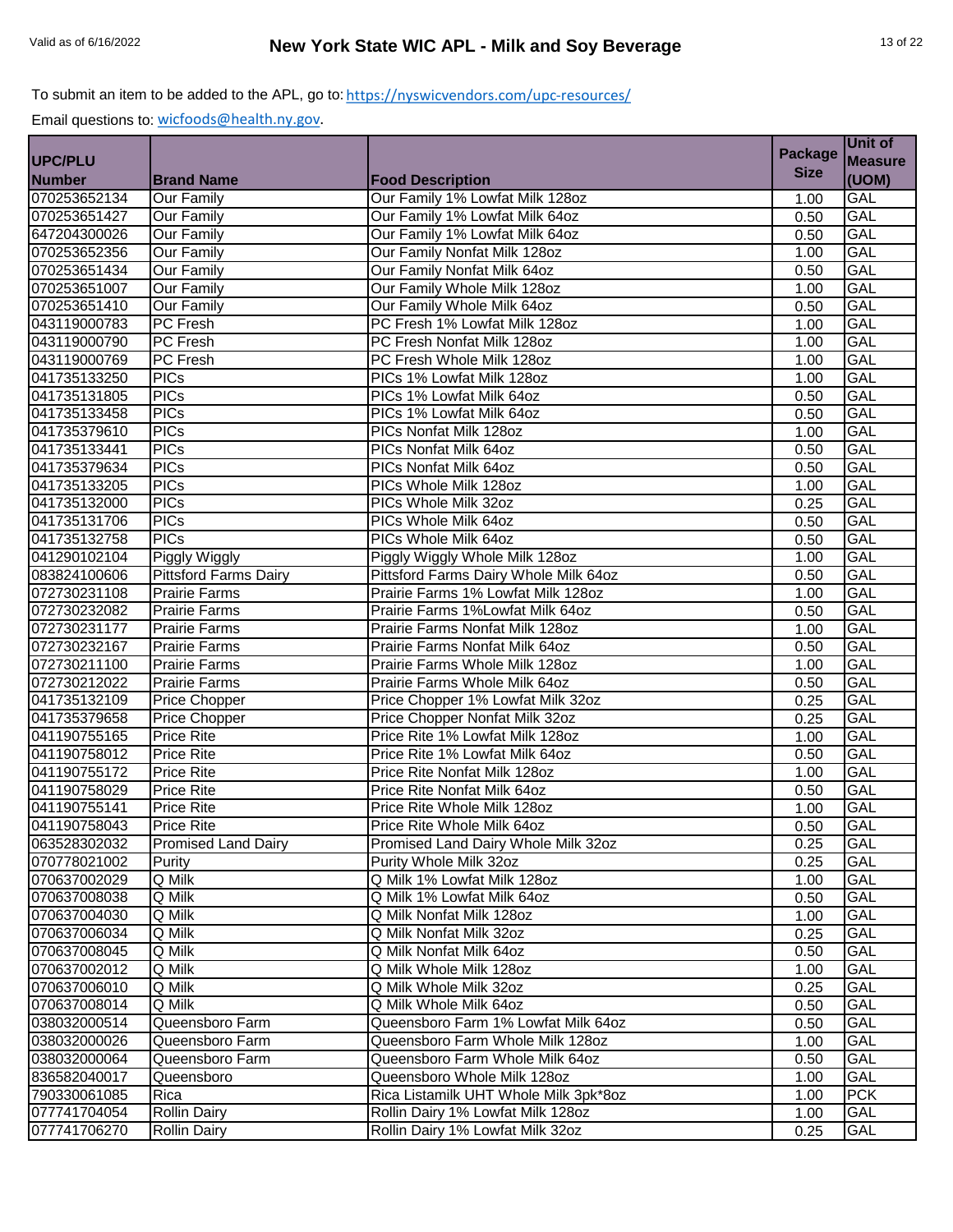|                |                       |                                           |                | Unit of        |
|----------------|-----------------------|-------------------------------------------|----------------|----------------|
| <b>UPC/PLU</b> |                       |                                           | <b>Package</b> | <b>Measure</b> |
| <b>Number</b>  | <b>Brand Name</b>     | <b>Food Description</b>                   | <b>Size</b>    | (UOM)          |
| 077741704276   | <b>Rollin Dairy</b>   | Rollin Dairy 1% Milk 32oz                 | 0.25           | GAL            |
| 077741704153   | <b>Rollin Dairy</b>   | Rollin Dairy 1% Milk 64oz                 | 0.50           | <b>GAL</b>     |
| 077741700056   | Rollin Dairy          | Rollin Dairy Whole Milk 128oz             | 1.00           | GAL            |
| 077741700278   | <b>Rollin Dairy</b>   | Rollin Dairy Whole Milk 32oz              | 0.25           | <b>GAL</b>     |
| 077741700155   | <b>Rollin Dairy</b>   | Rollin Dairy Whole Milk 64oz              | 0.50           | <b>GAL</b>     |
| 046104700019   | Ronnybrook Farm Dairy | Ronnybrook Farm Dairy 1% Lowfat Milk 32oz | 0.25           | <b>GAL</b>     |
| 046104710018   | Ronnybrook Farm Dairy | Ronnybrook Farm Dairy 1% Lowfat Milk 32oz | 0.25           | <b>GAL</b>     |
| 746104700018   | Ronnybrook Farm Dairy | Ronnybrook Farm Dairy 1% Lowfat Milk 32oz | 0.25           | <b>GAL</b>     |
| 046104144004   | Ronnybrook Farm Dairy | Ronnybrook Farm Dairy 1% Lowfat Milk 64oz | 0.50           | GAL            |
| 746104144003   | Ronnybrook Farm Dairy | Ronnybrook Farm Dairy 1% Lowfat Milk 64oz | 0.50           | GAL            |
| 046104200014   | Ronnybrook Farm Dairy | Ronnybrook Farm Dairy Nonfat Milk 32oz    | 0.25           | GAL            |
| 046104210013   | Ronnybrook Farm Dairy | Ronnybrook Farm Dairy Nonfat Milk 32oz    | 0.25           | GAL            |
| 746104200013   | Ronnybrook Farm Dairy | Ronnybrook Farm Dairy Nonfat Milk 32oz    | 0.25           | <b>GAL</b>     |
| 046104144011   | Ronnybrook Farm Dairy | Ronnybrook Farm Dairy Nonfat Milk 64oz    | 0.50           | <b>GAL</b>     |
| 746104144010   | Ronnybrook Farm Dairy | Ronnybrook Farm Dairy Nonfat Milk 64oz    | 0.50           | <b>GAL</b>     |
| 046104100017   | Ronnybrook Farm Dairy | Ronnybrook Farm Dairy Whole Milk 32oz     | 0.25           | <b>GAL</b>     |
| 046104110016   | Ronnybrook Farm Dairy | Ronnybrook Farm Dairy Whole Milk 32oz     | 0.25           | <b>GAL</b>     |
| 746104100016   | Ronnybrook Farm Dairy | Ronnybrook Farm Dairy Whole Milk 32oz     | 0.25           | <b>GAL</b>     |
| 046104144028   | Ronnybrook Farm Dairy | Ronnybrook Farm Dairy Whole Milk 64oz     | 0.50           | <b>GAL</b>     |
| 746104144027   | Ronnybrook Farm Dairy | Ronnybrook Farm Dairy Whole Milk 64oz     | 0.50           | <b>GAL</b>     |
| 079997000218   | Rosenberger's         | Rosenbergers 1% Lowfat Milk 128oz         | 1.00           | GAL            |
| 079997000232   | Rosenberger's         | Rosenbergers 1% Lowfat Milk 32oz          | 0.25           | <b>GAL</b>     |
| 079997000294   | Rosenberger's         | Rosenbergers 1% Lowfat Milk 64oz          | 0.50           | GAL            |
| 079997000317   | Rosenberger's         | Rosenbergers Nonfat Milk 128oz            | 1.00           | <b>GAL</b>     |
| 079997000331   | Rosenberger's         | Rosenbergers Nonfat Milk 32oz             | 0.25           | GAL            |
| 079997000393   | Rosenberger's         | Rosenbergers Nonfat Milk 64oz             | 0.50           | <b>GAL</b>     |
| 079997000119   | Rosenberger's         | Rosenbergers Whole Milk 128oz             | 1.00           | <b>GAL</b>     |
| 079997000133   | Rosenberger's         | Rosenbergers Whole Milk 32oz              | 0.25           | <b>GAL</b>     |
| 079997000195   | Rosenberger's         | Rosenbergers Whole Milk 64oz              | 0.50           | <b>GAL</b>     |
| 071156192048   | <b>Rutters</b>        | Rutters 1% Lowfat Milk 128oz              | 1.00           | <b>GAL</b>     |
| 071156500713   | <b>Rutters</b>        | Rutters 1% Lowfat Milk 64oz               | 0.50           | <b>GAL</b>     |
| 071156192055   | <b>Rutters</b>        | <b>Rutters Nonfat Milk 128oz</b>          | 1.00           | GAL            |
| 071156112329   | Rutters               | <b>Rutters Nonfat Milk 32oz</b>           | 0.25           | <b>GAL</b>     |
| 071156500737   | Rutters               | <b>Rutters Nonfat Milk 64oz</b>           | 0.50           | <b>GAL</b>     |
| 071156192017   | <b>Rutters</b>        | Rutters Whole Milk 128oz                  | 1.00           | <b>GAL</b>     |
| 071156112053   | <b>Rutters</b>        | Rutters Whole Milk 32oz                   | 0.25           | <b>GAL</b>     |
| 051933658301   | Save A Lot            | Save A Lot 1% Lowfat Milk 128oz           | 1.00           | GAL            |
| 051933658400   | Save A Lot            | Save A Lot 1% Lowfat Milk 64oz            | 0.50           | GAL            |
| 051933659209   | Save A Lot            | Save A Lot Nonfat Milk 128oz              | 1.00           | GAL            |
| 051933658509   | Save A Lot            | Save A Lot Nonfat Milk 64oz               | 0.50           | GAL            |
| 051933658608   | Save A Lot            | Save A Lot Whole Milk 128oz               | 1.00           | GAL            |
| 051933658905   | Save A Lot            | Save A Lot Whole Milk 64oz                | 0.50           | GAL            |
| 027195003128   | Schneider Valley      | Schneider Valley Whole Milk 32oz          | 0.25           | GAL            |
| 028300000407   | Shamrock Farms        | Shamrock Farms 1% Lowfat Milk 32oz        | 0.25           | GAL            |
| 028300000360   | <b>Shamrock Farms</b> | Shamrock Farms Nonfat Milk 32oz           | 0.25           | GAL            |
| 028300000308   | <b>Shamrock Farms</b> | Shamrock Farms Whole Milk 32oz            | 0.25           | GAL            |
| 041130307423   | Shopper's Value       | Shoppers Value 1% Lowfat Milk 128oz       | 1.00           | GAL            |
| 041130307447   | Shopper's Value       | Shoppers Value Nonfat Milk 128oz          | 1.00           | GAL            |
| 041130307508   | Shopper's Value       | Shoppers Value Whole Milk 128oz           | 1.00           | GAL            |
| 041190455126   | ShopRite              | ShopRite 1% Lowfat Milk 128oz             | 1.00           | GAL            |
| 041190459803   | ShopRite              | ShopRite 1% Lowfat Milk 32oz              | 0.25           | GAL            |
| 041190454723   | ShopRite              | ShopRite 1% Lowfat Milk 64oz              | 0.50           | GAL            |
| 041190458011   | ShopRite              | ShopRite 1% Lowfat Milk 64oz              | 0.50           | GAL            |
|                |                       |                                           |                |                |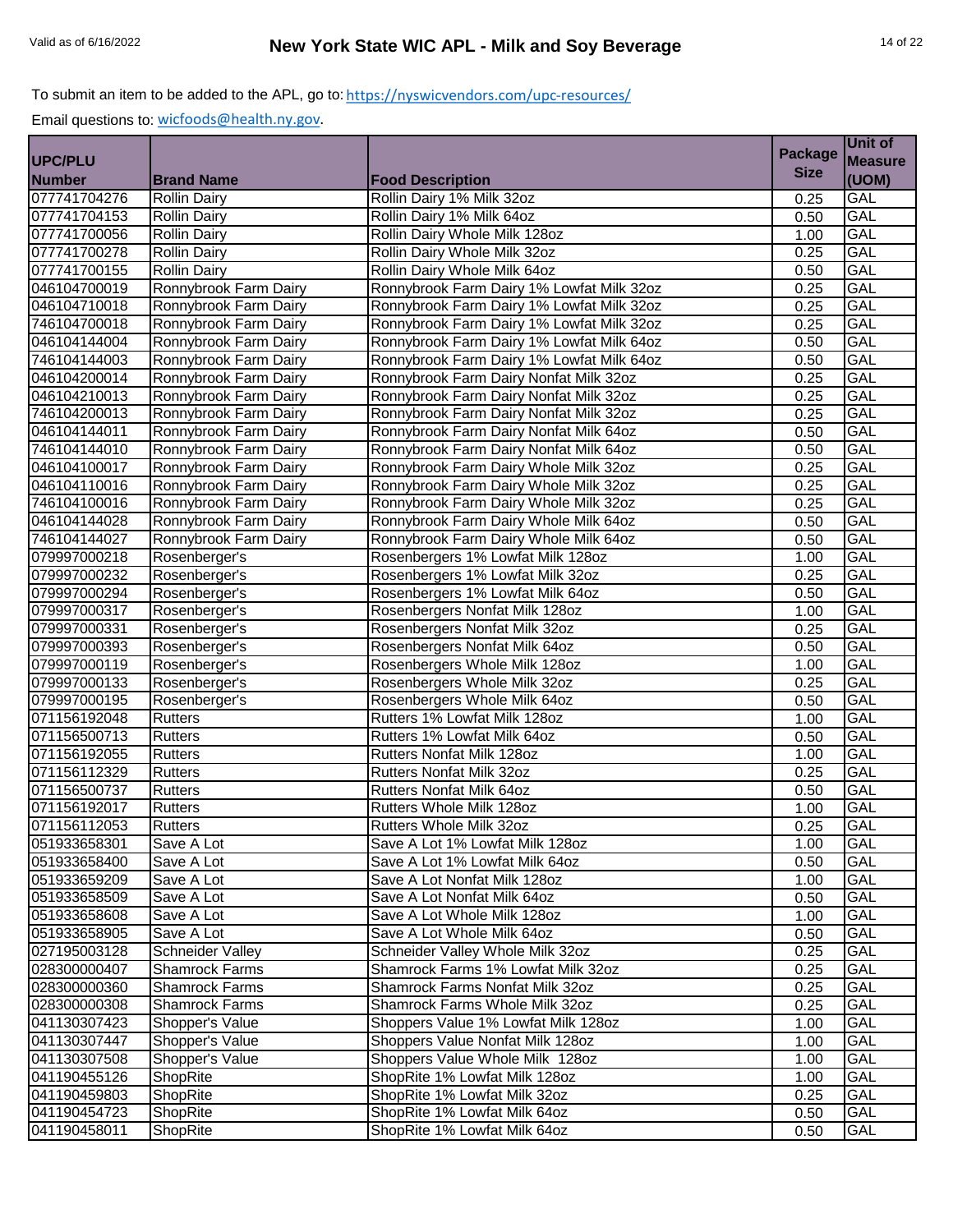|                |                      |                                    |                | Unit of        |
|----------------|----------------------|------------------------------------|----------------|----------------|
| <b>UPC/PLU</b> |                      |                                    | <b>Package</b> | <b>Measure</b> |
| <b>Number</b>  | <b>Brand Name</b>    | <b>Food Description</b>            | <b>Size</b>    | (UOM)          |
| 041190454945   | ShopRite             | ShopRite Nonfat Milk 128oz         | 1.00           | GAL            |
| 041190459797   | ShopRite             | ShopRite Nonfat Milk 32oz          | 0.25           | <b>GAL</b>     |
| 041190458028   | ShopRite             | ShopRite Nonfat Milk 64oz          | 0.50           | <b>GAL</b>     |
| 041190454785   | ShopRite             | ShopRite Whole Milk 128oz          | 1.00           | <b>GAL</b>     |
| 041190459773   | ShopRite             | ShopRite Whole Milk 32oz           | 0.25           | <b>GAL</b>     |
| 041190457991   | ShopRite             | ShopRite Whole Milk 64oz           | 0.50           | <b>GAL</b>     |
| 015400201773   | Shurfine             | Shurfine 1% Lowfat Milk 128oz      | 1.00           | <b>GAL</b>     |
| 015400201797   | Shurfine             | Shurfine 1% Lowfat Milk 64oz       | 0.50           | <b>GAL</b>     |
| 015400202091   | Shurfine             | Shurfine Nonfat Milk 128oz         | 1.00           | <b>GAL</b>     |
| 015400202084   | Shurfine             | Shurfine Nonfat Milk 64oz          | 0.50           | GAL            |
| 011161462071   | Shurfine             | Shurfine Whole Milk 128oz          | 1.00           | GAL            |
| 015400201766   | Shurfine             | Shurfine Whole Milk 128oz          | 1.00           | <b>GAL</b>     |
| 011161464662   | Shurfine             | Shurfine Whole Milk 64oz           | 0.50           | GAL            |
| 015400201780   | Shurfine             | Shurfine Whole Milk 64oz           | 0.50           | GAL            |
| 042365004071   | <b>Simply Pure</b>   | Simply Pure Nonfat Milk 64oz       | 0.50           | <b>GAL</b>     |
| 011213523606   | Spartan              | Spartan Whole Milk 64oz            | 0.50           | <b>GAL</b>     |
| 071962249592   | <b>Stew Leonards</b> | Stew Leonards 1% Lowfat Milk 128oz | 1.00           | GAL            |
| 082086264033   | Stewart's            | Stewarts 1% Lowfat Milk 128oz      | 1.00           | <b>GAL</b>     |
| 082086261308   | Stewart's            | Stewarts 1% Lowfat Milk 64oz       | 0.50           | <b>GAL</b>     |
| 082086264040   | Stewart's            | Stewarts Nonfat Milk 128oz         | 1.00           | <b>GAL</b>     |
| 082086260035   | Stewart's            | <b>Stewarts Nonfat Milk 32oz</b>   | 0.25           | <b>GAL</b>     |
| 082086262039   | Stewart's            | Stewarts Nonfat Milk 64oz          | 0.50           | <b>GAL</b>     |
| 082086264019   | Stewart's            | Stewarts Whole Milk 128oz          | 1.00           | <b>GAL</b>     |
| 082086260011   | Stewart's            | Stewarts Whole Milk 32oz           | 0.25           | <b>GAL</b>     |
| 082086262015   | Stewart's            | Stewarts Whole Milk 64oz           | 0.50           | GAL            |
| 859166002300   | Stoltzfus            | Stoltzfus Whole Milk 64oz          | 0.50           | <b>GAL</b>     |
| 088267008700   | Stop and Shop        | Stop and Shop 1% Lowfat Milk 128oz | 1.00           | <b>GAL</b>     |
| 688267008702   | Stop and Shop        | Stop and Shop 1% Lowfat Milk 128oz | 1.00           | <b>GAL</b>     |
| 088267030930   | Stop and Shop        | Stop and Shop 1% Lowfat Milk 32oz  | 0.25           | <b>GAL</b>     |
| 688267008665   | Stop and Shop        | Stop and Shop 1% Lowfat Milk 32oz  | 0.25           | <b>GAL</b>     |
| 688267030932   | Stop & Shop          | Stop and Shop 1% Lowfat Milk 32oz  | 0.25           | <b>GAL</b>     |
| 088267008649   | Stop and Shop        | Stop and Shop 1% Lowfat Milk 64oz  | 0.50           | GAL            |
| 088267008656   | Stop and Shop        | Stop and Shop 1% Lowfat Milk 64oz  | 0.50           | <b>GAL</b>     |
| 688267008658   | Stop and Shop        | Stop and Shop 1% Lowfat Milk 64oz  | 0.50           | <b>GAL</b>     |
| 088267008809   | Stop and Shop        | Stop and Shop Nonfat Milk 128oz    | 1.00           | <b>GAL</b>     |
| 688267008801   | Stop & Shop          | Stop and Shop Nonfat Milk 128oz    | 1.00           | <b>GAL</b>     |
| 088267030947   | Stop and Shop        | Stop and Shop Nonfat Milk 32oz     | 0.25           | GAL            |
| 688267008764   | Stop & Shop          | Stop and Shop Nonfat Milk 32oz     | 0.25           | GAL            |
| 688267030949   | Stop & Shop          | Stop and Shop Nonfat Milk 32oz     | 0.25           | GAL            |
| 088267008670   | Stop and Shop        | Stop and Shop Nonfat Milk 64oz     | 0.50           | GAL            |
| 088267043954   | Stop and Shop        | Stop and Shop Nonfat Milk 64oz     | 0.50           | GAL            |
| 688267008672   | Stop and Shop        | Stop and Shop Nonfat Milk 64oz     | 0.50           | GAL            |
| 088267008687   | Stop and Shop        | Stop and Shop Whole Milk 128oz     | 1.00           | GAL            |
| 688267008689   | Stop and Shop        | Stop and Shop Whole Milk 128oz     | 1.00           | GAL            |
| 088267030916   | Stop and Shop        | Stop and Shop Whole Milk 32oz      | 0.25           | GAL            |
| 688267008740   | Stop and Shop        | Stop and Shop Whole Milk 32oz      | 0.25           | GAL            |
| 688267030918   | Stop & Shop          | Stop and Shop Whole Milk 32oz      | 0.25           | GAL            |
| 088267008625   | Stop and Shop        | Stop and Shop Whole Milk 64oz      | 0.50           | GAL            |
| 088267043947   | Stop and Shop        | Stop and Shop Whole Milk 64oz      | 0.50           | GAL            |
| 688267008627   | Stop and Shop        | Stop and Shop Whole Milk 64oz      | 0.50           | GAL            |
| 859166002317   | <b>Stoltzfus</b>     | Stotzfus Whole Milk 32oz           | 0.25           | GAL            |
| 071580000124   | Sunnyside Farms      | Sunnyside Farms Whole Milk 64oz    | 0.50           | GAL            |
| 071210001125   | Superior             | Superior Whole Milk 64oz           | 0.50           | GAL            |
|                |                      |                                    |                |                |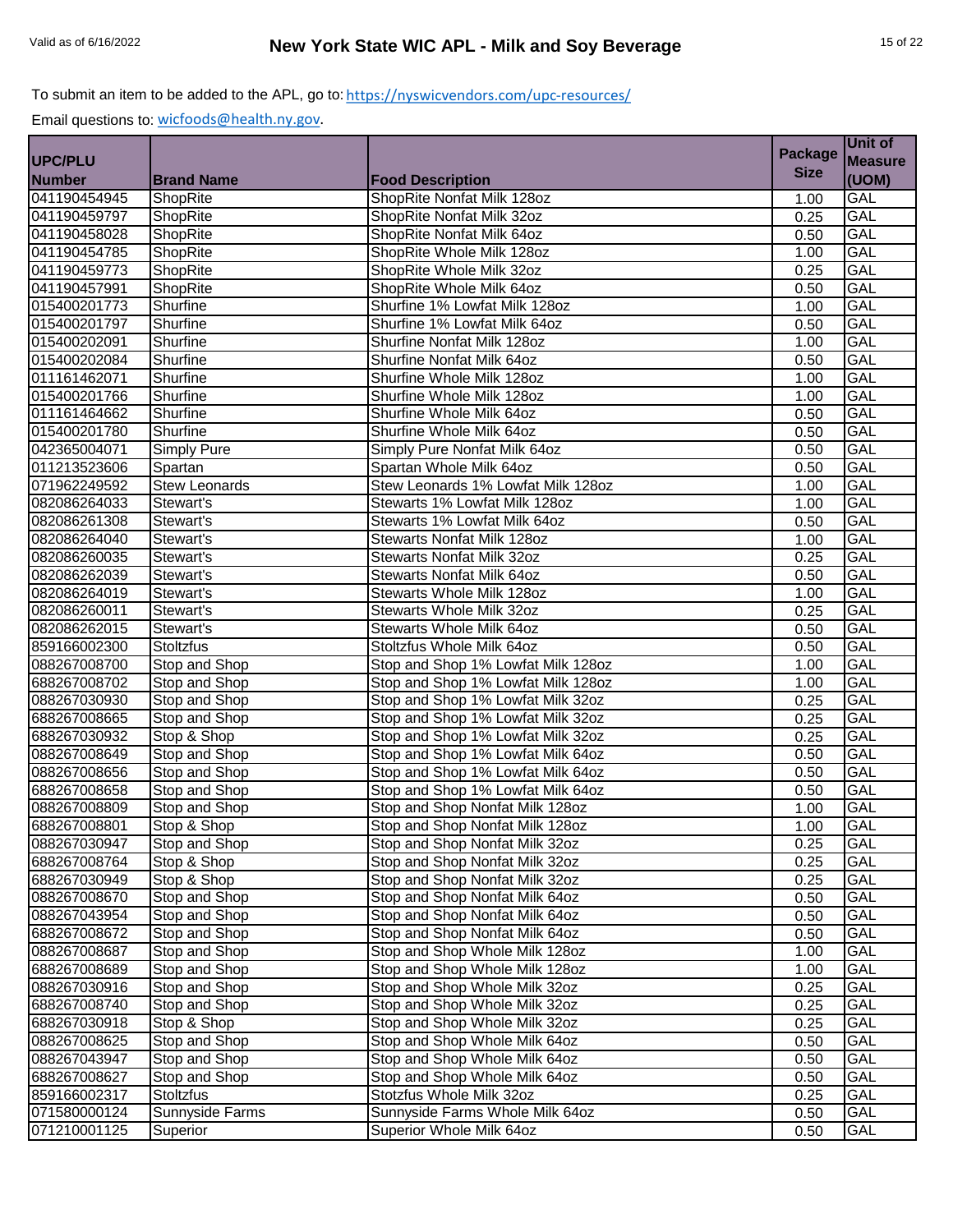|                              |                         |                                   |                | Unit of           |
|------------------------------|-------------------------|-----------------------------------|----------------|-------------------|
| <b>UPC/PLU</b>               |                         |                                   | <b>Package</b> | <b>Measure</b>    |
| <b>Number</b>                | <b>Brand Name</b>       | <b>Food Description</b>           | <b>Size</b>    | (UOM)             |
| 076545001079                 | <b>Swiss</b>            | Swiss 1% Lowfat Milk 128oz        | 1.00           | GAL               |
| 076545001222                 | <b>Swiss</b>            | Swiss 1% Lowfat Milk 64oz         | 0.50           | <b>GAL</b>        |
| 076545001109                 | <b>Swiss</b>            | Swiss Nonfat Milk 128oz           | 1.00           | GAL               |
| 076545001246                 | Swiss                   | Swiss Nonfat Milk 32oz            | 0.25           | <b>GAL</b>        |
| 076545001239                 | Swiss                   | Swiss Nonfat Milk 64oz            | 0.50           | <b>GAL</b>        |
| 076545001086                 | Swiss                   | Swiss Whole Milk 128oz            | 1.00           | <b>GAL</b>        |
| 076545001178                 | Swiss                   | Swiss Whole Milk 32oz             | 0.25           | <b>GAL</b>        |
| 076545001161                 | <b>Swiss</b>            | Swiss Whole Milk 64oz             | 0.50           | <b>GAL</b>        |
| 078676001058                 | <b>Sycaway Creamery</b> | Sycaway Creamery Whole Milk 128oz | 1.00           | <b>GAL</b>        |
| 078676000013                 | <b>Sycaway Creamery</b> | Sycaway Creamery Whole Milk 64oz  | 0.50           | <b>GAL</b>        |
| 193476000015                 | <b>Thats Smart</b>      | Thats Smart Whole Milk 128oz      | 1.00           | GAL               |
| 078696747059                 | <b>Thomas Dairy</b>     | Thomas Dairy 1% Lowfat Milk 128oz | 1.00           | <b>GAL</b>        |
| 078696747394                 | <b>Thomas Dairy</b>     | Thomas Dairy 1% Lowfat Milk 32oz  | 0.25           | <b>GAL</b>        |
| 078696747288                 | <b>Thomas Dairy</b>     | Thomas Dairy 1% Lowfat Milk 64oz  | 0.50           | GAL               |
| 078696747400                 | <b>Thomas Dairy</b>     | Thomas Dairy Nonfat Milk 128oz    | 1.00           | <b>GAL</b>        |
| 078696747097                 | <b>Thomas Dairy</b>     | Thomas Dairy Nonfat Milk 32oz     | 0.25           | <b>GAL</b>        |
| 078696747363                 | <b>Thomas Dairy</b>     | Thomas Dairy Nonfat Milk 64oz     | 0.50           | <b>GAL</b>        |
| 078696747011                 | Thomas Dairy            | Thomas Dairy Whole Milk 128oz     | 1.00           | <b>GAL</b>        |
| 078696747035                 | <b>Thomas Dairy</b>     | Thomas Dairy Whole Milk 32oz      | 0.25           | <b>GAL</b>        |
| 078696747271                 | <b>Thomas Dairy</b>     | Thomas Dairy Whole Milk 64oz      | 0.50           | <b>GAL</b>        |
| 070784006208                 | <b>Tops</b>             | Tops 1% Lowfat Milk 128oz         | 1.00           | GAL               |
| 070784006062                 | <b>Tops</b>             | Tops 1% Lowfat Milk 32oz          | 0.25           | <b>GAL</b>        |
| 070784006109                 | <b>Tops</b>             | Tops 1% Lowfat Milk 64 oz         | 0.50           | <b>GAL</b>        |
| 070784006284                 | <b>Tops</b>             | Tops Nonfat Milk 128oz            | 1.00           | <b>GAL</b>        |
| 070784006048                 | <b>Tops</b>             | Tops Nonfat Milk 32oz             | 0.25           | GAL               |
| 070784006161                 | <b>Tops</b>             | Tops Nonfat Milk 64oz             | 0.50           | <b>GAL</b>        |
| 070784006260                 | <b>Tops</b>             | Tops Whole Milk 128 oz            | 1.00           | <b>GAL</b>        |
| 070784006024                 | <b>Tops</b>             | Tops Whole Milk 32oz              | 0.25           | <b>GAL</b>        |
| 070784006147                 | <b>Tops</b>             | Tops Whole Milk 64oz              | 0.50           | <b>GAL</b>        |
| 037262107000                 | <b>Trade Fair</b>       | Trade Fair 1% Lowfat Milk 128oz   | 1.00           | <b>GAL</b>        |
| 037262107017                 | <b>Trade Fair</b>       | Trade Fair Nonfat Milk 128oz      | 1.00           | <b>GAL</b>        |
| 037262107031                 | <b>Trade Fair</b>       | Trade Fair Whole Milk 128oz       | 1.00           | GAL               |
| 062853000002                 | <b>Trinity Valley</b>   | Trinity Valley Whole Milk 128oz   | 1.00           | <b>GAL</b>        |
| 862853000008                 | <b>Trinity Valley</b>   | Trinity Valley Whole Milk 128oz   |                | <b>GAL</b>        |
| 062853000019                 | <b>Trinity Valley</b>   | Trinity Valley Whole Milk 64oz    | 1.00<br>0.50   | <b>GAL</b>        |
|                              | <b>Trinity Valley</b>   | Trinity Valley Whole Milk 64oz    |                | GAL               |
| 862853000015<br>070600000199 |                         |                                   | 0.50           |                   |
| 070600000212                 | Tuscan                  | Tuscan 1% Lowfat Milk 128oz       | 1.00           | <b>GAL</b><br>GAL |
|                              | Tuscan                  | Tuscan 1% Lowfat Milk 32oz        | 0.25           |                   |
| 070600000571                 | Tuscan                  | Tuscan 1% Lowfat Milk 32oz        | 0.25           | GAL               |
| 070600000076                 | Tuscan                  | Tuscan 1% Lowfat Milk 64oz        | 0.50           | GAL               |
| 070600000205                 | Tuscan                  | Tuscan 1% Lowfat Milk 64oz        | 0.50           | GAL               |
| 070600000304                 | Tuscan                  | Tuscan Nonfat Milk 128oz          | 1.00           | GAL               |
| 070600000175                 | Tuscan                  | Tuscan Nonfat Milk 32oz           | 0.25           | GAL               |
| 070600000588                 | Tuscan                  | Tuscan Nonfat Milk 32oz           | 0.25           | GAL               |
| 070600000168                 | Tuscan                  | Tuscan Nonfat Milk 64oz           | 0.50           | GAL               |
| 070600000182                 | Tuscan                  | Tuscan Nonfat Milk 64oz           | 0.50           | GAL               |
| 070600000014                 | Tuscan                  | Tuscan Whole Milk 128oz           | 1.00           | GAL               |
| 070600000052                 | Tuscan                  | Tuscan Whole Milk 32oz            | 0.25           | GAL               |
| 070600000557                 | Tuscan                  | Tuscan Whole Milk 32oz            | 0.25           | GAL               |
| 070600000045                 | Tuscan                  | Tuscan Whole Milk 64oz            | 0.50           | GAL               |
| 070600000083                 | Tuscan                  | Tuscan Whole Milk 64oz            | 0.50           | GAL               |
| 071580000940                 | United Q                | United Q Nonfat Milk 32oz         | 0.25           | GAL               |
| 071580000032                 | United Q                | United Q Whole Milk 32oz          | 0.25           | GAL               |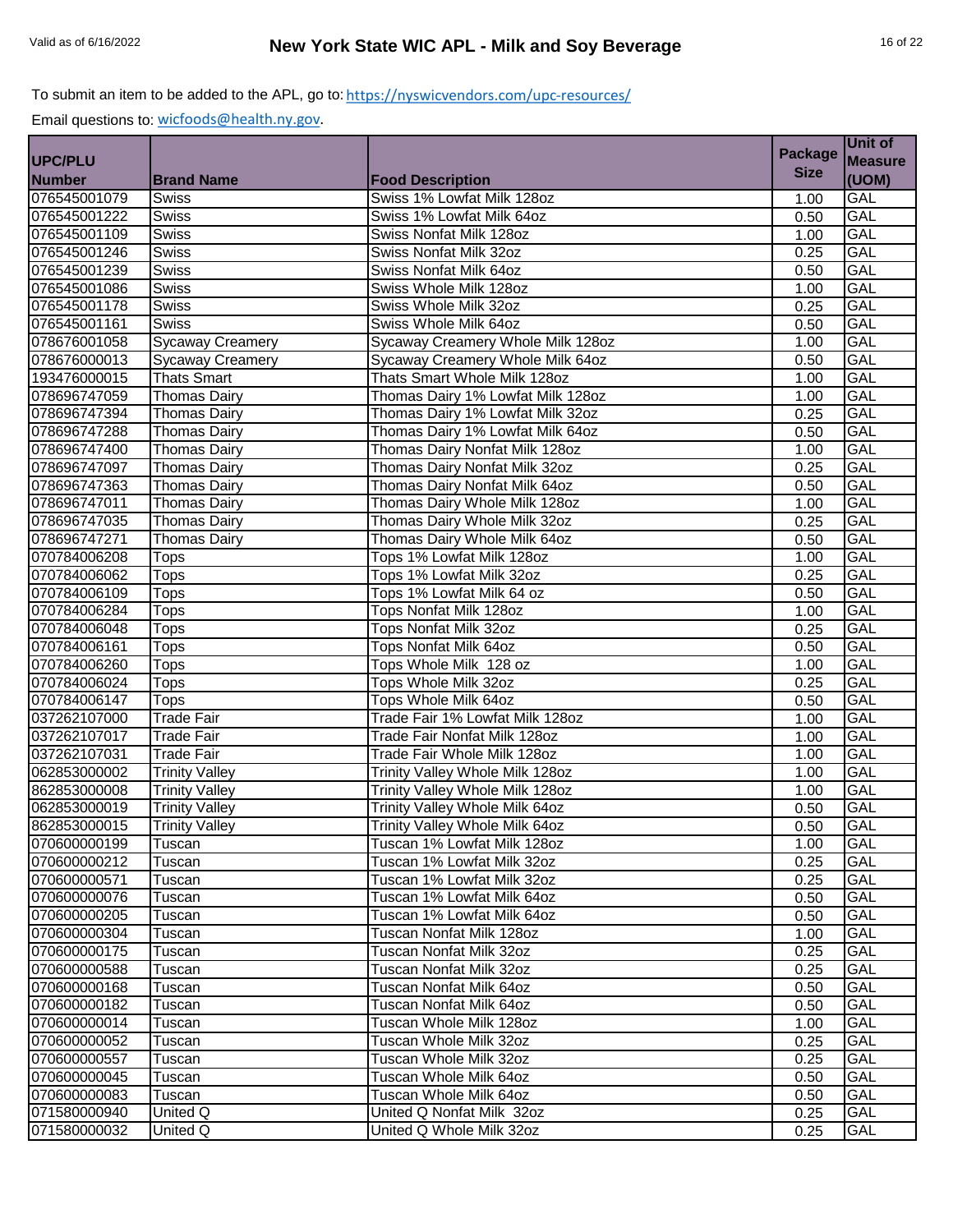|               |                       |                                      | <b>Package</b> | Unit of        |
|---------------|-----------------------|--------------------------------------|----------------|----------------|
| UPC/PLU       |                       |                                      |                | <b>Measure</b> |
| <b>Number</b> | <b>Brand Name</b>     | <b>Food Description</b>              | <b>Size</b>    | (UOM)          |
| 078800110144  | <b>Upstate Farms</b>  | Upstate Farms 1% Lowfat Milk 128oz   | 1.00           | <b>GAL</b>     |
| 078800110168  | <b>Upstate Farms</b>  | Upstate Farms 1% Lowfat Milk 32oz    | 0.25           | <b>GAL</b>     |
| 078800112148  | <b>Upstate Farms</b>  | Upstate Farms 1% Lowfat Milk 64oz    | 0.50           | GAL            |
| 078800110090  | <b>Upstate Farms</b>  | Upstate Farms Nonfat Milk 128oz      | 1.00           | <b>GAL</b>     |
| 078800110113  | <b>Upstate Farms</b>  | Upstate Farms Nonfat Milk 32oz       | 0.25           | <b>GAL</b>     |
| 078800112056  | <b>Upstate Farms</b>  | Upstate Farms Nonfat Milk 64oz       | 0.50           | <b>GAL</b>     |
| 078800112124  | <b>Upstate Farms</b>  | Upstate Farms Nonfat Milk 64oz       | 0.50           | <b>GAL</b>     |
| 078800110014  | <b>Upstate Farms</b>  | Upstate Farms Whole Milk 128oz       | 1.00           | <b>GAL</b>     |
| 078800110038  | <b>Upstate Farms</b>  | <b>Upstate Farms Whole Milk 32oz</b> | 0.25           | <b>GAL</b>     |
| 078800112100  | <b>Upstate Farms</b>  | Upstate Farms Whole Milk 64oz        | 0.50           | GAL            |
| 078800115002  | <b>Upstate Farms</b>  | Upstate Farms Whole Milk 64oz        | 0.50           | <b>GAL</b>     |
| 027195004774  | Valley Farm           | Valley Farm 1% Lowfat Milk 128oz     | 1.00           | <b>GAL</b>     |
| 027195004835  | <b>Valley Farm</b>    | Valley Farm 1% Lowfat Milk 32oz      | 0.25           | GAL            |
| 027195004873  | <b>Valley Farm</b>    | Valley Farm 1% Lowfat Milk 64oz      | 0.50           | GAL            |
| 027195004385  | <b>Valley Farms</b>   | Valley Farms Nonfat Milk 128oz       | 1.00           | <b>GAL</b>     |
| 027195013226  | Valley Farm           | Valley Farm Nonfat Milk 32oz         | 0.25           | <b>GAL</b>     |
| 027195004880  | <b>Valley Farms</b>   | Valley Farms Nonfat Milk 64oz        | 0.50           | <b>GAL</b>     |
| 027195013127  | Valley Farm           | Valley Farm Whole Milk 32oz          | 0.25           | <b>GAL</b>     |
| 027195003074  | <b>Valley Farms</b>   | Valley Farms Whole Milk 64oz         | 0.50           | <b>GAL</b>     |
| 027195003067  | <b>Valley Farm</b>    | Valley Farm Whole Milk 128oz         | 1.00           | <b>GAL</b>     |
| 079893155203  | Value Corner          | Value Corner 1% Lowfat Milk 128oz    | 1.00           | GAL            |
| 079893155005  | <b>Value Corner</b>   | Value Corner Nonfat Milk 128oz       | 1.00           | GAL            |
| 079893150000  | Value Corner          | Value Corner Whole Millk 128oz       | 1.00           | <b>GAL</b>     |
| 011225643842  | Valutime              | Valutime 1% Lowfat Milk 128oz        | 1.00           | <b>GAL</b>     |
| 011225643859  | Valutime              | Valutime Fat Free Milk 128oz         | 1.00           | GAL            |
| 011225643682  | Vermont               | Vermont Whole Milk 128oz             | 1.00           | <b>GAL</b>     |
| 077890019122  | Wegmans               | Wegmans 1% Lowfat Milk 128oz         | 1.00           | <b>GAL</b>     |
| 077890368923  | Wegmans               | Wegmans 1% Lowfat Milk 32oz          | 0.25           | <b>GAL</b>     |
| 077890939925  | Wegmans               | Wegmans 1% Lowfat Milk 64oz          | 0.50           | GAL            |
| 077890535431  | Wegmans               | <b>Wegmans Nonfat Milk 128oz</b>     | 1.00           | <b>GAL</b>     |
| 077890779231  | Wegmans               | <b>Wegmans Nonfat Milk 128oz</b>     | 1.00           | <b>GAL</b>     |
| 077890944264  | Wegmans               | <b>Wegmans Nonfat Milk 32oz</b>      | 0.25           | <b>GAL</b>     |
| 077890940013  | Wegmans               | <b>Wegmans Nonfat Milk 64oz</b>      | 0.50           | <b>GAL</b>     |
| 077890944271  | Wegmans               | Wegmans Whole Milk 128oz             | 1.00           | <b>GAL</b>     |
| 077890944295  | Wegmans               | <b>Wegmans Whole Milk 32oz</b>       | 0.25           | GAL            |
| 077890939864  | Wegmans               | Wegmans Whole Milk 64oz              | 0.50           | GAL            |
| 041497097463  | Weis                  | Weis Quality 1% Lowfat Milk 128oz    | 1.00           | <b>GAL</b>     |
| 041497097401  | Weis                  | Weis Quality 1% Lowfat Milk 32oz     | 0.25           | GAL            |
| 041497097418  | Weis                  | Weis Quality 1% Lowfat Milk 64oz     | 0.50           | GAL            |
| 041497097609  | Weis                  | Weis Quality Nonfat Milk 128oz       | 1.00           | GAL            |
| 041497097586  | Weis                  | <b>Weis Quality Nonfat Milk 32oz</b> | 0.25           | GAL            |
| 041497097593  | Weis                  | Weis Quality Nonfat Milk 64oz        | 0.50           | <b>GAL</b>     |
| 041497097357  | Weis                  | Weis Quality Whole Milk 128oz        | 1.00           | GAL            |
| 041497097302  | Weis                  | Weis Quality Whole Milk 32oz         | 0.25           | GAL            |
| 041497097319  | Weis                  | Weis Quality Whole Milk 64oz         | 0.50           | GAL            |
| 888670017036  | <b>Wellsley Farms</b> | Wellsley Farms 1% Lowfat Milk 128oz  | 1.00           | GAL            |
| 888670017012  | <b>Wellsley Farms</b> | Wellsley Farms Whole Milk 128oz      | 1.00           | GAL            |
| 079776316226  | <b>Welsh Farms</b>    | Welsh Farms 1% Lowfat Milk 128oz     | 1.00           | <b>GAL</b>     |
| 079776316622  | <b>Welsh Farms</b>    | Welsh Farms 1% Lowfat Milk 32oz      | 0.25           | GAL            |
| 079776306043  | <b>Welsh Farms</b>    | Welsh Farms 1% Lowfat Milk 64oz      | 0.50           | GAL            |
| 079776319036  | <b>Welsh Farms</b>    | Welsh Farms Nonfat Milk 128oz        | 1.00           | GAL            |
| 079776319425  | <b>Welsh Farms</b>    | Welsh Farms Nonfat Milk 32oz         | 0.25           | GAL            |
| 079776406040  | <b>Welsh Farms</b>    | Welsh Farms Nonfat Milk 64oz         | 0.50           | GAL            |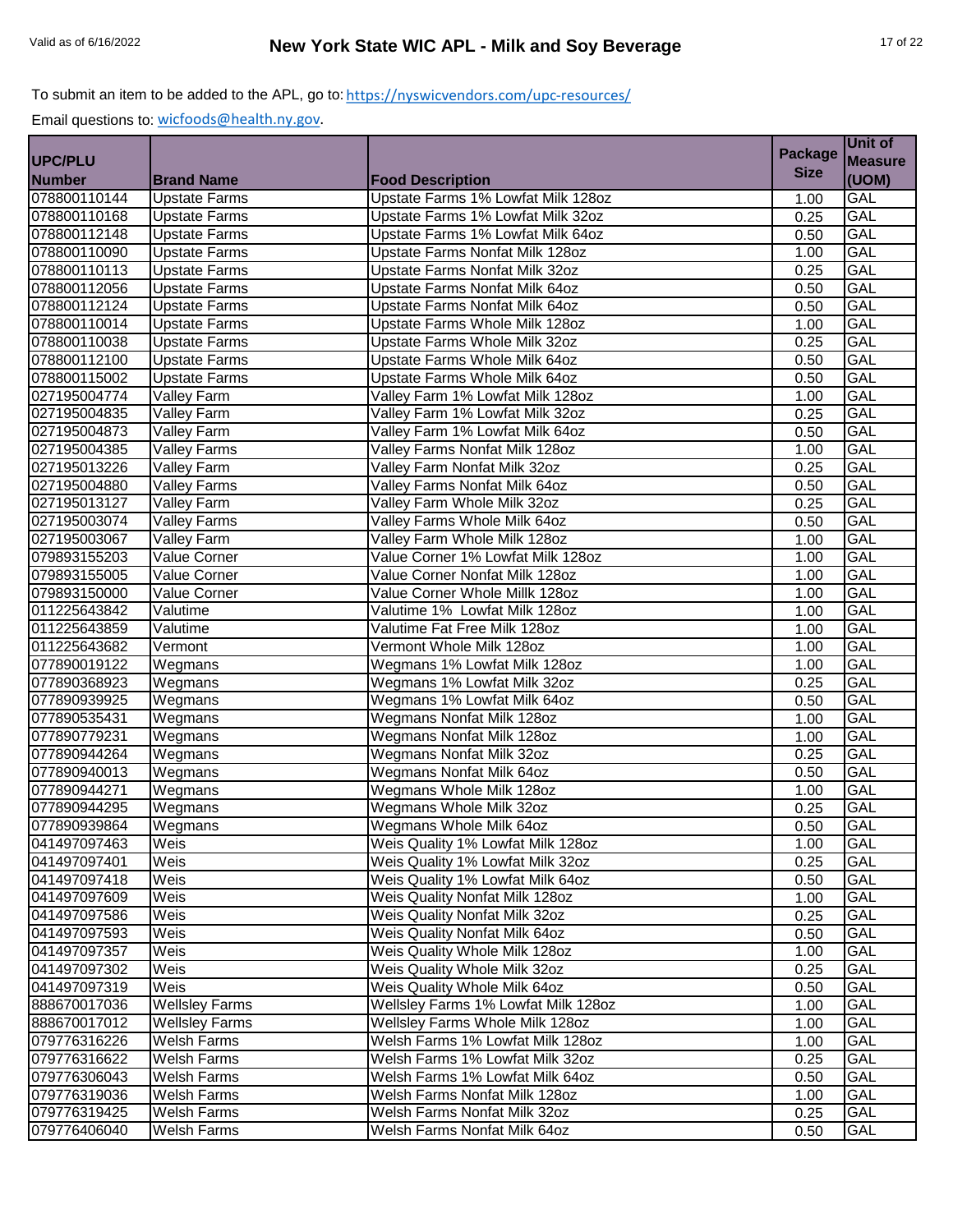|                |                           |                                                    |                | Unit of        |
|----------------|---------------------------|----------------------------------------------------|----------------|----------------|
| <b>UPC/PLU</b> |                           |                                                    | <b>Package</b> | <b>Measure</b> |
| <b>Number</b>  | <b>Brand Name</b>         | <b>Food Description</b>                            | <b>Size</b>    | (UOM)          |
| 079776311832   | <b>Welsh Farms</b>        | Welsh Farms Whole Milk 128oz                       | 1.00           | <b>GAL</b>     |
| 079776313720   | <b>Welsh Farms</b>        | Welsh Farms Whole Milk 32oz                        | 0.25           | <b>GAL</b>     |
| 079776106049   | <b>Welsh Farms</b>        | Welsh Farms Whole Milk 64oz                        | 0.50           | GAL            |
|                |                           | <b>Lactose Free Milk</b>                           |                |                |
| 041190468768   | Bowl and Basket           | Bowl and Basket Lactose Free 1% Milk 64oz          | 0.50           | <b>GAL</b>     |
| 041190468782   | <b>Bowl and Basket</b>    | Bowl and Basket Lactose Free Nonfat Milk 64oz      | 0.50           | GAL            |
| 041190468737   | <b>Bowl and Basket</b>    | Bowl and Basket Lactose Free Whole Milk 64oz       | 0.50           | GAL            |
| 088365024763   | Cream O'Land              | Cream O'Land Lactose Free 1% Lowfat Milk 64oz      | 0.50           | <b>GAL</b>     |
| 088365024770   | Cream O'Land              | Cream O'Land Lactose Free 1% Lowfat Milk 64oz      | 0.50           | <b>GAL</b>     |
| 088365024749   | Cream O'Land              | Cream O'Land Lactose Free Whole Milk 64oz          | 0.50           | GAL            |
| 040900500491   | Dairy Fresh               | Dairy Fresh Lactose Free 1% Lowfat Milk 64oz       | 0.50           | <b>GAL</b>     |
| 040900500460   | Dairy Fresh               | Dairy Fresh Lactose Free Whole Milk 64oz           | 0.50           | <b>GAL</b>     |
| 041900079444   | Dairy Pure                | Dairy Pure Lactose Free 1% Lowfat Milk 64oz        | 0.50           | GAL            |
| 041900079475   | Dairy Pure                | Dairy Pure Lactose Free Nonfat Milk 32oz           | 0.25           | <b>GAL</b>     |
| 041900079451   | Dairy Pure                | Dairy Pure Lactose Free Nonfat Milk 64oz           | 0.50           | <b>GAL</b>     |
| 041900079420   | Dairy Pure                | Dairy Pure Lactose Free Whole Milk 64oz            | 0.50           | <b>GAL</b>     |
| 041900066888   | Dean's Easy               | Deans Easy Lactose Free 1% Lowfat Milk 32oz        | 0.25           | GAL            |
| 041900065744   | Dean's Easy               | Deans Easy Lactose Free 1% Lowfat Milk 64oz        | 0.50           | <b>GAL</b>     |
| 041900071813   | Dean's Easy               | Deans Easy Lactose Free Whole Milk 64oz            | 0.50           | <b>GAL</b>     |
| 041303025680   | <b>Essential Everyday</b> | Essential Everyday Lactose Free Whole Milk 64oz    | 0.50           | <b>GAL</b>     |
| 041303052952   | <b>Essential Everyday</b> | Essential Everyday LactoseFree 1% Lowfat Milk 64oz | 0.50           | <b>GAL</b>     |
| 070452540706   | <b>Farmland Dairies</b>   | Farmland Dairies Lactose Free Nonfat Milk 64oz     | 0.50           | <b>GAL</b>     |
| 036800111530   | <b>Food Club</b>          | Food Club Lactose Free Nonfat Milk 64oz            | 0.50           | <b>GAL</b>     |
| 036800111547   | Food Club                 | Food Club Lactose Free Whole Milk 64oz             | 0.50           | GAL            |
| 035826036438   | Food Lion                 | Food Lion Lactose Free Nonfat Milk 64oz            | 0.50           | <b>GAL</b>     |
| 035826046826   | Food Lion                 | Food Lion Lactose Free Whole Milk 64oz             | 0.50           | GAL            |
| 842798105341   | <b>Freedoms Choice</b>    | Freedoms Choice Lactose Free Whole Milk 64oz       | 0.50           | <b>GAL</b>     |
| 030034055219   | <b>Giant Eagle</b>        | Giant Eagle Lactose Free Nonfat Milk 64oz          | 0.50           | <b>GAL</b>     |
| 030034092542   | Giant Eagle               | Giant Eagle Lactose Free Whole Milk 64oz           | 0.50           | <b>GAL</b>     |
| 727891001663   | Golden Flow               | Golden Flow Kosher Lactose Free Milk 32oz          | 0.25           | <b>GAL</b>     |
| 085239044162   | Good and Gather           | Good and Gather Lactose Free Whole Milk 64oz       | 0.50           | <b>GAL</b>     |
| 085239044155   | Good and Gather           | Good and Gather Lactose Free 1% Milk 64oz          | 0.50           | <b>GAL</b>     |
| 811620022521   | Good Mood                 | Good Mood Lactose Free Nonfat Milk 64oz            | 0.50           | <b>GAL</b>     |
| 811620022545   | Good Mood                 | Good Mood Lactose Free Whole Milk 64oz             | 0.50           | <b>GAL</b>     |
| 078742036410   | <b>Great Value</b>        | Great Value Lactose Free 1% Lowfat Milk 64oz       | 0.50           | GAL            |
| 078742086781   | <b>Great Value</b>        | Great Value Lactose Free Nonfat Milk 64oz          | 0.50           | <b>GAL</b>     |
| 078742086743   | <b>Great Value</b>        | Great Value Lactose Free Whole Milk 64oz           | 0.50           | <b>GAL</b>     |
| 041268163977   | Hannaford                 | Hannaford Lactose Free Nonfat Milk 64oz            | 0.50           | GAL            |
| 041268163984   | Hannaford                 | Hannaford Lactose Free Whole Milk 64oz             | 0.50           | GAL            |
| 073296010275   | Key Foods                 | Key Foods Lactose Free Nonfat Milk 64oz            | 0.50           | GAL            |
| 041383090752   | Lactaid                   | Lactaid Lactose Free 1% Lowfat Milk 32oz           | 0.25           | GAL            |
| 043119003128   | Lactaid                   | Lactaid Lactose Free 1% Lowfat Milk 32oz           | 0.25           | <b>GAL</b>     |
| 041383090226   | Lactaid                   | Lactaid Lactose Free 1% Lowfat Milk 64oz           | 0.50           | GAL            |
| 041383090714   | Lactaid                   | Lactaid Lactose Free 1% Lowfat Milk 96oz           | 0.75           | GAL            |
| 041383090189   | Lactaid                   | Lactaid Lactose Free Nonfat Milk 32oz              | 0.25           | GAL            |
| 043119003142   | Lactaid                   | Lactaid Lactose Free Nonfat Milk 32oz              | 0.25           | GAL            |
| 041383090431   | Lactaid                   | Lactaid Lactose Free Nonfat Milk 64oz              | 0.50           | GAL            |
| 043119003173   | Lactaid                   | Lactaid Lactose Free Nonfat Milk 64oz              | 0.50           | <b>GAL</b>     |
| 041383090707   | Lactaid                   | Lactaid Lactose Free Nonfat Milk 96oz              | 0.75           | GAL            |
| 044100122392   | Lactaid                   | Lactaid Lactose Free Whole Milk 32oz               | 0.25           | GAL            |
| 041383090363   | Lactaid                   | Lactaid Lactose Free Whole Milk 64oz               | 0.50           | GAL            |
| 043119003081   | Lactaid                   | Lactaid Lactose Free Whole Milk 64oz               | 0.50           | GAL            |
| 041383090738   | Lactaid                   | Lactaid Lactose Free Whole Milk 96oz               | 0.75           | GAL            |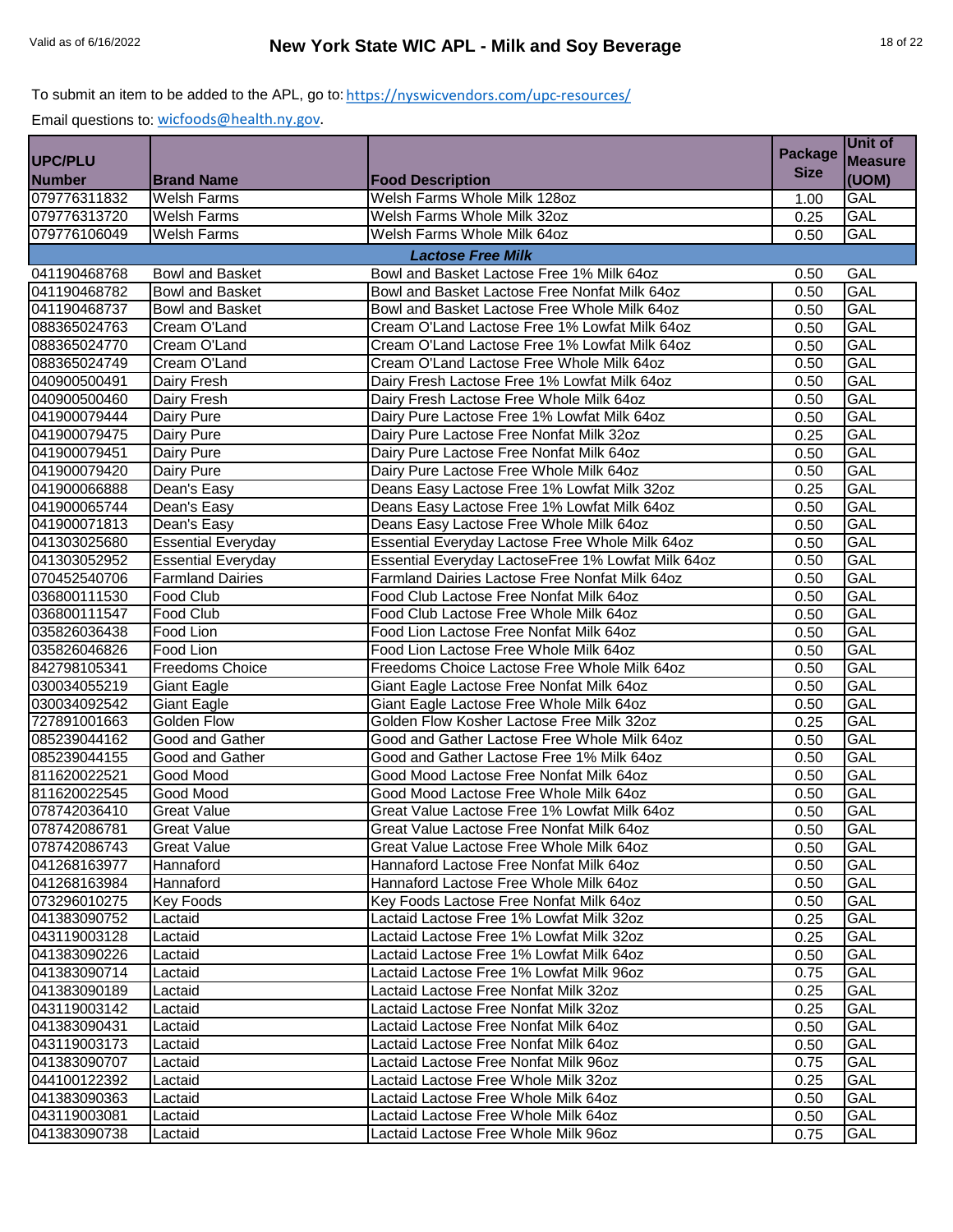|                |                        |                                                | <b>Package</b> | Unit of        |
|----------------|------------------------|------------------------------------------------|----------------|----------------|
| <b>UPC/PLU</b> |                        |                                                |                | <b>Measure</b> |
| <b>Number</b>  | <b>Brand Name</b>      | <b>Food Description</b>                        | <b>Size</b>    | (UOM)          |
| 034500640480   | Land O'Lakes           | Land O'Lakes Lactose Free Nonfat Milk 64oz     | 0.50           | GAL            |
| 034500640473   | Land O'Lakes           | Land O'Lakes Lactose Free Whole Milk 64oz      | 0.50           | <b>GAL</b>     |
| 021130071913   | <b>Lucerne Dairy</b>   | Lucerne Dairy Lactose Free 1% Lowfat Milk 64oz | 0.50           | GAL            |
| 021130071890   | <b>Lucerne Dairy</b>   | Lucerne Dairy Lactose Free Whole Milk 64oz     | 0.50           | <b>GAL</b>     |
| 085239601624   | <b>Market Pantry</b>   | Market Pantry Lactose Free 1% Lowfat Milk 6oz  | 0.50           | <b>GAL</b>     |
| 085239405604   | <b>Market Pantry</b>   | Market Pantry Lactose Free Nonfat Milk 64oz    | 0.50           | <b>GAL</b>     |
| 085239650066   | <b>Market Pantry</b>   | Market Pantry Lactose Free Whole Milk 64oz     | 0.50           | <b>GAL</b>     |
| 041735131744   | <b>PICs</b>            | PICs Lactose Free 1% Lowfat Milk 64oz          | 0.50           | <b>GAL</b>     |
| 041735090812   | <b>PICs</b>            | PICs Lactose Free 1% Lowfat Milk 64oz          | 0.50           | <b>GAL</b>     |
| 041735090799   | <b>PICs</b>            | PICs Lactose Free Whole Milk 64oz              | 0.50           | GAL            |
| 041735131737   | Price Chopper          | Price Chopper Lactose Free Nonfat Milk 64oz    | 0.50           | <b>GAL</b>     |
| 041190461417   | ShopRite               | ShopRite Lactose Free 1% Lowfat Milk 64oz      | 0.50           | <b>GAL</b>     |
| 041190461387   | ShopRite               | ShopRite Lactose Free Nonfat Milk 64oz         | 0.50           | <b>GAL</b>     |
| 041190461394   | ShopRite               | ShopRite Lactose Free Whole Milk 64oz          | 0.50           | GAL            |
| 033776130107   | <b>Smart Balance</b>   | Smart Balance Lactose Free Nonfat Milk 64oz    | 0.50           | <b>GAL</b>     |
| 082086433804   | Stewart's              | Stewarts Lactose Free 1% Lowfat Milk 32oz      | 0.25           | <b>GAL</b>     |
| 688267156120   | Stop and Shop          | Stop and Shop Lactose Free 1% Lowfat Milk 32oz | 0.25           | <b>GAL</b>     |
| 688267140723   | Stop and Shop          | Stop and Shop Lactose Free 1% Lowfat Milk 64oz | 0.50           | <b>GAL</b>     |
| 688267038129   | Stop and Shop          | Stop and Shop Lactose Free Nonfat Milk 32oz    | 0.25           | <b>GAL</b>     |
| 688267031342   | Stop and Shop          | Stop and Shop Lactose Free Nonfat Milk 64oz    | 0.50           | <b>GAL</b>     |
| 688267034909   | Stop and Shop          | Stop and Shop Lactose Free Whole Milk 64oz     | 0.50           | GAL            |
| 070784005171   | <b>Tops</b>            | Tops Lactose Free Nonfat Milk 64oz             | 0.50           | <b>GAL</b>     |
| 070784005188   | <b>Tops</b>            | Tops Lactose Free Whole Milk 64oz              | 0.50           | GAL            |
| 078800055940   | <b>Upstate Farms</b>   | Upstate Farms Lactose Free 1% Lowfat Milk 64oz | 0.50           | <b>GAL</b>     |
| 078800055957   | <b>Upstate Farms</b>   | Upstate Farms Lactose Free Nonfat Milk 64oz    | 0.50           | GAL            |
| 078800055926   | <b>Upstate Farms</b>   | Upstate Farms Lactose Free Whole Milk 64oz     | 0.50           | <b>GAL</b>     |
| 073296045260   | <b>Urban Meadow</b>    | Urban Meadow Lactose Free Nonfat Milk 64oz     | 0.50           | <b>GAL</b>     |
| 077890158142   | Wegmans                | Wegmans Lactose Free 1% Lowfat Milk 64oz       | 0.50           | <b>GAL</b>     |
| 077890157855   | Wegmans                | Wegmans Lactose Free Nonfat Milk 64oz          | 0.50           | <b>GAL</b>     |
| 077890158180   | Wegmans                | Wegmans Lactose Free Whole Milk 64oz           | 0.50           | <b>GAL</b>     |
| 041497099627   | Weis                   | Weis Lactose Free Nonfat Milk 64oz             | 0.50           | <b>GAL</b>     |
| 041497099603   | Weis                   | Weis Lactose Free Whole Milk 64oz              | 0.50           | GAL            |
|                |                        | <b>Kosher Milk (Cholov Yisroel)</b>            |                |                |
| 856182002048   | <b>Devash Farms</b>    | Devash Farms Kosher 1% Lowfat Milk 32oz        | 0.25           | <b>GAL</b>     |
| 056182002011   | Devash Farms           | Devash Farms Kosher 1% Lowfat Milk 64oz        | 0.50           | <b>GAL</b>     |
| 856182002017   | Devash Farms           | Devash Farms Kosher 1% Lowfat Milk 64oz        | 0.50           | GAL            |
| 056182002028   | Devash Farms           | Devash Farms Kosher Nonfat Milk 64oz           | 0.50           | <b>GAL</b>     |
| 856182002024   | Devash Farms           | Devash Farms Kosher Nonfat Milk 64oz           | 0.50           | GAL            |
| 856182002277   | Devash Farms           | Devash Farms Kosher Whole Milk 128oz           | 1.00           | GAL            |
| 856182002031   | Devash Farms           | Devash Farms Kosher Whole Milk 32oz            | 0.25           | GAL            |
| 056182002004   | Devash Farms           | Devash Farms Kosher Whole Milk 64oz            | 0.50           | GAL            |
| 856182002000   | Devash Farms           | Devash Farms Kosher Whole Milk 64oz            | 0.50           | GAL            |
| 856182002307   | Devash                 | Devash Kosher Nonfat Milk 32oz                 | 0.25           | GAL            |
| 054432002446   | Fresh and Healthy      | Fresh and Healthy Kosher 1% Lowfat Milk 32oz   | 0.25           | GAL            |
| 054432002415   | Fresh and Healthy      | Fresh and Healthy Kosher 1% Lowfat Milk 64oz   | 0.50           | GAL            |
| 054432002453   | Fresh and Healthy      | Fresh and Healthy Kosher Nonfat Milk 32oz      | 0.25           | GAL            |
| 054432002422   | Fresh and Healthy      | Fresh and Healthy Kosher Nonfat Milk 64oz      | 0.50           | GAL            |
| 054432002439   | Fresh and Healthy      | Fresh and Healthy Kosher Whole Milk 32oz       | 0.25           | GAL            |
| 054432002408   | Fresh and Healthy      | Fresh and Healthy Kosher Whole Milk 64oz       | 0.50           | GAL            |
| 720742260325   | <b>Fresh And Tasty</b> | Fresh And Tasty Kosher 1% Low Fat Milk 128oz   | 1.00           | GAL            |
| 854432002459   | Fresh And Tasty        | Fresh And Tasty Kosher Nonfat Milk 32oz        | 0.25           | GAL            |
| 720742260318   | <b>Fresh And Tasty</b> | Fresh And Tasty Kosher Whole Milk 128oz        | 1.00           | GAL            |
| 854432002442   | <b>Fresh Tasty</b>     | Fresh Tasty Kosher 1% Lowfat Milk 32oz         | 0.25           | GAL            |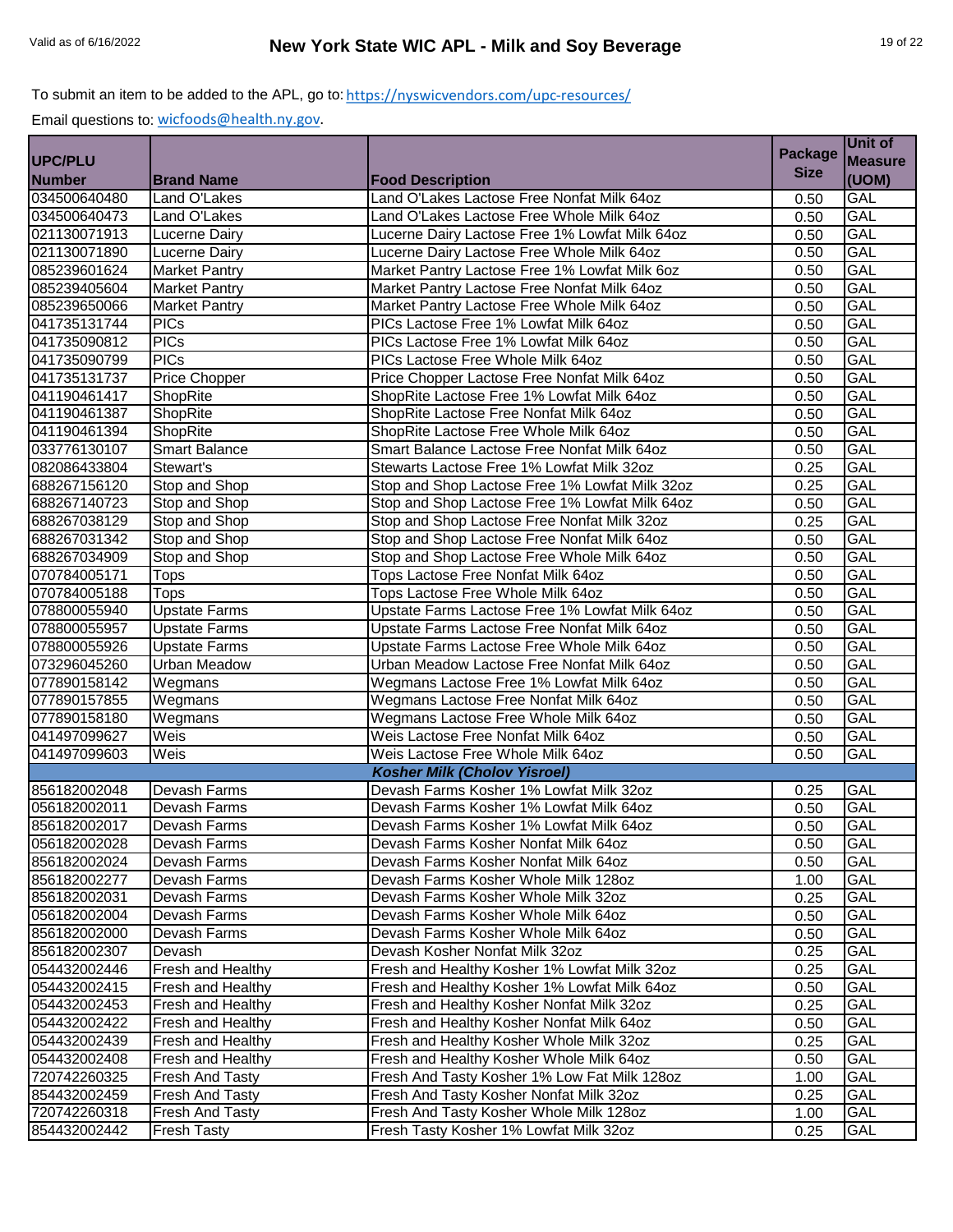| <b>Size</b><br>(UOM)<br><b>Brand Name</b><br><b>Food Description</b><br><b>GAL</b><br>Fresh Tasty Kosher 1% Lowfat Milk 64oz<br><b>Fresh Tasty</b><br>0.50<br><b>GAL</b><br><b>Fresh Tasty</b><br>Fresh Tasty Kosher Nonfat Milk 64oz<br>0.50<br><b>GAL</b><br><b>Fresh Tasty</b><br>Fresh Tasty Kosher Whole Milk 64oz<br>0.50<br><b>GAL</b><br><b>Fresh Tasty</b><br>Fresh Tasty Kosher Whole Milk Kosher 32oz<br>0.25<br><b>GAL</b><br>Golden Flow<br>Golden Flow Kosher 1% Lowfat Milk 128oz<br>1.00<br><b>GAL</b><br>Golden Flow<br>Golden Flow Kosher 1% Lowfat Milk 32oz<br>0.25<br><b>GAL</b><br>Golden Flow<br>Golden Flow Kosher 1% Lowfat Milk 32oz<br>0.25<br>727891001106<br><b>GAL</b><br>Golden Flow<br>Golden Flow Kosher 1% Lowfat Milk 64oz<br>0.50<br>727891001625<br>GAL<br><b>Golden Flow</b><br>Golden Flow Kosher Nonfat Milk 32oz<br>0.25<br>727891001113<br>GAL<br>Golden Flow<br>Golden Flow Kosher Nonfat Milk 64oz<br>0.50<br>727891001205<br><b>GAL</b><br>Golden Flow<br>Golden Flow Kosher Whole Milk 128oz<br>1.00<br>727891001601<br><b>GAL</b><br>Golden Flow<br>Golden Flow Kosher Whole Milk 32oz<br>0.25<br>727891001076<br>GAL<br>Golden Flow<br>Golden Flow Kosher Whole Milk 64oz<br>0.50<br>723892832138<br>GAL<br>Pride of the Farm<br>Pride of the Farm Kosher 1% Lowfat Milk 128oz<br>1.00<br>723892832435<br><b>GAL</b><br>Pride of the Farm Kosher 1% Lowfat Milk 32oz<br>Pride of the Farm<br>0.25<br><b>GAL</b><br>Pride of the Farm<br>Pride of the Farm Kosher 1% Lowfat Milk 64oz<br>0.50<br><b>GAL</b><br>Pride of the Farm<br>Pride of the Farm Kosher Nonfat Milk 128oz<br>1.00<br><b>GAL</b><br>Pride of the Farm<br>Pride of the Farm Kosher Nonfat Milk 32oz<br>0.25<br><b>GAL</b><br><b>Pride of the Farm</b><br>Pride of the Farm Kosher Nonfat Milk 64oz<br>0.50<br><b>GAL</b><br>Pride of the Farm<br>Pride of the Farm Kosher Whole Milk 128oz<br>1.00<br>GAL<br>Pride of the Farm Kosher Whole Milk 32oz<br>0.25<br>Pride of the Farm<br><b>GAL</b><br>Pride of the Farm<br>Pride of the Farm Kosher Whole Milk 64oz<br>0.50<br>Shefa Kosher Whole Milk 64oz<br>GAL<br>Shefa<br>0.50<br><b>Evaporated Milk</b><br>023627250054<br>CAN<br>Avenue A Evaporated Milk 12oz<br>Avenue A<br>1.00<br>CAN<br><b>Bakers Corner</b><br>Bakers Corner Evaporated Whole Milk 12oz<br>1.00<br>042187407302<br>CAN<br><b>Best Yet</b><br>Best Yet Evaporated Whole Milk 12oz<br>1.00<br>079801989586<br>Better Valu Evaporated Whole Milk 12oz<br>CAN<br><b>Better Valu</b><br>1.00<br>7751271011181<br>CAN<br><b>Bonle</b><br>Bonle Evaporated Milk 12oz<br>1.00<br>095684300102<br>CAN<br>California Farms<br>California Farms Evaporated Whole Milk 12oz<br>1.00<br>050000160112<br>CAN<br>Carnation<br>Carnation Evaporated Nonfat Milk 12oz<br>1.00<br>CAN<br>Carnation Evaporated Whole Milk 12oz<br>Carnation<br>1.00<br>CAN<br>Carnation<br>Carnation Evaporated Whole Milk 12oz<br>1.00<br>CAN<br>Carnation<br>Carnation Evaporated Whole Milk 12oz<br>1.00<br>CAN<br>Carnation<br>Carnation Evaporated Whole Milk 12oz<br>1.00<br><b>Cherry Valley</b><br><b>CAN</b><br>Cherry Valley Evaporated Milk 12oz<br>1.00<br><b>Cherry Valley</b><br>Cherry Valley Evaporated Milk 12oz<br>CAN<br>1.00<br>Condal Evaporated Filled Milk 12oz<br>CAN<br>037028010544<br>Condal<br>1.00<br>Condal<br>CAN<br>Condal Evaporated Milk 12oz<br>1.00<br>Dan Cow<br>Dan Cow All Purpose Evaporated Milk 12oz<br>CAN<br>1.00<br>CAN<br><b>Essential Everyday Evaporated Nonfat Milk 12oz</b><br><b>Essential Everyday</b><br>1.00<br>720794051902<br>CAN<br>Farm Fresh Evaporated Milk 12oz<br>Farm Fresh<br>1.00<br>CAN<br>Food Club<br>Food Club Evaporated Nonfat Milk 12oz<br>1.00<br>CAN<br>Food Club<br>Food Club Evaporated Whole Milk 12oz<br>1.00<br>CAN<br>Food Lion<br>Food Lion Evaporated Nonfat Milk 12oz<br>1.00<br>CAN<br>Food Lion<br>Food Lion Evaporated Whole Milk 12oz<br>1.00<br>CAN<br>Foodtown<br>Foodtown Evaporated Nonfat Milk 12oz<br>1.00<br>Foodtown Evaporated Whole Milk 12oz<br>CAN<br>Foodtown<br>1.00<br>CAN<br>Good and Gather<br>Good and Gather Evaporated Whole Milk 12oz<br>1.00<br>CAN<br>Goya Evaporated Whole Milk 12oz<br>Goya<br>1.00<br><b>Great Value</b><br>CAN<br>Great Value Evaporated Nonfat Milk 12oz<br>1.00<br><b>Great Value</b><br>CAN<br>Great Value Evaporated Whole Milk 12oz<br>1.00<br><b>Great Value</b><br>Great Value Evaporated Whole Milk 12oz<br>1.00<br>CAN |                |  | <b>Package</b> | Unit of        |
|-----------------------------------------------------------------------------------------------------------------------------------------------------------------------------------------------------------------------------------------------------------------------------------------------------------------------------------------------------------------------------------------------------------------------------------------------------------------------------------------------------------------------------------------------------------------------------------------------------------------------------------------------------------------------------------------------------------------------------------------------------------------------------------------------------------------------------------------------------------------------------------------------------------------------------------------------------------------------------------------------------------------------------------------------------------------------------------------------------------------------------------------------------------------------------------------------------------------------------------------------------------------------------------------------------------------------------------------------------------------------------------------------------------------------------------------------------------------------------------------------------------------------------------------------------------------------------------------------------------------------------------------------------------------------------------------------------------------------------------------------------------------------------------------------------------------------------------------------------------------------------------------------------------------------------------------------------------------------------------------------------------------------------------------------------------------------------------------------------------------------------------------------------------------------------------------------------------------------------------------------------------------------------------------------------------------------------------------------------------------------------------------------------------------------------------------------------------------------------------------------------------------------------------------------------------------------------------------------------------------------------------------------------------------------------------------------------------------------------------------------------------------------------------------------------------------------------------------------------------------------------------------------------------------------------------------------------------------------------------------------------------------------------------------------------------------------------------------------------------------------------------------------------------------------------------------------------------------------------------------------------------------------------------------------------------------------------------------------------------------------------------------------------------------------------------------------------------------------------------------------------------------------------------------------------------------------------------------------------------------------------------------------------------------------------------------------------------------------------------------------------------------------------------------------------------------------------------------------------------------------------------------------------------------------------------------------------------------------------------------------------------------------------------------------------------------------------------------------------------------------------------------------------------------------------------------------------------------------------------------------------------------------------------------------------------------------------------------------------------------------------------------------------------------------------------------------------------------------------|----------------|--|----------------|----------------|
|                                                                                                                                                                                                                                                                                                                                                                                                                                                                                                                                                                                                                                                                                                                                                                                                                                                                                                                                                                                                                                                                                                                                                                                                                                                                                                                                                                                                                                                                                                                                                                                                                                                                                                                                                                                                                                                                                                                                                                                                                                                                                                                                                                                                                                                                                                                                                                                                                                                                                                                                                                                                                                                                                                                                                                                                                                                                                                                                                                                                                                                                                                                                                                                                                                                                                                                                                                                                                                                                                                                                                                                                                                                                                                                                                                                                                                                                                                                                                                                                                                                                                                                                                                                                                                                                                                                                                                                                                                                                             | <b>UPC/PLU</b> |  |                | <b>Measure</b> |
|                                                                                                                                                                                                                                                                                                                                                                                                                                                                                                                                                                                                                                                                                                                                                                                                                                                                                                                                                                                                                                                                                                                                                                                                                                                                                                                                                                                                                                                                                                                                                                                                                                                                                                                                                                                                                                                                                                                                                                                                                                                                                                                                                                                                                                                                                                                                                                                                                                                                                                                                                                                                                                                                                                                                                                                                                                                                                                                                                                                                                                                                                                                                                                                                                                                                                                                                                                                                                                                                                                                                                                                                                                                                                                                                                                                                                                                                                                                                                                                                                                                                                                                                                                                                                                                                                                                                                                                                                                                                             | <b>Number</b>  |  |                |                |
|                                                                                                                                                                                                                                                                                                                                                                                                                                                                                                                                                                                                                                                                                                                                                                                                                                                                                                                                                                                                                                                                                                                                                                                                                                                                                                                                                                                                                                                                                                                                                                                                                                                                                                                                                                                                                                                                                                                                                                                                                                                                                                                                                                                                                                                                                                                                                                                                                                                                                                                                                                                                                                                                                                                                                                                                                                                                                                                                                                                                                                                                                                                                                                                                                                                                                                                                                                                                                                                                                                                                                                                                                                                                                                                                                                                                                                                                                                                                                                                                                                                                                                                                                                                                                                                                                                                                                                                                                                                                             | 854432002411   |  |                |                |
|                                                                                                                                                                                                                                                                                                                                                                                                                                                                                                                                                                                                                                                                                                                                                                                                                                                                                                                                                                                                                                                                                                                                                                                                                                                                                                                                                                                                                                                                                                                                                                                                                                                                                                                                                                                                                                                                                                                                                                                                                                                                                                                                                                                                                                                                                                                                                                                                                                                                                                                                                                                                                                                                                                                                                                                                                                                                                                                                                                                                                                                                                                                                                                                                                                                                                                                                                                                                                                                                                                                                                                                                                                                                                                                                                                                                                                                                                                                                                                                                                                                                                                                                                                                                                                                                                                                                                                                                                                                                             | 854432002428   |  |                |                |
|                                                                                                                                                                                                                                                                                                                                                                                                                                                                                                                                                                                                                                                                                                                                                                                                                                                                                                                                                                                                                                                                                                                                                                                                                                                                                                                                                                                                                                                                                                                                                                                                                                                                                                                                                                                                                                                                                                                                                                                                                                                                                                                                                                                                                                                                                                                                                                                                                                                                                                                                                                                                                                                                                                                                                                                                                                                                                                                                                                                                                                                                                                                                                                                                                                                                                                                                                                                                                                                                                                                                                                                                                                                                                                                                                                                                                                                                                                                                                                                                                                                                                                                                                                                                                                                                                                                                                                                                                                                                             | 854432002404   |  |                |                |
|                                                                                                                                                                                                                                                                                                                                                                                                                                                                                                                                                                                                                                                                                                                                                                                                                                                                                                                                                                                                                                                                                                                                                                                                                                                                                                                                                                                                                                                                                                                                                                                                                                                                                                                                                                                                                                                                                                                                                                                                                                                                                                                                                                                                                                                                                                                                                                                                                                                                                                                                                                                                                                                                                                                                                                                                                                                                                                                                                                                                                                                                                                                                                                                                                                                                                                                                                                                                                                                                                                                                                                                                                                                                                                                                                                                                                                                                                                                                                                                                                                                                                                                                                                                                                                                                                                                                                                                                                                                                             | 854432002435   |  |                |                |
|                                                                                                                                                                                                                                                                                                                                                                                                                                                                                                                                                                                                                                                                                                                                                                                                                                                                                                                                                                                                                                                                                                                                                                                                                                                                                                                                                                                                                                                                                                                                                                                                                                                                                                                                                                                                                                                                                                                                                                                                                                                                                                                                                                                                                                                                                                                                                                                                                                                                                                                                                                                                                                                                                                                                                                                                                                                                                                                                                                                                                                                                                                                                                                                                                                                                                                                                                                                                                                                                                                                                                                                                                                                                                                                                                                                                                                                                                                                                                                                                                                                                                                                                                                                                                                                                                                                                                                                                                                                                             | 727891001212   |  |                |                |
|                                                                                                                                                                                                                                                                                                                                                                                                                                                                                                                                                                                                                                                                                                                                                                                                                                                                                                                                                                                                                                                                                                                                                                                                                                                                                                                                                                                                                                                                                                                                                                                                                                                                                                                                                                                                                                                                                                                                                                                                                                                                                                                                                                                                                                                                                                                                                                                                                                                                                                                                                                                                                                                                                                                                                                                                                                                                                                                                                                                                                                                                                                                                                                                                                                                                                                                                                                                                                                                                                                                                                                                                                                                                                                                                                                                                                                                                                                                                                                                                                                                                                                                                                                                                                                                                                                                                                                                                                                                                             | 727891001021   |  |                |                |
|                                                                                                                                                                                                                                                                                                                                                                                                                                                                                                                                                                                                                                                                                                                                                                                                                                                                                                                                                                                                                                                                                                                                                                                                                                                                                                                                                                                                                                                                                                                                                                                                                                                                                                                                                                                                                                                                                                                                                                                                                                                                                                                                                                                                                                                                                                                                                                                                                                                                                                                                                                                                                                                                                                                                                                                                                                                                                                                                                                                                                                                                                                                                                                                                                                                                                                                                                                                                                                                                                                                                                                                                                                                                                                                                                                                                                                                                                                                                                                                                                                                                                                                                                                                                                                                                                                                                                                                                                                                                             | 727891001618   |  |                |                |
|                                                                                                                                                                                                                                                                                                                                                                                                                                                                                                                                                                                                                                                                                                                                                                                                                                                                                                                                                                                                                                                                                                                                                                                                                                                                                                                                                                                                                                                                                                                                                                                                                                                                                                                                                                                                                                                                                                                                                                                                                                                                                                                                                                                                                                                                                                                                                                                                                                                                                                                                                                                                                                                                                                                                                                                                                                                                                                                                                                                                                                                                                                                                                                                                                                                                                                                                                                                                                                                                                                                                                                                                                                                                                                                                                                                                                                                                                                                                                                                                                                                                                                                                                                                                                                                                                                                                                                                                                                                                             |                |  |                |                |
|                                                                                                                                                                                                                                                                                                                                                                                                                                                                                                                                                                                                                                                                                                                                                                                                                                                                                                                                                                                                                                                                                                                                                                                                                                                                                                                                                                                                                                                                                                                                                                                                                                                                                                                                                                                                                                                                                                                                                                                                                                                                                                                                                                                                                                                                                                                                                                                                                                                                                                                                                                                                                                                                                                                                                                                                                                                                                                                                                                                                                                                                                                                                                                                                                                                                                                                                                                                                                                                                                                                                                                                                                                                                                                                                                                                                                                                                                                                                                                                                                                                                                                                                                                                                                                                                                                                                                                                                                                                                             |                |  |                |                |
|                                                                                                                                                                                                                                                                                                                                                                                                                                                                                                                                                                                                                                                                                                                                                                                                                                                                                                                                                                                                                                                                                                                                                                                                                                                                                                                                                                                                                                                                                                                                                                                                                                                                                                                                                                                                                                                                                                                                                                                                                                                                                                                                                                                                                                                                                                                                                                                                                                                                                                                                                                                                                                                                                                                                                                                                                                                                                                                                                                                                                                                                                                                                                                                                                                                                                                                                                                                                                                                                                                                                                                                                                                                                                                                                                                                                                                                                                                                                                                                                                                                                                                                                                                                                                                                                                                                                                                                                                                                                             |                |  |                |                |
|                                                                                                                                                                                                                                                                                                                                                                                                                                                                                                                                                                                                                                                                                                                                                                                                                                                                                                                                                                                                                                                                                                                                                                                                                                                                                                                                                                                                                                                                                                                                                                                                                                                                                                                                                                                                                                                                                                                                                                                                                                                                                                                                                                                                                                                                                                                                                                                                                                                                                                                                                                                                                                                                                                                                                                                                                                                                                                                                                                                                                                                                                                                                                                                                                                                                                                                                                                                                                                                                                                                                                                                                                                                                                                                                                                                                                                                                                                                                                                                                                                                                                                                                                                                                                                                                                                                                                                                                                                                                             |                |  |                |                |
|                                                                                                                                                                                                                                                                                                                                                                                                                                                                                                                                                                                                                                                                                                                                                                                                                                                                                                                                                                                                                                                                                                                                                                                                                                                                                                                                                                                                                                                                                                                                                                                                                                                                                                                                                                                                                                                                                                                                                                                                                                                                                                                                                                                                                                                                                                                                                                                                                                                                                                                                                                                                                                                                                                                                                                                                                                                                                                                                                                                                                                                                                                                                                                                                                                                                                                                                                                                                                                                                                                                                                                                                                                                                                                                                                                                                                                                                                                                                                                                                                                                                                                                                                                                                                                                                                                                                                                                                                                                                             |                |  |                |                |
|                                                                                                                                                                                                                                                                                                                                                                                                                                                                                                                                                                                                                                                                                                                                                                                                                                                                                                                                                                                                                                                                                                                                                                                                                                                                                                                                                                                                                                                                                                                                                                                                                                                                                                                                                                                                                                                                                                                                                                                                                                                                                                                                                                                                                                                                                                                                                                                                                                                                                                                                                                                                                                                                                                                                                                                                                                                                                                                                                                                                                                                                                                                                                                                                                                                                                                                                                                                                                                                                                                                                                                                                                                                                                                                                                                                                                                                                                                                                                                                                                                                                                                                                                                                                                                                                                                                                                                                                                                                                             |                |  |                |                |
|                                                                                                                                                                                                                                                                                                                                                                                                                                                                                                                                                                                                                                                                                                                                                                                                                                                                                                                                                                                                                                                                                                                                                                                                                                                                                                                                                                                                                                                                                                                                                                                                                                                                                                                                                                                                                                                                                                                                                                                                                                                                                                                                                                                                                                                                                                                                                                                                                                                                                                                                                                                                                                                                                                                                                                                                                                                                                                                                                                                                                                                                                                                                                                                                                                                                                                                                                                                                                                                                                                                                                                                                                                                                                                                                                                                                                                                                                                                                                                                                                                                                                                                                                                                                                                                                                                                                                                                                                                                                             |                |  |                |                |
|                                                                                                                                                                                                                                                                                                                                                                                                                                                                                                                                                                                                                                                                                                                                                                                                                                                                                                                                                                                                                                                                                                                                                                                                                                                                                                                                                                                                                                                                                                                                                                                                                                                                                                                                                                                                                                                                                                                                                                                                                                                                                                                                                                                                                                                                                                                                                                                                                                                                                                                                                                                                                                                                                                                                                                                                                                                                                                                                                                                                                                                                                                                                                                                                                                                                                                                                                                                                                                                                                                                                                                                                                                                                                                                                                                                                                                                                                                                                                                                                                                                                                                                                                                                                                                                                                                                                                                                                                                                                             |                |  |                |                |
|                                                                                                                                                                                                                                                                                                                                                                                                                                                                                                                                                                                                                                                                                                                                                                                                                                                                                                                                                                                                                                                                                                                                                                                                                                                                                                                                                                                                                                                                                                                                                                                                                                                                                                                                                                                                                                                                                                                                                                                                                                                                                                                                                                                                                                                                                                                                                                                                                                                                                                                                                                                                                                                                                                                                                                                                                                                                                                                                                                                                                                                                                                                                                                                                                                                                                                                                                                                                                                                                                                                                                                                                                                                                                                                                                                                                                                                                                                                                                                                                                                                                                                                                                                                                                                                                                                                                                                                                                                                                             | 723892832336   |  |                |                |
|                                                                                                                                                                                                                                                                                                                                                                                                                                                                                                                                                                                                                                                                                                                                                                                                                                                                                                                                                                                                                                                                                                                                                                                                                                                                                                                                                                                                                                                                                                                                                                                                                                                                                                                                                                                                                                                                                                                                                                                                                                                                                                                                                                                                                                                                                                                                                                                                                                                                                                                                                                                                                                                                                                                                                                                                                                                                                                                                                                                                                                                                                                                                                                                                                                                                                                                                                                                                                                                                                                                                                                                                                                                                                                                                                                                                                                                                                                                                                                                                                                                                                                                                                                                                                                                                                                                                                                                                                                                                             | 723892832169   |  |                |                |
|                                                                                                                                                                                                                                                                                                                                                                                                                                                                                                                                                                                                                                                                                                                                                                                                                                                                                                                                                                                                                                                                                                                                                                                                                                                                                                                                                                                                                                                                                                                                                                                                                                                                                                                                                                                                                                                                                                                                                                                                                                                                                                                                                                                                                                                                                                                                                                                                                                                                                                                                                                                                                                                                                                                                                                                                                                                                                                                                                                                                                                                                                                                                                                                                                                                                                                                                                                                                                                                                                                                                                                                                                                                                                                                                                                                                                                                                                                                                                                                                                                                                                                                                                                                                                                                                                                                                                                                                                                                                             | 723892832466   |  |                |                |
|                                                                                                                                                                                                                                                                                                                                                                                                                                                                                                                                                                                                                                                                                                                                                                                                                                                                                                                                                                                                                                                                                                                                                                                                                                                                                                                                                                                                                                                                                                                                                                                                                                                                                                                                                                                                                                                                                                                                                                                                                                                                                                                                                                                                                                                                                                                                                                                                                                                                                                                                                                                                                                                                                                                                                                                                                                                                                                                                                                                                                                                                                                                                                                                                                                                                                                                                                                                                                                                                                                                                                                                                                                                                                                                                                                                                                                                                                                                                                                                                                                                                                                                                                                                                                                                                                                                                                                                                                                                                             | 723892832367   |  |                |                |
|                                                                                                                                                                                                                                                                                                                                                                                                                                                                                                                                                                                                                                                                                                                                                                                                                                                                                                                                                                                                                                                                                                                                                                                                                                                                                                                                                                                                                                                                                                                                                                                                                                                                                                                                                                                                                                                                                                                                                                                                                                                                                                                                                                                                                                                                                                                                                                                                                                                                                                                                                                                                                                                                                                                                                                                                                                                                                                                                                                                                                                                                                                                                                                                                                                                                                                                                                                                                                                                                                                                                                                                                                                                                                                                                                                                                                                                                                                                                                                                                                                                                                                                                                                                                                                                                                                                                                                                                                                                                             | 723892832145   |  |                |                |
|                                                                                                                                                                                                                                                                                                                                                                                                                                                                                                                                                                                                                                                                                                                                                                                                                                                                                                                                                                                                                                                                                                                                                                                                                                                                                                                                                                                                                                                                                                                                                                                                                                                                                                                                                                                                                                                                                                                                                                                                                                                                                                                                                                                                                                                                                                                                                                                                                                                                                                                                                                                                                                                                                                                                                                                                                                                                                                                                                                                                                                                                                                                                                                                                                                                                                                                                                                                                                                                                                                                                                                                                                                                                                                                                                                                                                                                                                                                                                                                                                                                                                                                                                                                                                                                                                                                                                                                                                                                                             | 723892832442   |  |                |                |
|                                                                                                                                                                                                                                                                                                                                                                                                                                                                                                                                                                                                                                                                                                                                                                                                                                                                                                                                                                                                                                                                                                                                                                                                                                                                                                                                                                                                                                                                                                                                                                                                                                                                                                                                                                                                                                                                                                                                                                                                                                                                                                                                                                                                                                                                                                                                                                                                                                                                                                                                                                                                                                                                                                                                                                                                                                                                                                                                                                                                                                                                                                                                                                                                                                                                                                                                                                                                                                                                                                                                                                                                                                                                                                                                                                                                                                                                                                                                                                                                                                                                                                                                                                                                                                                                                                                                                                                                                                                                             | 723892832343   |  |                |                |
|                                                                                                                                                                                                                                                                                                                                                                                                                                                                                                                                                                                                                                                                                                                                                                                                                                                                                                                                                                                                                                                                                                                                                                                                                                                                                                                                                                                                                                                                                                                                                                                                                                                                                                                                                                                                                                                                                                                                                                                                                                                                                                                                                                                                                                                                                                                                                                                                                                                                                                                                                                                                                                                                                                                                                                                                                                                                                                                                                                                                                                                                                                                                                                                                                                                                                                                                                                                                                                                                                                                                                                                                                                                                                                                                                                                                                                                                                                                                                                                                                                                                                                                                                                                                                                                                                                                                                                                                                                                                             | 720742001454   |  |                |                |
|                                                                                                                                                                                                                                                                                                                                                                                                                                                                                                                                                                                                                                                                                                                                                                                                                                                                                                                                                                                                                                                                                                                                                                                                                                                                                                                                                                                                                                                                                                                                                                                                                                                                                                                                                                                                                                                                                                                                                                                                                                                                                                                                                                                                                                                                                                                                                                                                                                                                                                                                                                                                                                                                                                                                                                                                                                                                                                                                                                                                                                                                                                                                                                                                                                                                                                                                                                                                                                                                                                                                                                                                                                                                                                                                                                                                                                                                                                                                                                                                                                                                                                                                                                                                                                                                                                                                                                                                                                                                             |                |  |                |                |
|                                                                                                                                                                                                                                                                                                                                                                                                                                                                                                                                                                                                                                                                                                                                                                                                                                                                                                                                                                                                                                                                                                                                                                                                                                                                                                                                                                                                                                                                                                                                                                                                                                                                                                                                                                                                                                                                                                                                                                                                                                                                                                                                                                                                                                                                                                                                                                                                                                                                                                                                                                                                                                                                                                                                                                                                                                                                                                                                                                                                                                                                                                                                                                                                                                                                                                                                                                                                                                                                                                                                                                                                                                                                                                                                                                                                                                                                                                                                                                                                                                                                                                                                                                                                                                                                                                                                                                                                                                                                             |                |  |                |                |
|                                                                                                                                                                                                                                                                                                                                                                                                                                                                                                                                                                                                                                                                                                                                                                                                                                                                                                                                                                                                                                                                                                                                                                                                                                                                                                                                                                                                                                                                                                                                                                                                                                                                                                                                                                                                                                                                                                                                                                                                                                                                                                                                                                                                                                                                                                                                                                                                                                                                                                                                                                                                                                                                                                                                                                                                                                                                                                                                                                                                                                                                                                                                                                                                                                                                                                                                                                                                                                                                                                                                                                                                                                                                                                                                                                                                                                                                                                                                                                                                                                                                                                                                                                                                                                                                                                                                                                                                                                                                             | 041498142612   |  |                |                |
|                                                                                                                                                                                                                                                                                                                                                                                                                                                                                                                                                                                                                                                                                                                                                                                                                                                                                                                                                                                                                                                                                                                                                                                                                                                                                                                                                                                                                                                                                                                                                                                                                                                                                                                                                                                                                                                                                                                                                                                                                                                                                                                                                                                                                                                                                                                                                                                                                                                                                                                                                                                                                                                                                                                                                                                                                                                                                                                                                                                                                                                                                                                                                                                                                                                                                                                                                                                                                                                                                                                                                                                                                                                                                                                                                                                                                                                                                                                                                                                                                                                                                                                                                                                                                                                                                                                                                                                                                                                                             |                |  |                |                |
|                                                                                                                                                                                                                                                                                                                                                                                                                                                                                                                                                                                                                                                                                                                                                                                                                                                                                                                                                                                                                                                                                                                                                                                                                                                                                                                                                                                                                                                                                                                                                                                                                                                                                                                                                                                                                                                                                                                                                                                                                                                                                                                                                                                                                                                                                                                                                                                                                                                                                                                                                                                                                                                                                                                                                                                                                                                                                                                                                                                                                                                                                                                                                                                                                                                                                                                                                                                                                                                                                                                                                                                                                                                                                                                                                                                                                                                                                                                                                                                                                                                                                                                                                                                                                                                                                                                                                                                                                                                                             |                |  |                |                |
|                                                                                                                                                                                                                                                                                                                                                                                                                                                                                                                                                                                                                                                                                                                                                                                                                                                                                                                                                                                                                                                                                                                                                                                                                                                                                                                                                                                                                                                                                                                                                                                                                                                                                                                                                                                                                                                                                                                                                                                                                                                                                                                                                                                                                                                                                                                                                                                                                                                                                                                                                                                                                                                                                                                                                                                                                                                                                                                                                                                                                                                                                                                                                                                                                                                                                                                                                                                                                                                                                                                                                                                                                                                                                                                                                                                                                                                                                                                                                                                                                                                                                                                                                                                                                                                                                                                                                                                                                                                                             |                |  |                |                |
|                                                                                                                                                                                                                                                                                                                                                                                                                                                                                                                                                                                                                                                                                                                                                                                                                                                                                                                                                                                                                                                                                                                                                                                                                                                                                                                                                                                                                                                                                                                                                                                                                                                                                                                                                                                                                                                                                                                                                                                                                                                                                                                                                                                                                                                                                                                                                                                                                                                                                                                                                                                                                                                                                                                                                                                                                                                                                                                                                                                                                                                                                                                                                                                                                                                                                                                                                                                                                                                                                                                                                                                                                                                                                                                                                                                                                                                                                                                                                                                                                                                                                                                                                                                                                                                                                                                                                                                                                                                                             |                |  |                |                |
|                                                                                                                                                                                                                                                                                                                                                                                                                                                                                                                                                                                                                                                                                                                                                                                                                                                                                                                                                                                                                                                                                                                                                                                                                                                                                                                                                                                                                                                                                                                                                                                                                                                                                                                                                                                                                                                                                                                                                                                                                                                                                                                                                                                                                                                                                                                                                                                                                                                                                                                                                                                                                                                                                                                                                                                                                                                                                                                                                                                                                                                                                                                                                                                                                                                                                                                                                                                                                                                                                                                                                                                                                                                                                                                                                                                                                                                                                                                                                                                                                                                                                                                                                                                                                                                                                                                                                                                                                                                                             |                |  |                |                |
|                                                                                                                                                                                                                                                                                                                                                                                                                                                                                                                                                                                                                                                                                                                                                                                                                                                                                                                                                                                                                                                                                                                                                                                                                                                                                                                                                                                                                                                                                                                                                                                                                                                                                                                                                                                                                                                                                                                                                                                                                                                                                                                                                                                                                                                                                                                                                                                                                                                                                                                                                                                                                                                                                                                                                                                                                                                                                                                                                                                                                                                                                                                                                                                                                                                                                                                                                                                                                                                                                                                                                                                                                                                                                                                                                                                                                                                                                                                                                                                                                                                                                                                                                                                                                                                                                                                                                                                                                                                                             | 028000136789   |  |                |                |
|                                                                                                                                                                                                                                                                                                                                                                                                                                                                                                                                                                                                                                                                                                                                                                                                                                                                                                                                                                                                                                                                                                                                                                                                                                                                                                                                                                                                                                                                                                                                                                                                                                                                                                                                                                                                                                                                                                                                                                                                                                                                                                                                                                                                                                                                                                                                                                                                                                                                                                                                                                                                                                                                                                                                                                                                                                                                                                                                                                                                                                                                                                                                                                                                                                                                                                                                                                                                                                                                                                                                                                                                                                                                                                                                                                                                                                                                                                                                                                                                                                                                                                                                                                                                                                                                                                                                                                                                                                                                             | 050000010110   |  |                |                |
|                                                                                                                                                                                                                                                                                                                                                                                                                                                                                                                                                                                                                                                                                                                                                                                                                                                                                                                                                                                                                                                                                                                                                                                                                                                                                                                                                                                                                                                                                                                                                                                                                                                                                                                                                                                                                                                                                                                                                                                                                                                                                                                                                                                                                                                                                                                                                                                                                                                                                                                                                                                                                                                                                                                                                                                                                                                                                                                                                                                                                                                                                                                                                                                                                                                                                                                                                                                                                                                                                                                                                                                                                                                                                                                                                                                                                                                                                                                                                                                                                                                                                                                                                                                                                                                                                                                                                                                                                                                                             | 7501059284555  |  |                |                |
|                                                                                                                                                                                                                                                                                                                                                                                                                                                                                                                                                                                                                                                                                                                                                                                                                                                                                                                                                                                                                                                                                                                                                                                                                                                                                                                                                                                                                                                                                                                                                                                                                                                                                                                                                                                                                                                                                                                                                                                                                                                                                                                                                                                                                                                                                                                                                                                                                                                                                                                                                                                                                                                                                                                                                                                                                                                                                                                                                                                                                                                                                                                                                                                                                                                                                                                                                                                                                                                                                                                                                                                                                                                                                                                                                                                                                                                                                                                                                                                                                                                                                                                                                                                                                                                                                                                                                                                                                                                                             | 7501058611062  |  |                |                |
|                                                                                                                                                                                                                                                                                                                                                                                                                                                                                                                                                                                                                                                                                                                                                                                                                                                                                                                                                                                                                                                                                                                                                                                                                                                                                                                                                                                                                                                                                                                                                                                                                                                                                                                                                                                                                                                                                                                                                                                                                                                                                                                                                                                                                                                                                                                                                                                                                                                                                                                                                                                                                                                                                                                                                                                                                                                                                                                                                                                                                                                                                                                                                                                                                                                                                                                                                                                                                                                                                                                                                                                                                                                                                                                                                                                                                                                                                                                                                                                                                                                                                                                                                                                                                                                                                                                                                                                                                                                                             | 692193765967   |  |                |                |
|                                                                                                                                                                                                                                                                                                                                                                                                                                                                                                                                                                                                                                                                                                                                                                                                                                                                                                                                                                                                                                                                                                                                                                                                                                                                                                                                                                                                                                                                                                                                                                                                                                                                                                                                                                                                                                                                                                                                                                                                                                                                                                                                                                                                                                                                                                                                                                                                                                                                                                                                                                                                                                                                                                                                                                                                                                                                                                                                                                                                                                                                                                                                                                                                                                                                                                                                                                                                                                                                                                                                                                                                                                                                                                                                                                                                                                                                                                                                                                                                                                                                                                                                                                                                                                                                                                                                                                                                                                                                             | 609408391569   |  |                |                |
|                                                                                                                                                                                                                                                                                                                                                                                                                                                                                                                                                                                                                                                                                                                                                                                                                                                                                                                                                                                                                                                                                                                                                                                                                                                                                                                                                                                                                                                                                                                                                                                                                                                                                                                                                                                                                                                                                                                                                                                                                                                                                                                                                                                                                                                                                                                                                                                                                                                                                                                                                                                                                                                                                                                                                                                                                                                                                                                                                                                                                                                                                                                                                                                                                                                                                                                                                                                                                                                                                                                                                                                                                                                                                                                                                                                                                                                                                                                                                                                                                                                                                                                                                                                                                                                                                                                                                                                                                                                                             |                |  |                |                |
|                                                                                                                                                                                                                                                                                                                                                                                                                                                                                                                                                                                                                                                                                                                                                                                                                                                                                                                                                                                                                                                                                                                                                                                                                                                                                                                                                                                                                                                                                                                                                                                                                                                                                                                                                                                                                                                                                                                                                                                                                                                                                                                                                                                                                                                                                                                                                                                                                                                                                                                                                                                                                                                                                                                                                                                                                                                                                                                                                                                                                                                                                                                                                                                                                                                                                                                                                                                                                                                                                                                                                                                                                                                                                                                                                                                                                                                                                                                                                                                                                                                                                                                                                                                                                                                                                                                                                                                                                                                                             | 037028010520   |  |                |                |
|                                                                                                                                                                                                                                                                                                                                                                                                                                                                                                                                                                                                                                                                                                                                                                                                                                                                                                                                                                                                                                                                                                                                                                                                                                                                                                                                                                                                                                                                                                                                                                                                                                                                                                                                                                                                                                                                                                                                                                                                                                                                                                                                                                                                                                                                                                                                                                                                                                                                                                                                                                                                                                                                                                                                                                                                                                                                                                                                                                                                                                                                                                                                                                                                                                                                                                                                                                                                                                                                                                                                                                                                                                                                                                                                                                                                                                                                                                                                                                                                                                                                                                                                                                                                                                                                                                                                                                                                                                                                             | 081910508381   |  |                |                |
|                                                                                                                                                                                                                                                                                                                                                                                                                                                                                                                                                                                                                                                                                                                                                                                                                                                                                                                                                                                                                                                                                                                                                                                                                                                                                                                                                                                                                                                                                                                                                                                                                                                                                                                                                                                                                                                                                                                                                                                                                                                                                                                                                                                                                                                                                                                                                                                                                                                                                                                                                                                                                                                                                                                                                                                                                                                                                                                                                                                                                                                                                                                                                                                                                                                                                                                                                                                                                                                                                                                                                                                                                                                                                                                                                                                                                                                                                                                                                                                                                                                                                                                                                                                                                                                                                                                                                                                                                                                                             | 041303018804   |  |                |                |
|                                                                                                                                                                                                                                                                                                                                                                                                                                                                                                                                                                                                                                                                                                                                                                                                                                                                                                                                                                                                                                                                                                                                                                                                                                                                                                                                                                                                                                                                                                                                                                                                                                                                                                                                                                                                                                                                                                                                                                                                                                                                                                                                                                                                                                                                                                                                                                                                                                                                                                                                                                                                                                                                                                                                                                                                                                                                                                                                                                                                                                                                                                                                                                                                                                                                                                                                                                                                                                                                                                                                                                                                                                                                                                                                                                                                                                                                                                                                                                                                                                                                                                                                                                                                                                                                                                                                                                                                                                                                             |                |  |                |                |
|                                                                                                                                                                                                                                                                                                                                                                                                                                                                                                                                                                                                                                                                                                                                                                                                                                                                                                                                                                                                                                                                                                                                                                                                                                                                                                                                                                                                                                                                                                                                                                                                                                                                                                                                                                                                                                                                                                                                                                                                                                                                                                                                                                                                                                                                                                                                                                                                                                                                                                                                                                                                                                                                                                                                                                                                                                                                                                                                                                                                                                                                                                                                                                                                                                                                                                                                                                                                                                                                                                                                                                                                                                                                                                                                                                                                                                                                                                                                                                                                                                                                                                                                                                                                                                                                                                                                                                                                                                                                             | 036800533554   |  |                |                |
|                                                                                                                                                                                                                                                                                                                                                                                                                                                                                                                                                                                                                                                                                                                                                                                                                                                                                                                                                                                                                                                                                                                                                                                                                                                                                                                                                                                                                                                                                                                                                                                                                                                                                                                                                                                                                                                                                                                                                                                                                                                                                                                                                                                                                                                                                                                                                                                                                                                                                                                                                                                                                                                                                                                                                                                                                                                                                                                                                                                                                                                                                                                                                                                                                                                                                                                                                                                                                                                                                                                                                                                                                                                                                                                                                                                                                                                                                                                                                                                                                                                                                                                                                                                                                                                                                                                                                                                                                                                                             | 036800902176   |  |                |                |
|                                                                                                                                                                                                                                                                                                                                                                                                                                                                                                                                                                                                                                                                                                                                                                                                                                                                                                                                                                                                                                                                                                                                                                                                                                                                                                                                                                                                                                                                                                                                                                                                                                                                                                                                                                                                                                                                                                                                                                                                                                                                                                                                                                                                                                                                                                                                                                                                                                                                                                                                                                                                                                                                                                                                                                                                                                                                                                                                                                                                                                                                                                                                                                                                                                                                                                                                                                                                                                                                                                                                                                                                                                                                                                                                                                                                                                                                                                                                                                                                                                                                                                                                                                                                                                                                                                                                                                                                                                                                             | 035826095138   |  |                |                |
|                                                                                                                                                                                                                                                                                                                                                                                                                                                                                                                                                                                                                                                                                                                                                                                                                                                                                                                                                                                                                                                                                                                                                                                                                                                                                                                                                                                                                                                                                                                                                                                                                                                                                                                                                                                                                                                                                                                                                                                                                                                                                                                                                                                                                                                                                                                                                                                                                                                                                                                                                                                                                                                                                                                                                                                                                                                                                                                                                                                                                                                                                                                                                                                                                                                                                                                                                                                                                                                                                                                                                                                                                                                                                                                                                                                                                                                                                                                                                                                                                                                                                                                                                                                                                                                                                                                                                                                                                                                                             | 035826095114   |  |                |                |
|                                                                                                                                                                                                                                                                                                                                                                                                                                                                                                                                                                                                                                                                                                                                                                                                                                                                                                                                                                                                                                                                                                                                                                                                                                                                                                                                                                                                                                                                                                                                                                                                                                                                                                                                                                                                                                                                                                                                                                                                                                                                                                                                                                                                                                                                                                                                                                                                                                                                                                                                                                                                                                                                                                                                                                                                                                                                                                                                                                                                                                                                                                                                                                                                                                                                                                                                                                                                                                                                                                                                                                                                                                                                                                                                                                                                                                                                                                                                                                                                                                                                                                                                                                                                                                                                                                                                                                                                                                                                             | 011153185292   |  |                |                |
|                                                                                                                                                                                                                                                                                                                                                                                                                                                                                                                                                                                                                                                                                                                                                                                                                                                                                                                                                                                                                                                                                                                                                                                                                                                                                                                                                                                                                                                                                                                                                                                                                                                                                                                                                                                                                                                                                                                                                                                                                                                                                                                                                                                                                                                                                                                                                                                                                                                                                                                                                                                                                                                                                                                                                                                                                                                                                                                                                                                                                                                                                                                                                                                                                                                                                                                                                                                                                                                                                                                                                                                                                                                                                                                                                                                                                                                                                                                                                                                                                                                                                                                                                                                                                                                                                                                                                                                                                                                                             | 011153185209   |  |                |                |
|                                                                                                                                                                                                                                                                                                                                                                                                                                                                                                                                                                                                                                                                                                                                                                                                                                                                                                                                                                                                                                                                                                                                                                                                                                                                                                                                                                                                                                                                                                                                                                                                                                                                                                                                                                                                                                                                                                                                                                                                                                                                                                                                                                                                                                                                                                                                                                                                                                                                                                                                                                                                                                                                                                                                                                                                                                                                                                                                                                                                                                                                                                                                                                                                                                                                                                                                                                                                                                                                                                                                                                                                                                                                                                                                                                                                                                                                                                                                                                                                                                                                                                                                                                                                                                                                                                                                                                                                                                                                             | 085239111093   |  |                |                |
|                                                                                                                                                                                                                                                                                                                                                                                                                                                                                                                                                                                                                                                                                                                                                                                                                                                                                                                                                                                                                                                                                                                                                                                                                                                                                                                                                                                                                                                                                                                                                                                                                                                                                                                                                                                                                                                                                                                                                                                                                                                                                                                                                                                                                                                                                                                                                                                                                                                                                                                                                                                                                                                                                                                                                                                                                                                                                                                                                                                                                                                                                                                                                                                                                                                                                                                                                                                                                                                                                                                                                                                                                                                                                                                                                                                                                                                                                                                                                                                                                                                                                                                                                                                                                                                                                                                                                                                                                                                                             | 041331036917   |  |                |                |
|                                                                                                                                                                                                                                                                                                                                                                                                                                                                                                                                                                                                                                                                                                                                                                                                                                                                                                                                                                                                                                                                                                                                                                                                                                                                                                                                                                                                                                                                                                                                                                                                                                                                                                                                                                                                                                                                                                                                                                                                                                                                                                                                                                                                                                                                                                                                                                                                                                                                                                                                                                                                                                                                                                                                                                                                                                                                                                                                                                                                                                                                                                                                                                                                                                                                                                                                                                                                                                                                                                                                                                                                                                                                                                                                                                                                                                                                                                                                                                                                                                                                                                                                                                                                                                                                                                                                                                                                                                                                             | 078742229591   |  |                |                |
|                                                                                                                                                                                                                                                                                                                                                                                                                                                                                                                                                                                                                                                                                                                                                                                                                                                                                                                                                                                                                                                                                                                                                                                                                                                                                                                                                                                                                                                                                                                                                                                                                                                                                                                                                                                                                                                                                                                                                                                                                                                                                                                                                                                                                                                                                                                                                                                                                                                                                                                                                                                                                                                                                                                                                                                                                                                                                                                                                                                                                                                                                                                                                                                                                                                                                                                                                                                                                                                                                                                                                                                                                                                                                                                                                                                                                                                                                                                                                                                                                                                                                                                                                                                                                                                                                                                                                                                                                                                                             | 078742067544   |  |                |                |
|                                                                                                                                                                                                                                                                                                                                                                                                                                                                                                                                                                                                                                                                                                                                                                                                                                                                                                                                                                                                                                                                                                                                                                                                                                                                                                                                                                                                                                                                                                                                                                                                                                                                                                                                                                                                                                                                                                                                                                                                                                                                                                                                                                                                                                                                                                                                                                                                                                                                                                                                                                                                                                                                                                                                                                                                                                                                                                                                                                                                                                                                                                                                                                                                                                                                                                                                                                                                                                                                                                                                                                                                                                                                                                                                                                                                                                                                                                                                                                                                                                                                                                                                                                                                                                                                                                                                                                                                                                                                             | 078742370378   |  |                |                |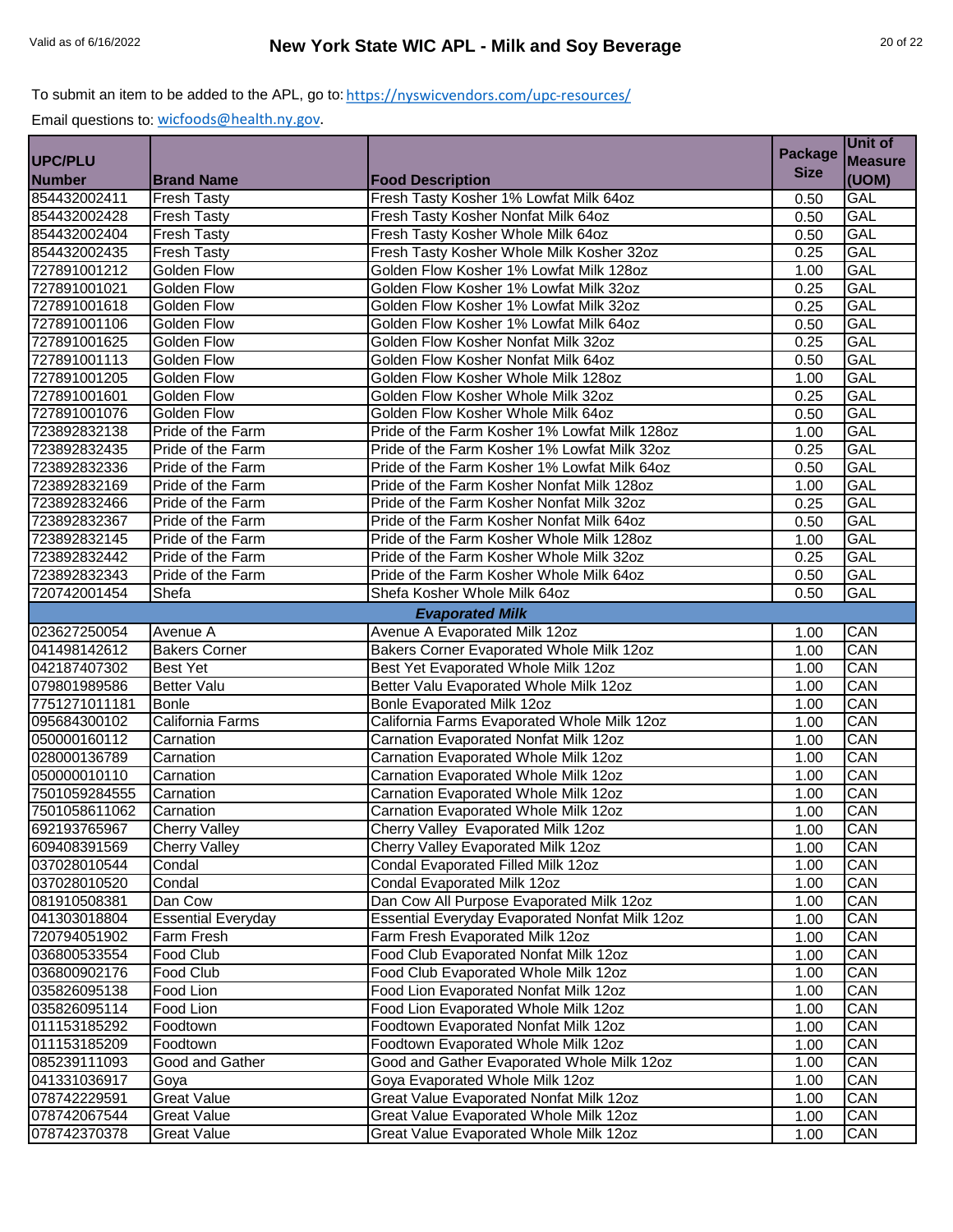|                |                           |                                                    | <b>Package</b> | Unit of        |
|----------------|---------------------------|----------------------------------------------------|----------------|----------------|
| <b>UPC/PLU</b> |                           |                                                    |                | <b>Measure</b> |
| <b>Number</b>  | <b>Brand Name</b>         | <b>Food Description</b>                            | <b>Size</b>    | (UOM)          |
| 041268198887   | Hannaford                 | Hannaford Evaporated Skim Milk 12oz                | 1.00           | CAN            |
| 041268198863   | Hannaford                 | Hannaford Evaporated Whole Milk 12oz               | 1.00           | CAN            |
| 050700260204   | Hy Top                    | Hy Top Evaporated Whole Milk 12oz                  | 1.00           | CAN            |
| 075669197057   | Iberia                    | Iberia Evaporated Whole Milk 12oz                  | 1.00           | CAN            |
| 041270816366   | <b>IGA</b>                | IGA Evaporated Whole Milk 12oz                     | 1.00           | CAN            |
| 073296155808   | <b>Key Foods</b>          | Kev Foods Evaporated Nonfat Milk 12oz              | 1.00           | CAN            |
| 073296155846   | <b>Key Foods</b>          | Key Foods Evaporated Nonfat Milk 12oz              | 1.00           | CAN            |
| 075130546995   | Krasdale                  | Krasdale Evaporated Whole Milk 12oz                | 1.00           | CAN            |
| 075130556000   | Krasdale                  | Krasdale Nonfat Evaporated Milk 12oz               | 1.00           | CAN            |
| 023545201633   | La Fe                     | La Fe Evaporated Whole Milk 12oz                   | 1.00           | CAN            |
| 652729106107   | Magnolia                  | Magnolia Evaporated Whole Milk 12oz                | 1.00           | CAN            |
| 085239507261   | Market Pantry             | Market Pantry Evaporated Nonfat Milk 12oz          | 1.00           | CAN            |
| 085239051399   | <b>Market Pantry</b>      | Market Pantry Evaporated Whole Milk 12oz           | 1.00           | CAN            |
| 072904000127   | Meyenberg                 | Meyenberg Evaporated Whole Goats Milk 12oz         | 1.00           | CAN            |
| 876941003987   | Pampa                     | Pampa Evaporated Whole Milk 12oz                   | 1.00           | CAN            |
| 050700304250   | Parade                    | Parade Evaporated Nonfat Milk 12oz                 | 1.00           | CAN            |
| 050700300207   | Parade                    | Parade Evaporated Whole Milk 12oz                  | 1.00           | CAN            |
| 051500011812   | <b>PET</b>                | PET Evaporated Nonfat Milk 12oz                    | 1.00           | CAN            |
| 652729011814   | <b>PET</b>                | PET Evaporated Nonfat Milk 12oz                    | 1.00           | CAN            |
| 051500011249   | <b>PET</b>                | PET Evaporated Whole Milk 12oz                     | 1.00           | CAN            |
| 041735131881   | <b>PICs</b>               | PICs Evaporated Nonfat Milk 12oz                   | 1.00           | CAN            |
| 041735131850   | <b>PICs</b>               | PICs Evaporated Whole Milk 12oz                    | 1.00           | CAN            |
| 041190751440   | <b>Price Rite</b>         | Price Rite Evaporated Whole Milk 12oz              | 1.00           | CAN            |
| 744994003035   | Puro                      | Puro Evaporated Milk 12oz                          | 1.00           | CAN            |
| 050700020204   | Red and White             | Red and White Evaporated Whole Milk 12oz           | 1.00           | CAN            |
| 041190011674   | ShopRite                  | ShopRite Evaporated Nonfat Milk 12oz               | 1.00           | CAN            |
| 041190004539   | <b>ShopRite</b>           | ShopRite Evaporated Whole Milk 12oz                | 1.00           | CAN            |
| 015400840200   | Shurfine                  | Shurfine Evaporated Whole Milk 12oz                | 1.00           | CAN            |
| 021130385027   | <b>Signature Kitchens</b> | Signature Kitchens Evaporated Milk 12oz            | 1.00           | CAN            |
| 021130384969   | <b>Signature Kitchens</b> | Signature Kitchens Evaporated Nonfat Milk 12oz     | 1.00           | CAN            |
| 072109486207   | Spring Farm               | Spring Farm Evaporated Nonfat Milk 12oz            | 1.00           | CAN            |
| 072109486009   | Spring Farm               | Spring Farm Evaporated Whole Milk 12oz             | 1.00           | CAN            |
| 688267070419   | Stop and Shop             | Stop and Shop Evaporated Nonfat Milk 12oz          | 1.00           | CAN            |
| 688267073366   | Stop and Shop             | Stop and Shop Evaporated Whole Milk 12oz           | 1.00           | CAN            |
| 044994003012   | Sweet Lady                | Sweet Lady Evaporated Milk 12oz                    | 1.00           | CAN            |
| 070784332109   | <b>Tops</b>               | <b>Tops Evaporated Milk 12oz</b>                   | 1.00           | CAN            |
| 070784332123   | <b>Tops</b>               | <b>Tops Evaporated Nonfat Milk 12oz</b>            | 1.00           | CAN            |
| 073296047578   | Urban Meadow              | Urban Meadow Evaporated Nonfat Milk 12oz           | 1.00           | CAN            |
| 073296047561   | Urban Meadow              | Urban Meadow Evaporated Whole Milk 12oz            | 1.00           | CAN            |
| 077890433249   | Wegmans                   | Wegmans FYFGA Evaporated Nonfat Milk 12oz          | 1.00           | CAN            |
| 077890433232   | Wegmans                   | Wegmans FYFGA Evaporated Whole Milk 12oz           | 1.00           | CAN            |
| 041497269440   | Weis                      | Weis Quality Evaporated Milk 12oz                  | 1.00           | CAN            |
| 041497269778   | Weis                      | Weis Quality Evaporated Nonfat Milk 12oz           | 1.00           | CAN            |
| 074807302995   | White Rose                | White Rose Evaporated Nonfat Milk 12oz             | 1.00           | CAN            |
| 074807302971   | White Rose                | White Rose Evaporated Whole Milk 12oz              | 1.00           | CAN            |
|                |                           | <b>Dry Milk</b>                                    |                |                |
| 013000028011   | Alba                      | Alba Dry Powdered Nonfat Milk 25.6oz               | 1.00           | <b>BOX</b>     |
| 042187407326   | <b>Best Yet</b>           | Best Yet Dry Powdered Nonfat Milk 25.6oz           | 1.00           | <b>BOX</b>     |
| 050000033201   | Carnation                 | Carnation Dry Powdered Nonfat Milk 25.6oz          | 1.00           | <b>BOX</b>     |
| 036800292109   | Clear Value               | Clear Value Dry Powdered Nonfat Milk 25.6oz        | 1.00           | <b>BOX</b>     |
| 041303020210   | <b>Essential Everyday</b> | Essential Everyday Dry Powdered Nonfat Milk 25.6oz | 1.00           | <b>BOX</b>     |
| 041303069967   | <b>Essential Everyday</b> | Essential Everyday Instant Nonfat Dry Milk 25.6oz  | 1.00           | <b>BOX</b>     |
| 036800955127   | Food Club                 | Food Club Dry Powdered Nonfat Milk 25.6oz          | 1.00           | <b>BOX</b>     |